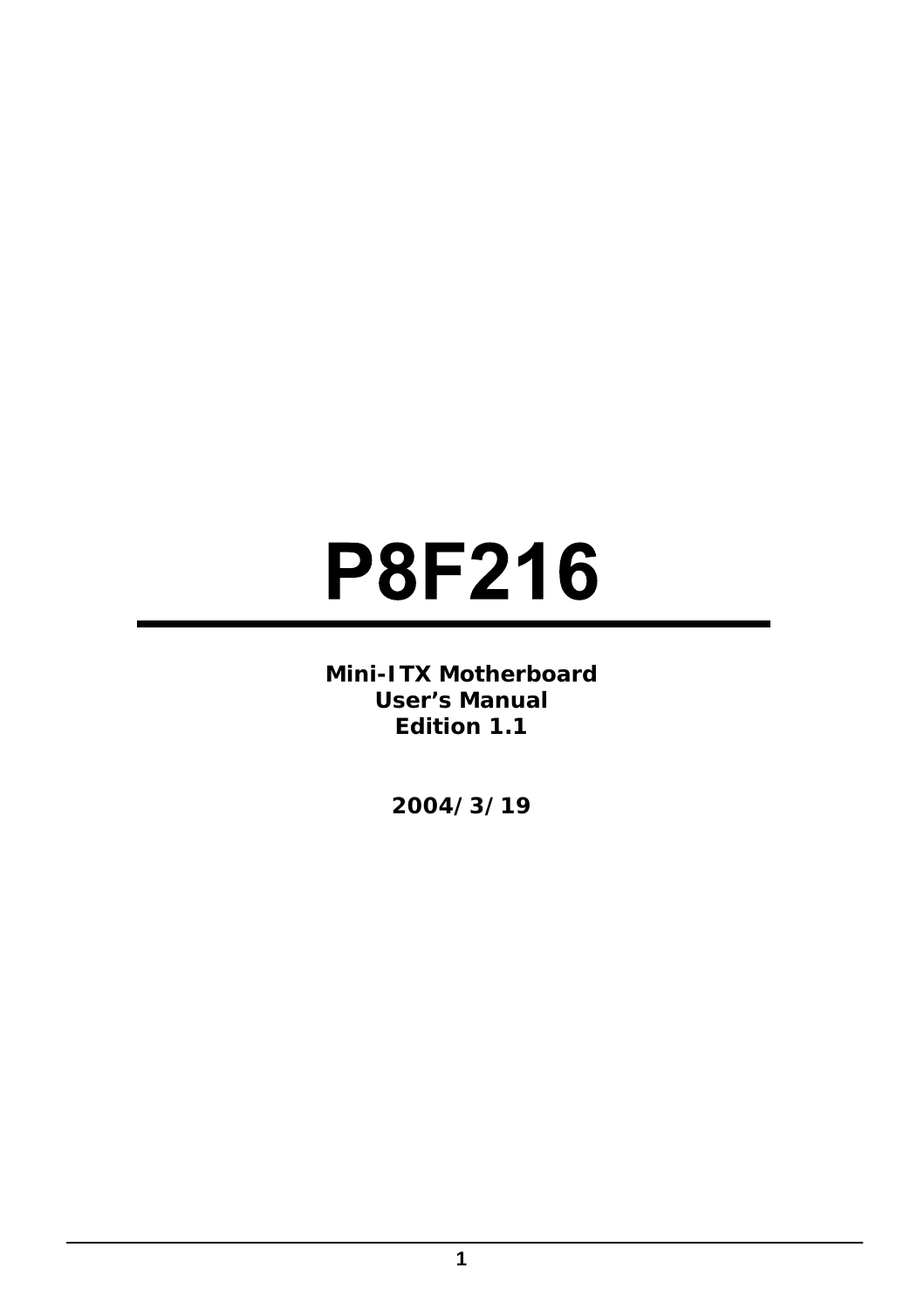# **Copyright Notice**

.

©Copyright 2004

The information contained in this user's manual and all accompanying documentation is copyrighted and all rights are reserved. This publication may not, in whole or in part, be reproduced, transcribed, stored in a retrieval system, translated into any language or computer language, or transmitted in any form whatsoever without the prior written consent from the manufacturer, except for copies retained by the purchasers for their personal archival purposes.

The manufacturer reserves the right to revise this user's manual and all accompanying documentation and to make changes in the content without obligation to notify any person or organization of the revision or change.

IN NO EVENT WILL THE VENDOR BE LIABLE FOR DIRECT, INDIRECT, SPECIAL, INCIDENTAL, OR CONSEQUENTIAL DAMAGES ARISING OUT OF THE USE OR INABILITY TO USE THIS PRODUCT OR DOCUMENTATION, EVEN IF ADVISED OF THE POSSIBILITY OF SUCH DAMAGES. IN PARTICULAR, THE VENDOR SHALL NOT HAVE LIABILITY FOR ANY HARDWARE, SOFTWARE, OR DATA STORED OR USED WITH THE PRODUCT, INCLUDING THE COSTS OF REPAIRING, REPLACING, OR RECOVERING SUCH HARDWARE, SOFTWARE, OR DATA.

All trademarks mentioned in this document are acknowledged. The specifications in this manual are subject to change without notice.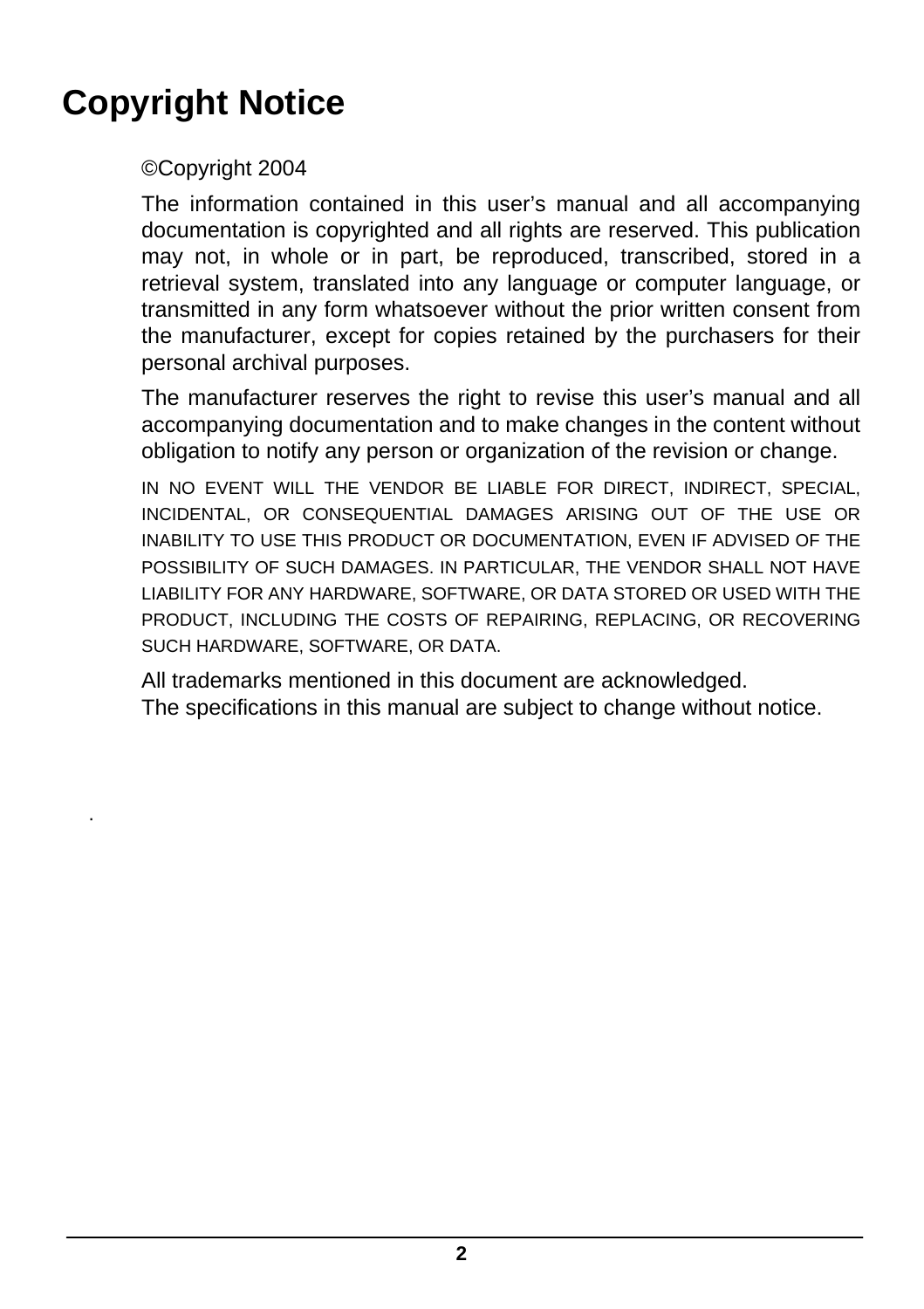# **Packing List**

| <b>Hardware</b>                    |  |
|------------------------------------|--|
| X <sub>1</sub>                     |  |
| <b>Cable Kit</b>                   |  |
| X <sub>1</sub>                     |  |
|                                    |  |
| X <sub>1</sub>                     |  |
|                                    |  |
| X <sub>1</sub>                     |  |
|                                    |  |
| X <sub>1</sub>                     |  |
| X <sub>2</sub>                     |  |
| X <sub>1</sub>                     |  |
| <b>Printed Matter and Software</b> |  |
| X <sub>1</sub>                     |  |
| X <sub>1</sub>                     |  |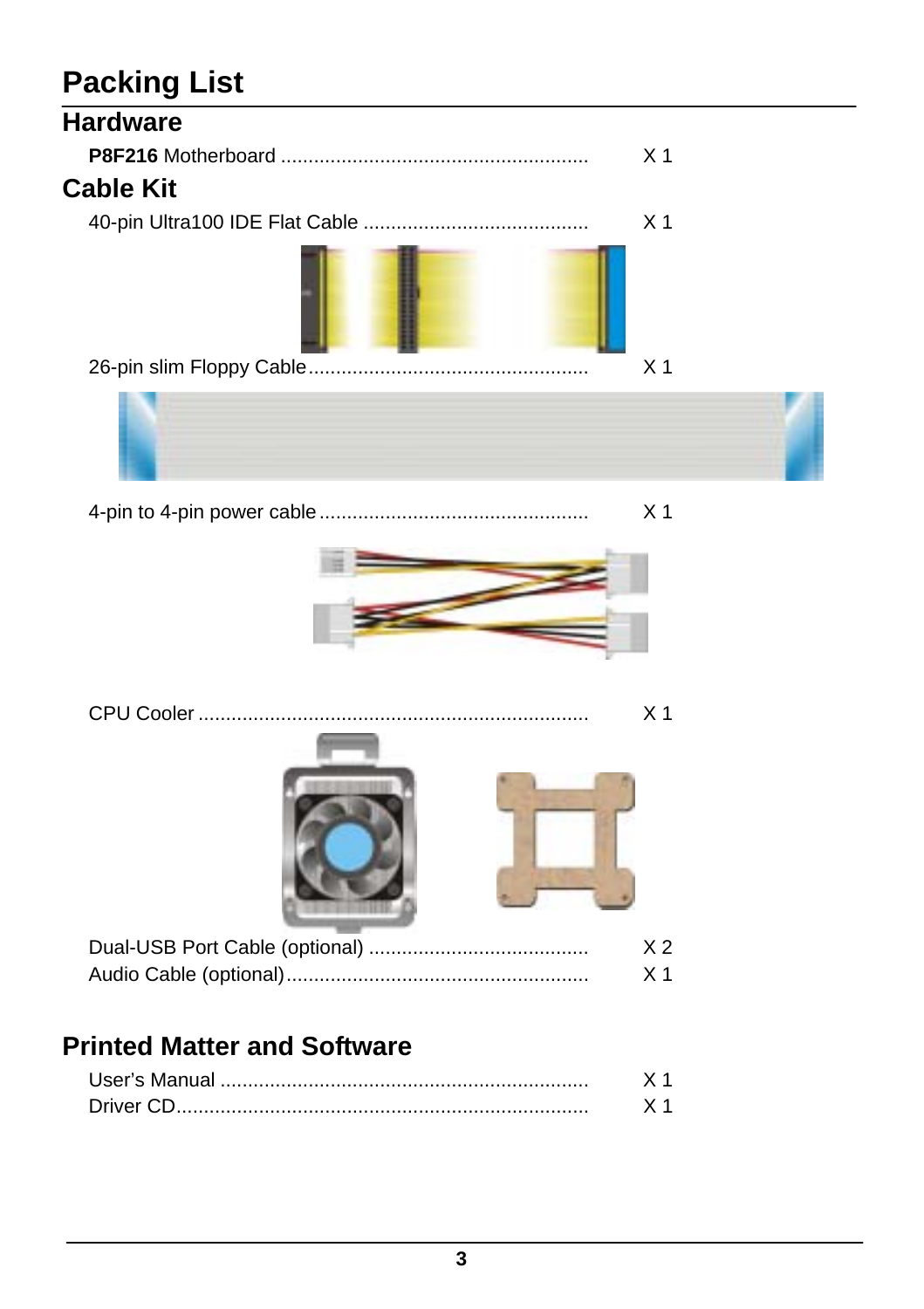# **Index**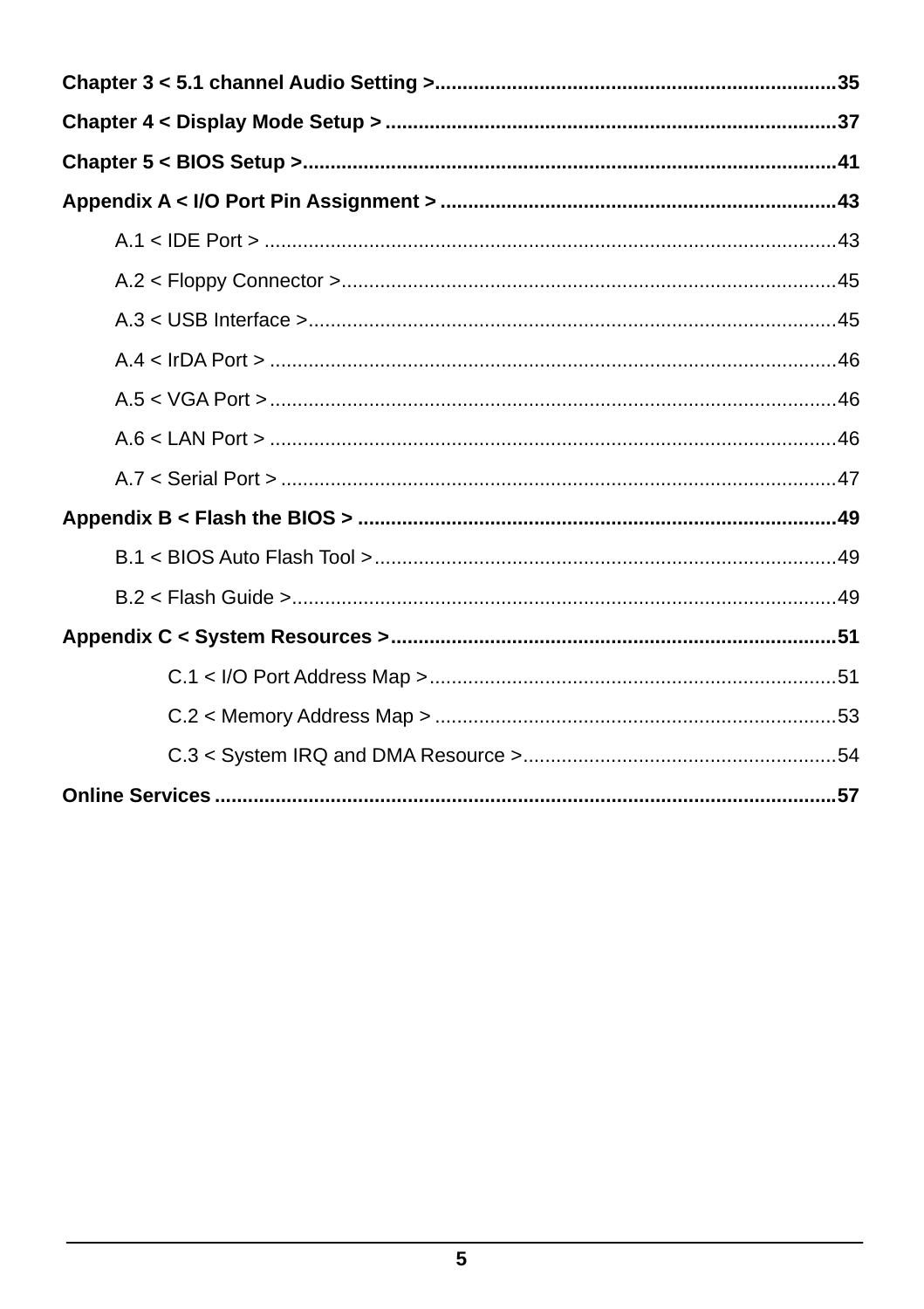(This page is left for blank)

(This page is left for blank)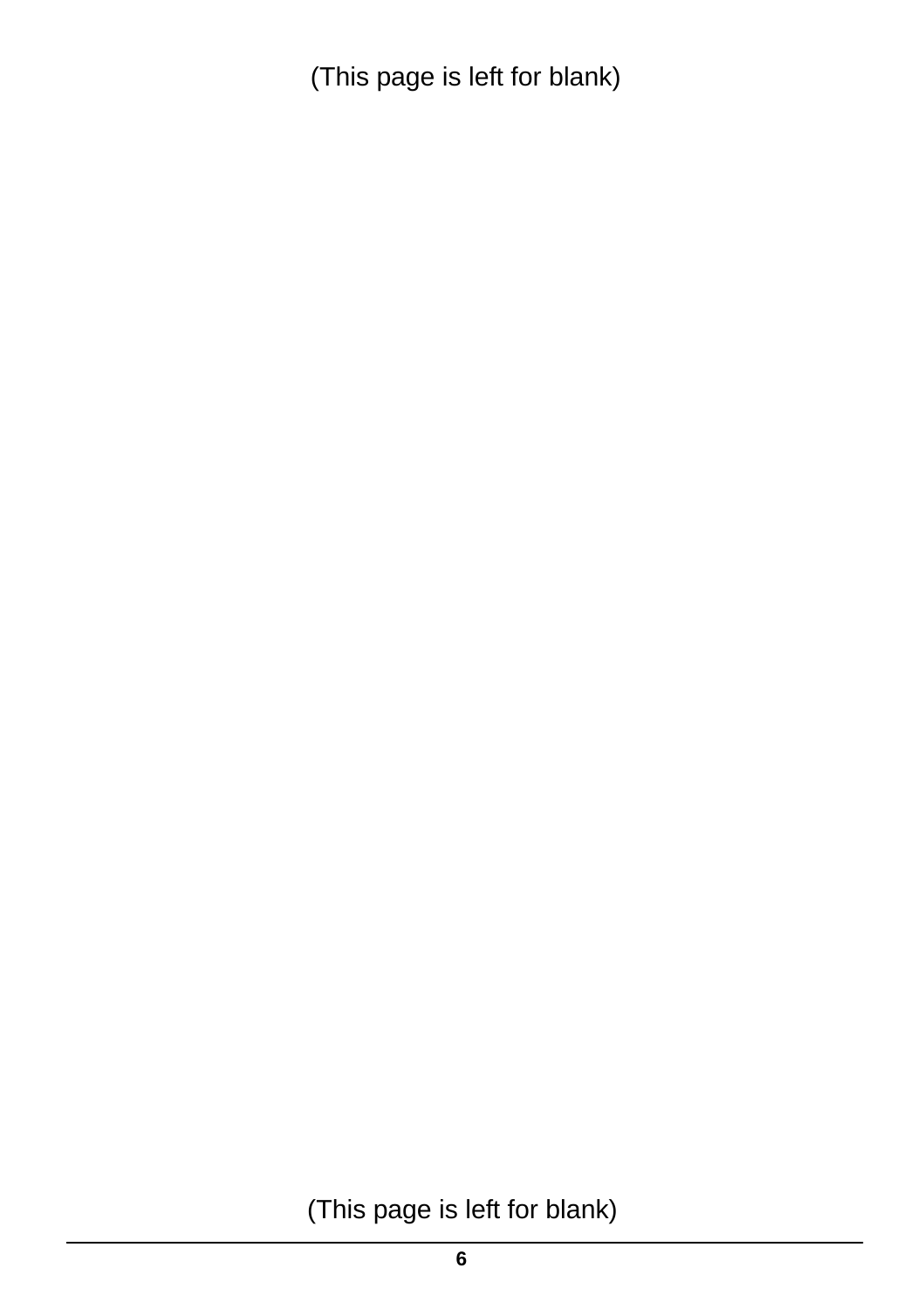# **Chapter 1 < Introduction >**

### **1.1 < Product Overview >**

**P8F216** is an all-in-one industrial compact Pentium-M level motherboard based on Mini-ITX form factor at 170 x 170 mm of dimension. Based on Intel **855GME** and **ICH4** chipset, **P8F216** offers the compact, embedded, value and high performance solution with Intel Pentium-M CPU, 400 MHz of FSB, 1GBytes DDR200/266/333 SDRAM with ECC, Intel 855GME GMCH built-in Intel Extreme Graphics 2, Intel PRO/1000+ LAN, Hi-Speed USB 2.0, 5.1 channel and S/P DIF 3D audio, **18/24-bit** dual channel LVDS, GPIO and embedded flash disk interfaces.

#### **Compact Mini-ITX Form Factor @ 170 x 170 mm**

**P8F216** is based on the ultra compact mini-ITX form factor at only 170 x 170 mm of dimension, meets the demand of compact and powerful computing platform. With this feature, **P8F216** should be the ideal solution for the high-end, Pentium-M level book-size, slim type and other embedded PC systems.

#### **Powerful Pentium 4 Computing Platform**

With Intel Socket 479 Pentium-M CPU at 400 MHz FSB and 1GBytes DDR200/266/333 SDRAM of system memory, **P8F216** offers the high-end industrial computing platform with low cost Intel integrated solutions.

#### **Value / High Performance Multi-media Solution**

The Intel 855GME GMCH chipset built-in Intel Extreme Graphics 2, 6 channel and S/P DIF AC97 3D audio make **P8F216** be the high performance but low cost multi-media AV platform. With this feature,

**P8F216** should be the ideal solution for VoD (Video on Demand), DVR (Digital Video Recorder), digital video broadcasting (DVB), streaming, surveillance, compression (MPEG), interaction server, POS, Kiosk, ATM, Panel PC, transaction workstation and terminal applications.

#### **Hi-Speed USB 2.0 Interface**

Intel ICH4 built-in Hi-Speed USB 2.0 controller let **P8F216** offer up to 480 Mbps of Hi-Speed USB 2.0 interfaces.

#### **Card Bus and Embedded Flash Disk (Optional)**

 The **P8F216** support PCMCIA Type I/II enable you can simply use the wireless LAN module or other extended devices, the Compact Flash interface and IDE1 with DOM support can let you port any embedded system onboard.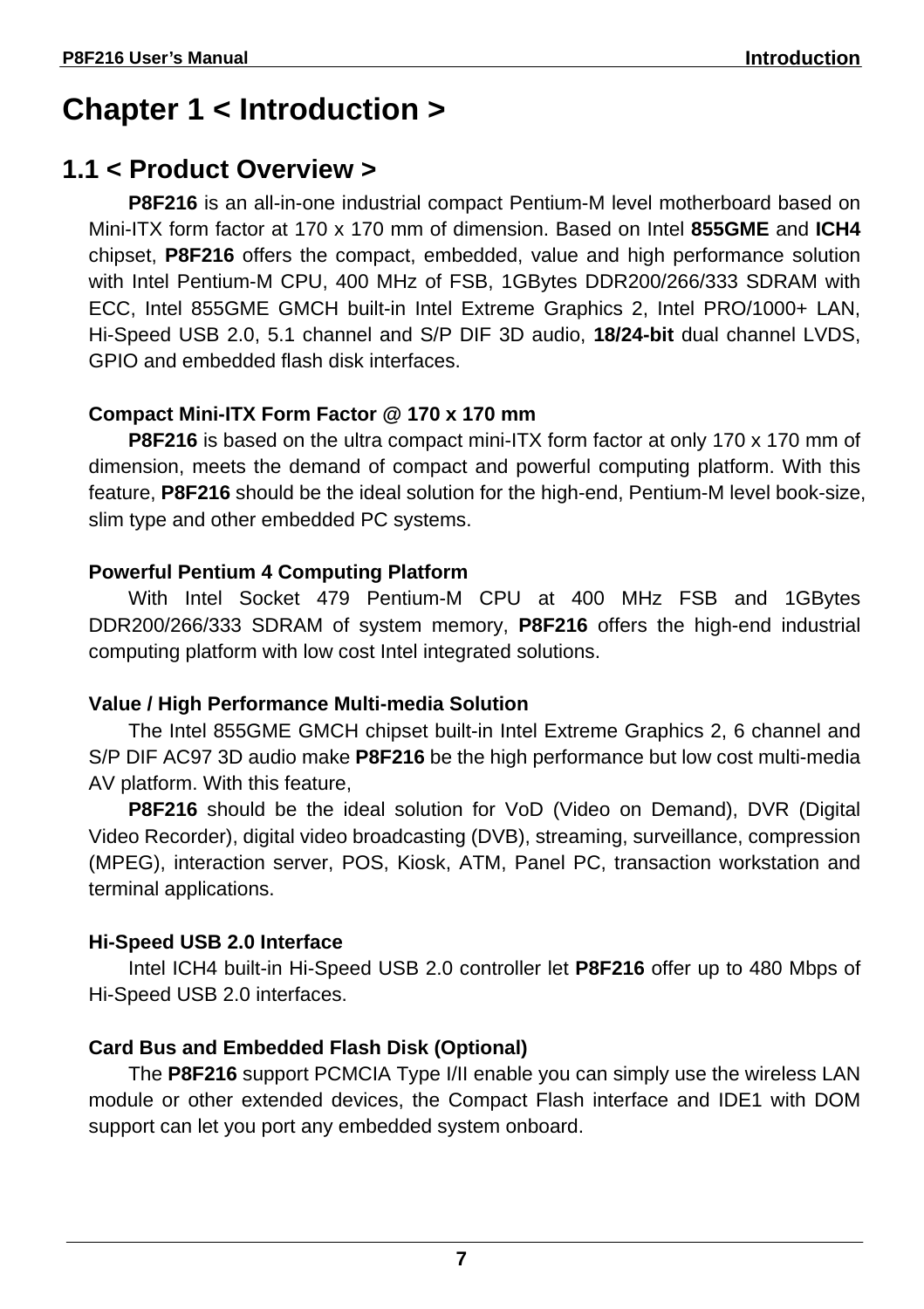# **1.2 < Product Specification >**

| <b>General Specification</b> |                                                                 |  |
|------------------------------|-----------------------------------------------------------------|--|
| Form Factor                  | Mini-ITX at 170 x 170 mm (L x W)                                |  |
| CPU                          | Intel Socket 479 Pentium® -M Processor @ 400 MHz FSB            |  |
|                              | (no support battery mode)                                       |  |
| Memory                       | 1GBytes DDR200/266/333 SDRAM on one 184-pin DIMM socket         |  |
|                              | ECC is supported                                                |  |
| Chipset                      | Intel 82855GME GMCH and 82801DB ICH4                            |  |
| <b>BIOS</b>                  | Phoenix-Award v6.00PG 4Mb PnP flash BIOS                        |  |
| <b>Green Function</b>        | Power saving mode includes doze, standby and suspend modes.     |  |
|                              | ACPI version 1.0 and APM version 1.2 compliant                  |  |
| Watchdog Timer               | System reset programmable watchdog timer with $1 \sim 255$      |  |
|                              | sec./min. of timeout value                                      |  |
| <b>Real Time Clock</b>       | Intel ICH4 built-in RTC with lithium battery                    |  |
| Enhanced IDE                 | PCI enhanced IDE interface supports dual channels and up to 4   |  |
|                              | ATAPI devices at UltraATA/100                                   |  |
|                              | One 40-pin and one 44-pin IDE port                              |  |
|                              | DiskOnModule (DOM) embedded flash disk up to 1GBytes            |  |
| <b>Expansion Slot</b>        | One slim PCI slot supports up to 2 bus master PCI bus interface |  |
|                              | via the additional riser card                                   |  |
|                              | Optional one MINI-PCI or MINI-AGP slot                          |  |
|                              |                                                                 |  |
| <b>Multi-I/O Port</b>        |                                                                 |  |
| Chipset                      | Intel 82801DB ICH4 (USB) and Winbond W83627HF-AW LPC            |  |
|                              | Super I/O controller                                            |  |
| <b>Serial Port</b>           | Two external RS-232 serial port with 16C550 compatible UART     |  |
|                              | and 16 bytes FIFO                                               |  |
| <b>USB Port</b>              | Six Hi-Speed USB 2.0 ports with 480 Mbps of transfer rate       |  |
|                              | Two external and four internal USB ports                        |  |
| <b>Parallel Port</b>         | One external bi-direction parallel port with SPP/ECP/EPP mode   |  |
| <b>Floppy Port</b>           | One slim-type FDD port supports up to two FDD                   |  |
| <b>IrDA Port</b>             | One IrDA compliant Infrared interface supports SIR              |  |
| K/B & Mouse                  | External PS/2 keyboard and mouse ports on rear I/O panel        |  |
| <b>GPIO</b>                  | One 20-pin Digital I/O connector with 15-bit programmable I/O   |  |
|                              | interface                                                       |  |
| <b>Card Bus</b>              |                                                                 |  |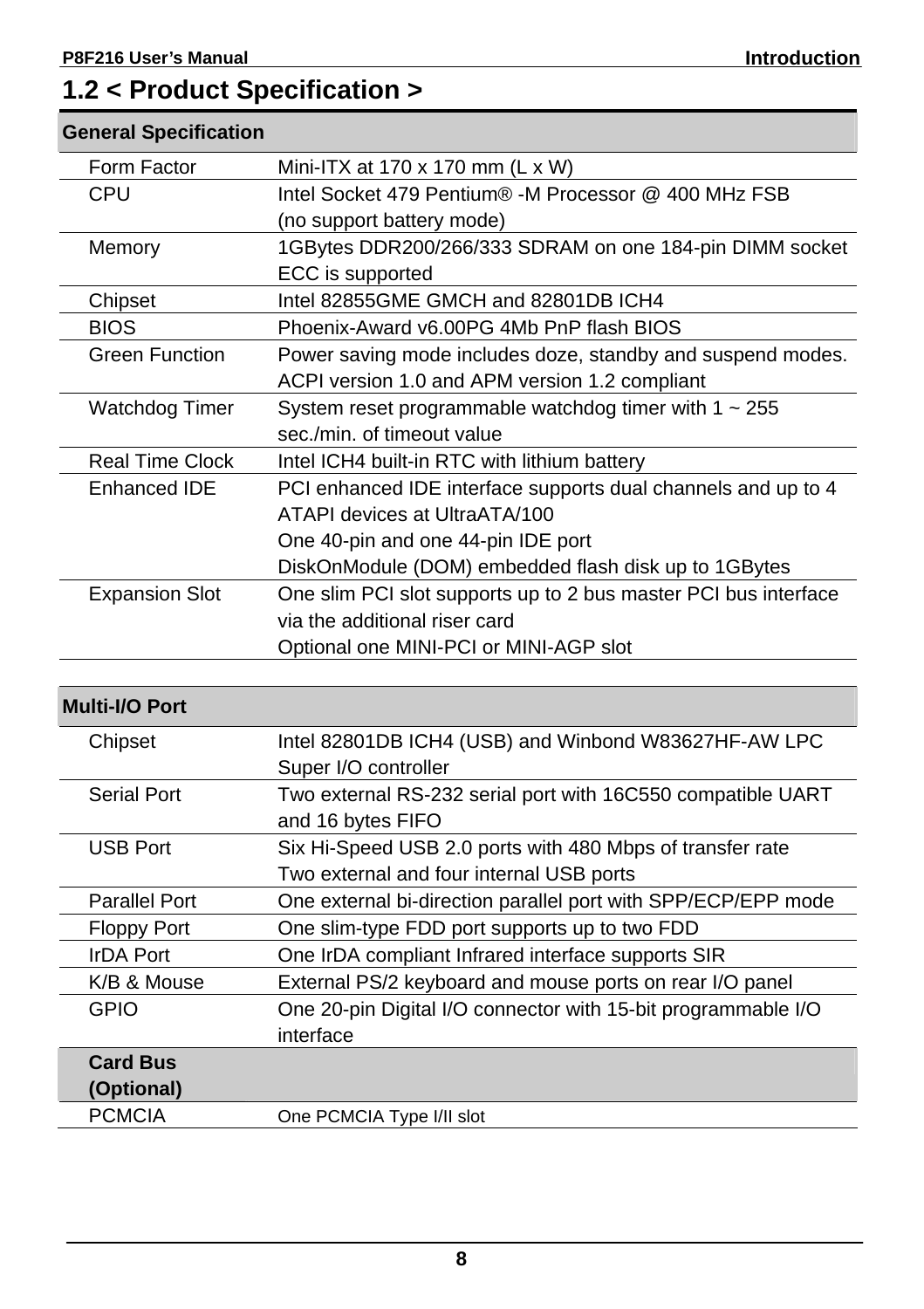**Introduction** 

#### **VGA Display Interface**

| Chipset      | Intel 855GME GMCH built-in Intel Extreme Graphics 2             |  |
|--------------|-----------------------------------------------------------------|--|
|              | With 266 MHz VGA core and 256-bit 3D engine                     |  |
| Memory       | Intel dynamic video memory up to 64Mbytes shared with system    |  |
| Display Type | CRT, LCD monitor and analog display                             |  |
|              | Up to 4 textures / pixel on a single pass and 2048x2048 texture |  |
|              | size                                                            |  |
| Connector    | External DB15 female connector on rear I/O panel                |  |
|              | Internal 40-pin LVDS connector                                  |  |

| <b>Ethernet Interface</b> |                                                    |
|---------------------------|----------------------------------------------------|
| Chipset                   | Intel PRO/1000+ LAN interface with Intel 82540EM   |
| Type                      | 10Base-T / 100Base-TX/1000Base-T,                  |
|                           | auto-switching Fast Ethernet                       |
|                           | Full duplex, IEEE802.3U compliant                  |
| Connector                 | External RJ45 connector with LED on rear I/O panel |

#### **Audio Interface**

| Chipset   | Intel ICH4 with Realtek ALC655 AC97 3D audio codec                 |  |
|-----------|--------------------------------------------------------------------|--|
| Interface | 5.1 channel 3D audio with front (R/L), rear (R/L), center and bass |  |
|           | Optical Fiber digital audio encoding signal output                 |  |
| Connector | Optional external three phone jack for 5.1 channel audio on front  |  |
|           | panel                                                              |  |
|           | External Amplified Speaker output jack on rear panel               |  |
|           | External Optical Fiber connector on rear panel                     |  |
|           | Internal 10-pin header for line-in/-out, MIC-out, 4-pin header for |  |
|           | CD-in                                                              |  |
|           |                                                                    |  |

#### **Solid State Disk Interface**

| <b>Flash Type</b> | CompactFlash Type-I/II for CFC (Compact Flash Card) or IBM MicroDrive |
|-------------------|-----------------------------------------------------------------------|
| Capacity          | Up to 1 GB flash memory                                               |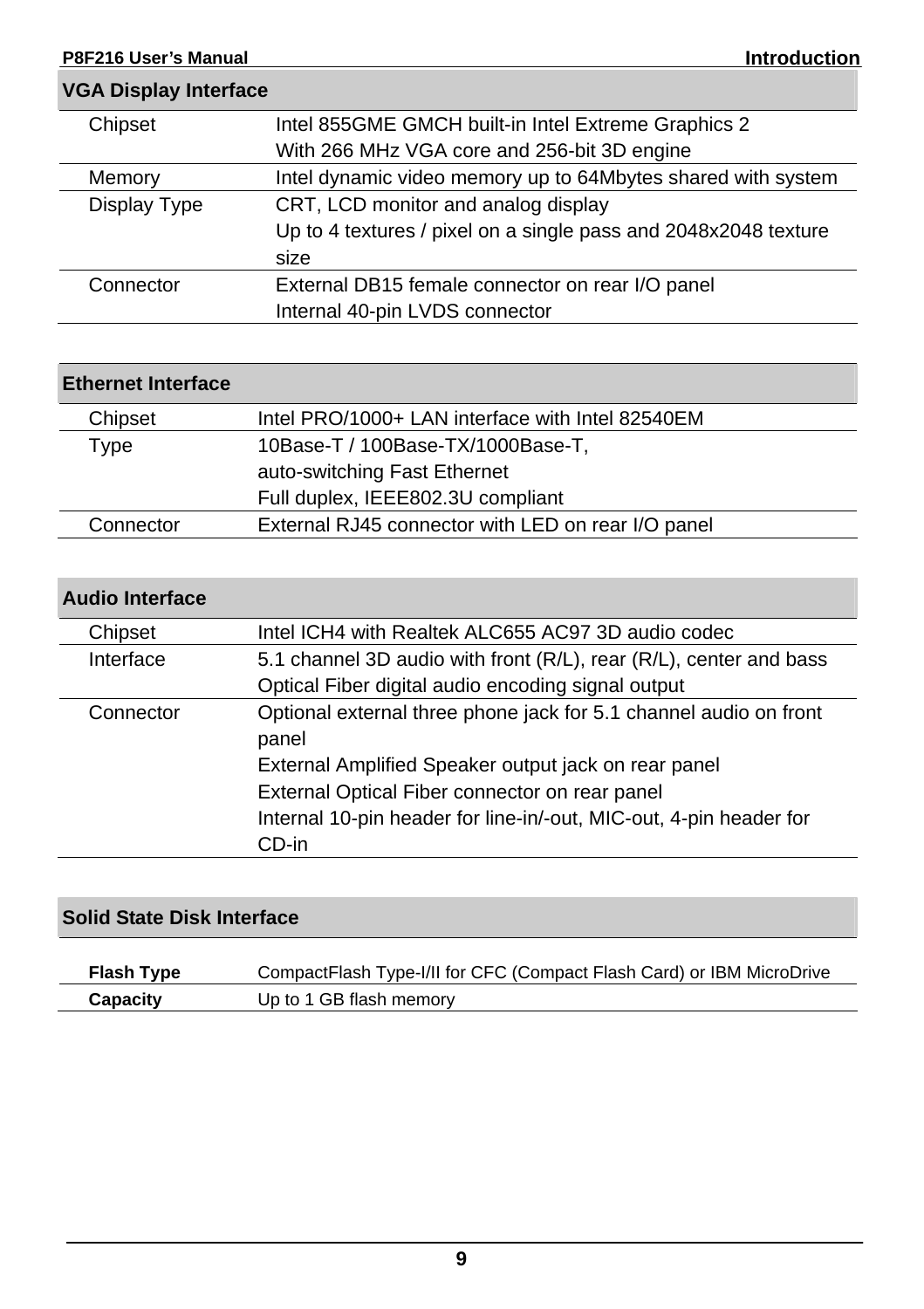#### **Power and Environment**

| Power         | One external 19V/12V DC Adapter connector on rear panel          |
|---------------|------------------------------------------------------------------|
| Requirement   | 4-pin onboard P4 4-pin power connector                           |
| Input Voltage | $11V - 13V$                                                      |
| Range         | $16V - 20V$                                                      |
| Input Current | 12V/60W (with one 5.25" CDROM and 3.5" HDD)                      |
|               | 19V/60W (with one 5.25" CDROM and 3.5" HDD)                      |
| Dimension     | 170 (L) x 170 (H) mm, Mini-ITX form factor                       |
| Temperature   | Operating within $0 \sim 60^{\circ}$ C (32 ~ 140 <sup>°</sup> F) |
|               | Storage within -20 ~ $85^{\circ}$ C (-4 ~ 185 $^{\circ}$ F)      |

| <b>Ordering Code</b> |                                                |
|----------------------|------------------------------------------------|
| <b>P8F216P</b>       | Pentium M, 855GM/ICH4, PCMCIA, CF, Mini-PCI    |
| <b>P8F216A</b>       | Pentium M, 855GM/ICH4, PCMCIA, CF, Mini-AGP    |
| <b>P8F216NP</b>      | Pentium M, 855GM/ICH4, Mini-PCI, w/o PCMCIA/CF |
| <b>P8F216NA</b>      | Pentium M, 855GM/ICH4, Mini-AGP, w/o PCMCIA/CF |
|                      |                                                |

For further product information please visit the website at http://www.freetech.com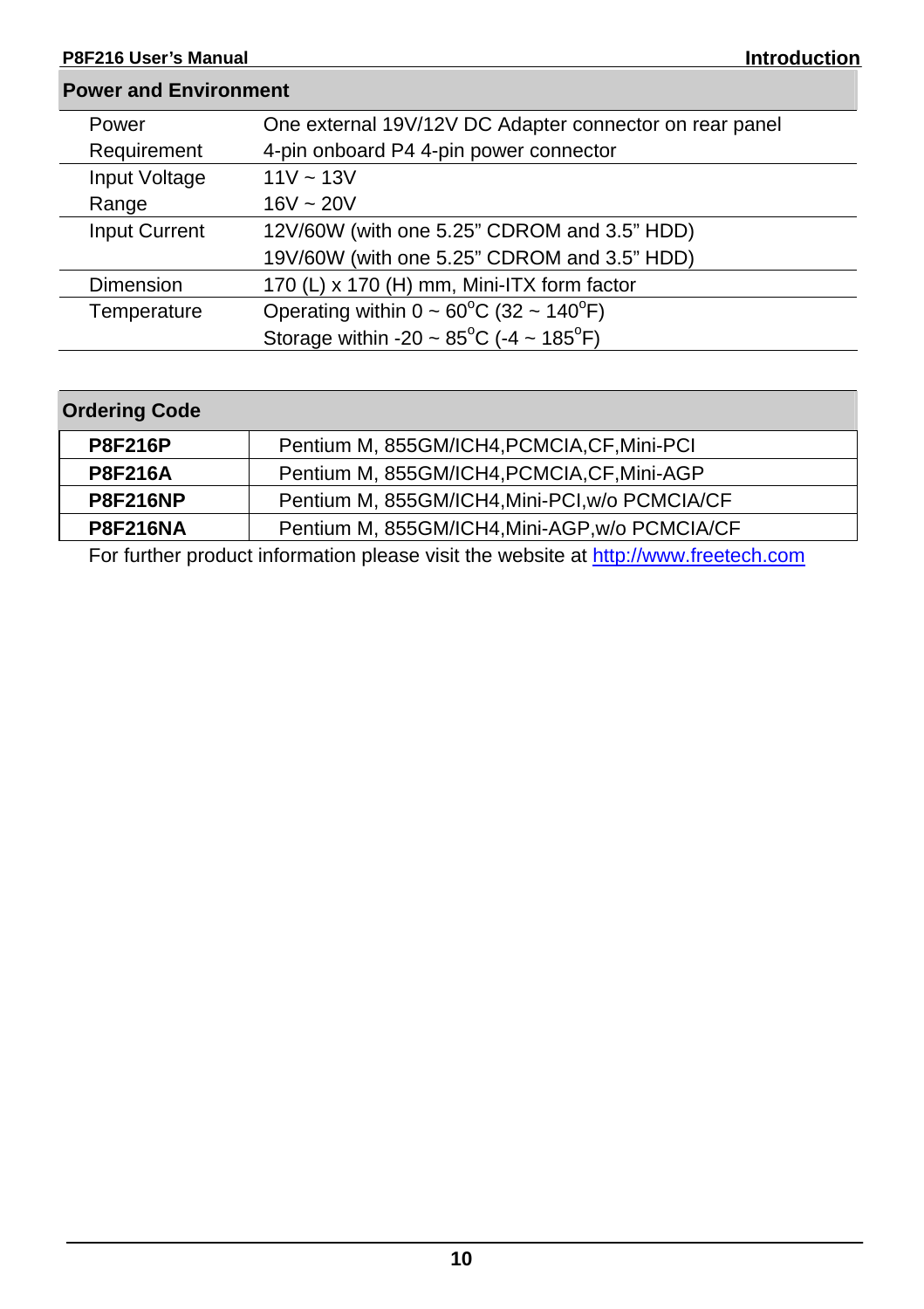### **1.3 < Component Placement >**

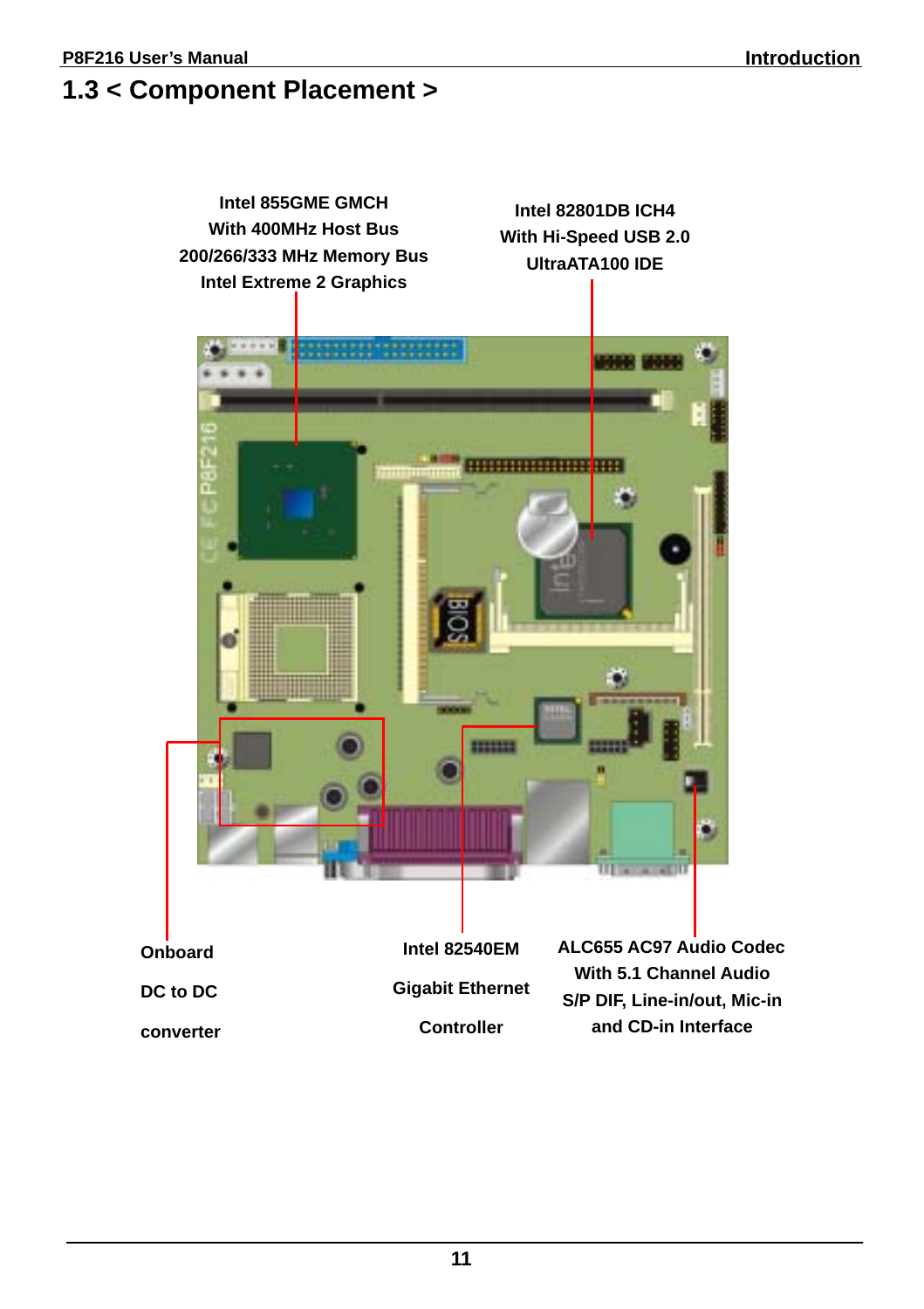### **1.4 < Block Diagram >**

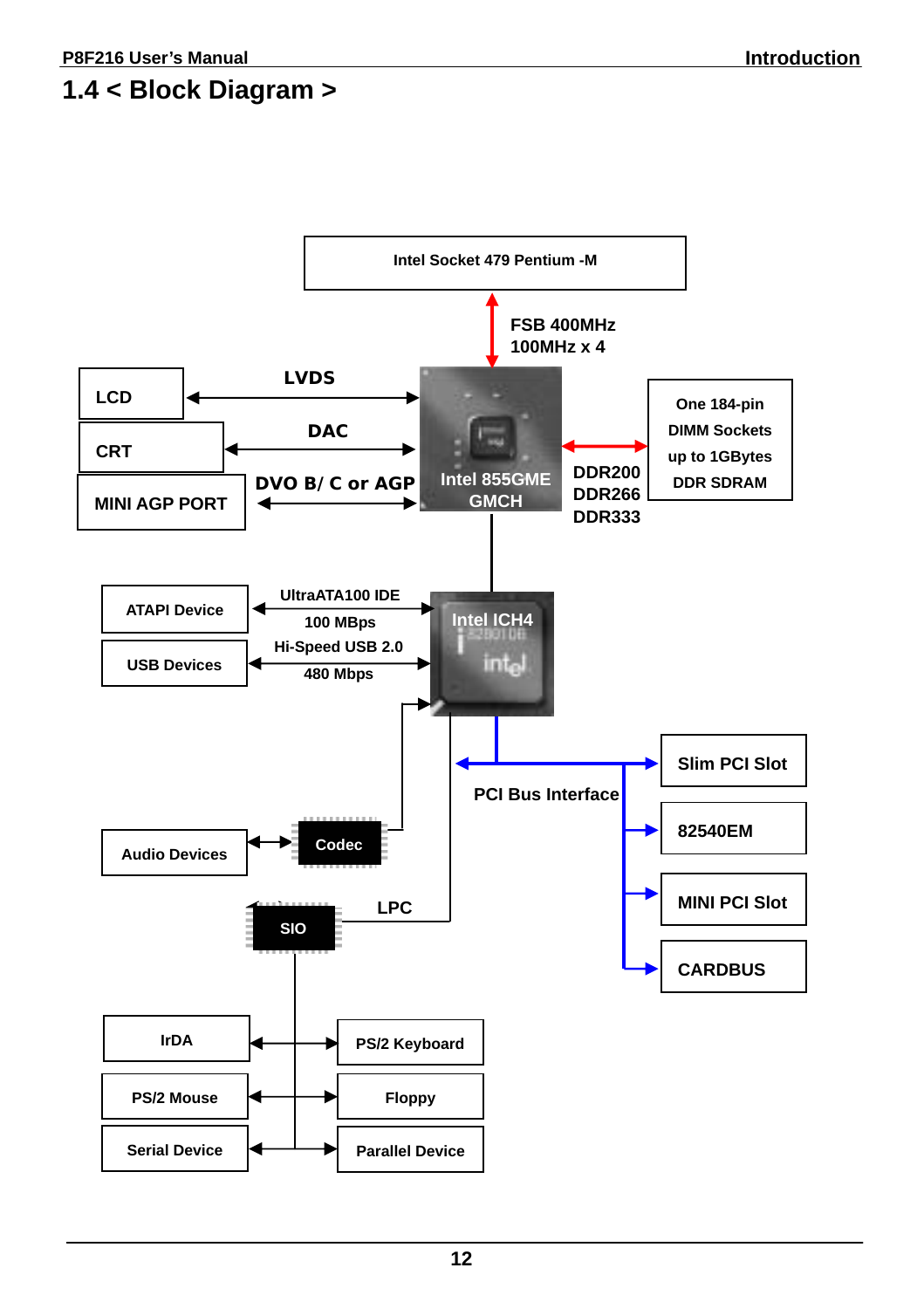# **Chapter 2 < Hardware Setup >**

This chapter contains the information for installation of hardware. The install procedure includes jumper settings, CPU and memory installation, fan, I/O and panel connections.

# **2.1 < Connector Location >**



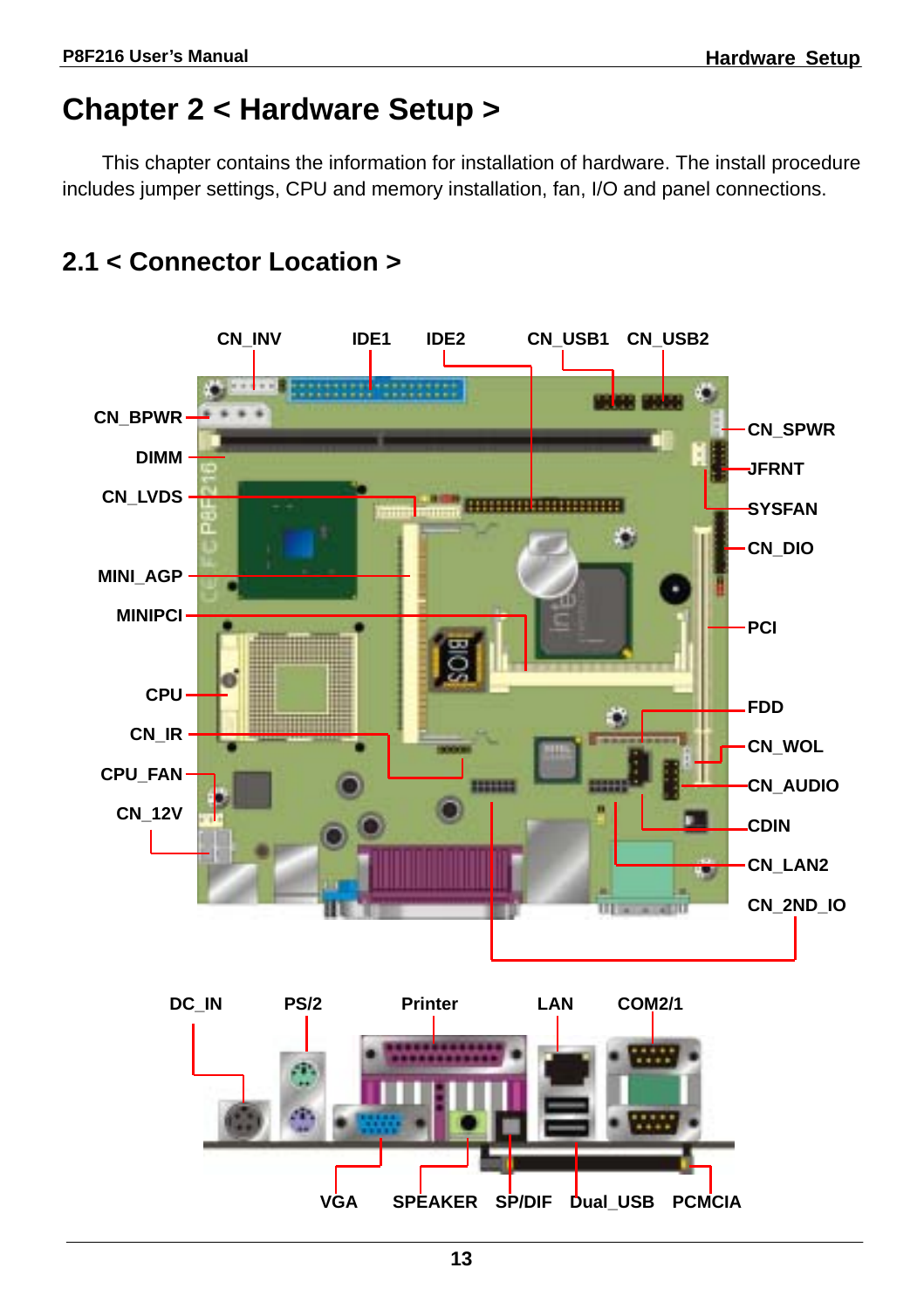# **2.2 < Jumper Reference >**

| Jumper        | <b>Function</b>                      |
|---------------|--------------------------------------|
| <b>JRTC</b>   | COMS Operate / Clear Setting         |
| JLAN          | LAN1 Enable/Disable                  |
| <b>JVLCD</b>  | <b>LCD Panel Voltage Setting</b>     |
| <b>JCFSEL</b> | <b>Compact Flash Address Setting</b> |
| MOQL.         | IDE1 5V Voltage Enable/Disable       |

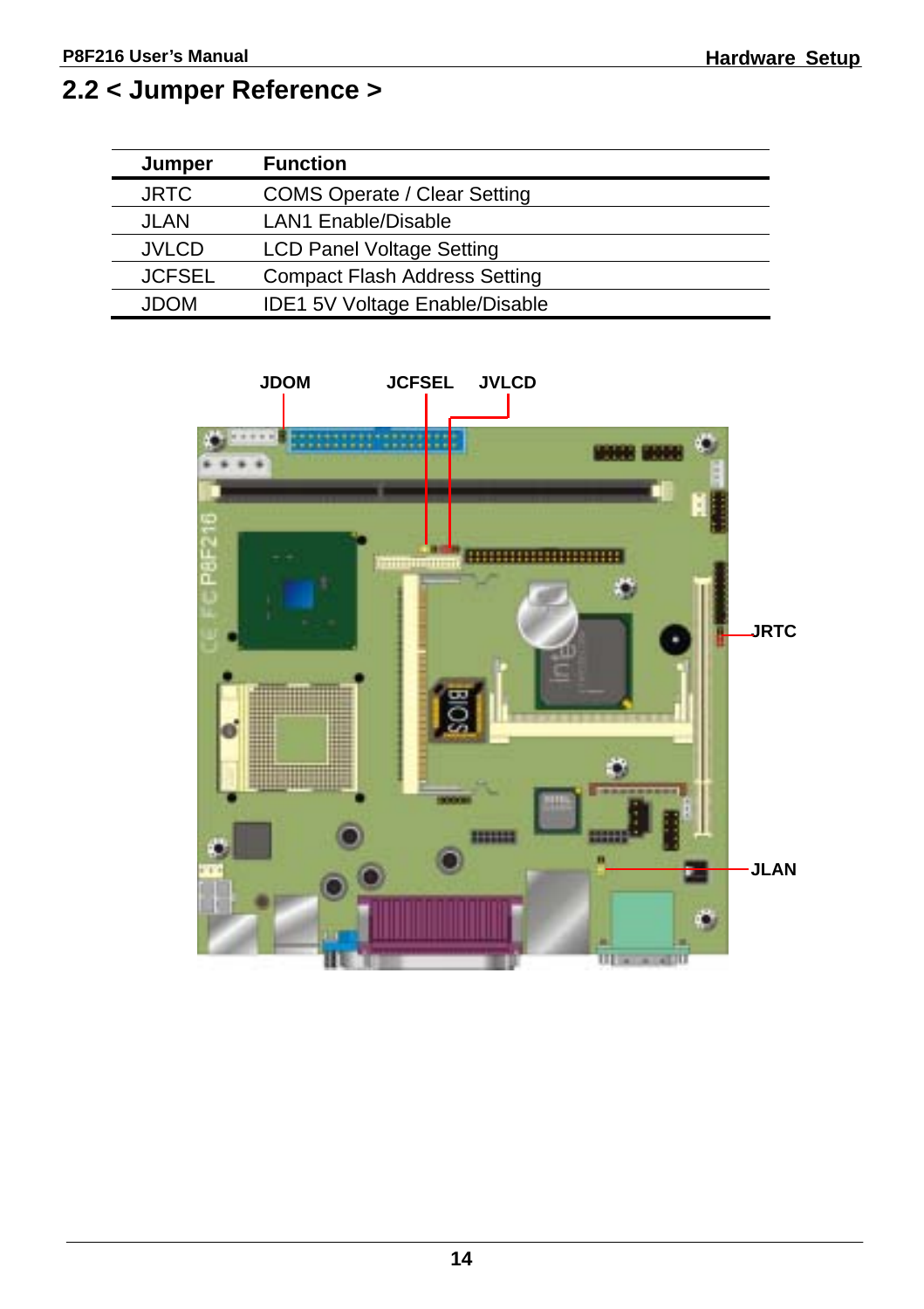# **2.3 < Connector Reference >**

#### **Internal Onboard Connector**

| <b>Connector</b> | <b>Function</b>                                                | Remark   |
|------------------|----------------------------------------------------------------|----------|
| CPU              | MicroPGA479 CPU Socket                                         | Standard |
| <b>DIMM</b>      | 184-pin DIMM Socket                                            | Standard |
| IDE1             | 40-pin Primary IDE Port                                        | Standard |
| IDE <sub>2</sub> | 44-pin Secondary IDE Port                                      | Standard |
| <b>FDD</b>       | 26-pin slim type FDD Port                                      | Standard |
| CN_USB1          | 10-pin 3 <sup>rd</sup> / 4 <sup>th</sup> Hi-Speed USB 2.0 Port | Standard |
| CN_USB2          | 10-pin 5 <sup>th</sup> / 6 <sup>th</sup> Hi-Speed USB 2.0 Port | Standard |
| CN_IR            | 5-pin SIR IrDA Port                                            | Standard |
| <b>CN_12V</b>    | 4-pin AT Power Connector                                       | Standard |
| CN_BPWR          | 4-pin 5V&12V output connector                                  | Standard |
| CN_SPWR          | 4-pin 5V&12V output connector                                  | Standard |
| <b>JFRNT</b>     | 14-pin Switch and Indicator Connector                          | Standard |
| <b>CPUFAN</b>    | 3-pin +12V CPU Fan Connector                                   | Standard |
| <b>SYSFAN</b>    | 3-pin +12V System Fan Connector                                | Standard |
| CN_AUDIO         | 10-pin Audio Port                                              | Standard |
| <b>CDIN</b>      | 4-pin CD-in Interface                                          | Standard |
| CN_WOL           | 3-pin Wake-On-LAN Interface                                    | Standard |
| CN_LVDS          | 40-pin LVDS connector                                          | Standard |
| CN_INV           | 5-pin LCD Inverter Power Connector                             | Standard |
| CN_DIO           | 20-pin programmable I/O connector                              | Standard |
| CN LAN2          | Additional Ethernet Controller Interface                       | Standard |
| CN_2ND_IO        | Additional I/O module interface                                | Standard |
| <b>CF</b>        | Compact Flash Card Interface                                   | Standard |
| <b>PCMCIA</b>    | <b>PCMCIA Card bus interface</b>                               | Standard |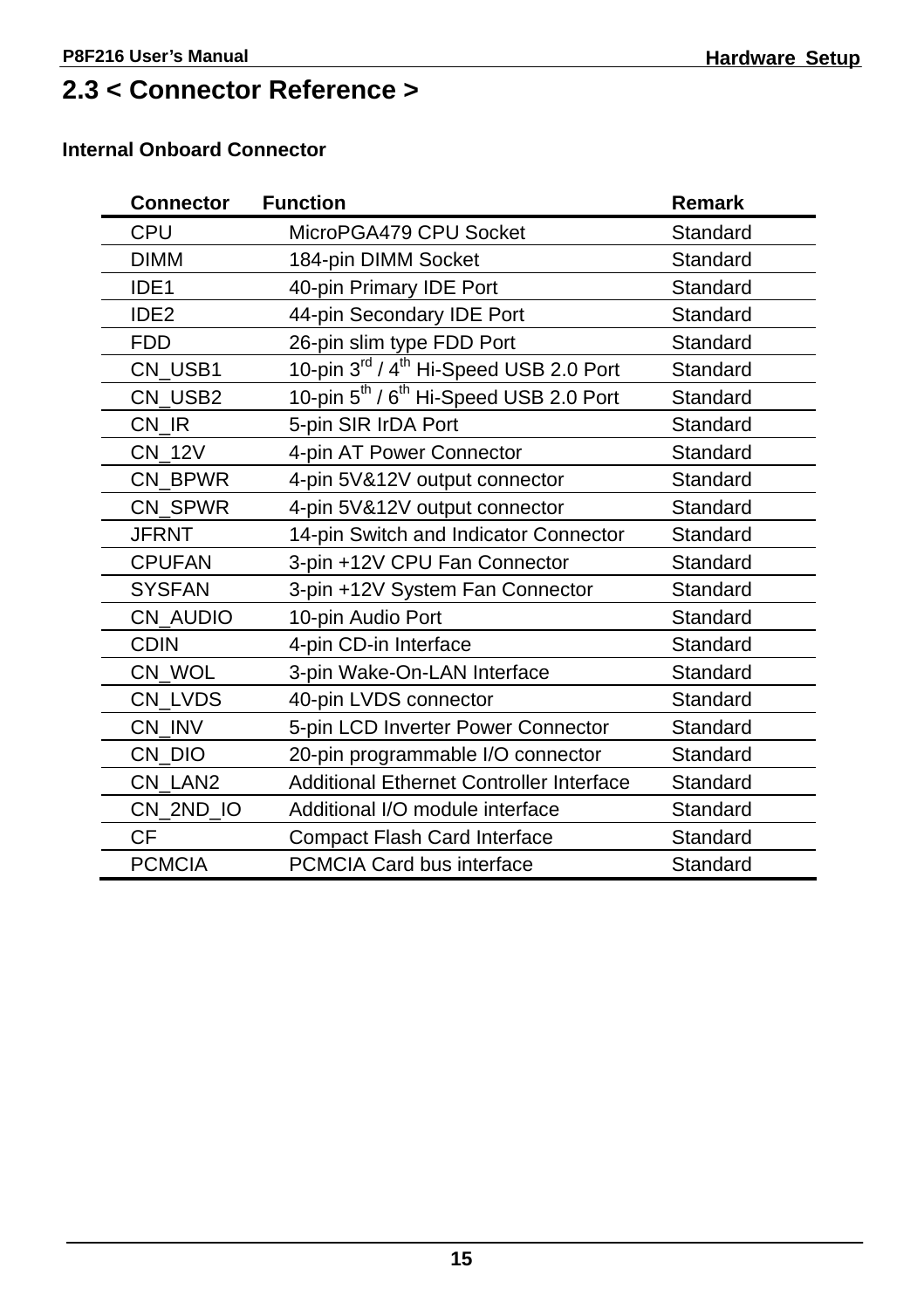# **2.4 < System Setup >**

**2.4.1 < CPU and Memory Setup >** 

The board is based on Intel Socket 479 architecture with Intel 855GME chipset, supports Intel 479 pin **PPGA FC-PGA2** Pentium–M processor at 400 MHz FSB.

System memory of this board supports up to 1GBytes DDR200/266/333 SDRAM on one 184-pin DIMM sockets with ECC function.

#### **2.4.2 < Memory Module Installation Guide >**



**Before you install the DIMM onto the socket, please check the pin number well to fit the socket**



**Please check if the hock locks the DIMM well.**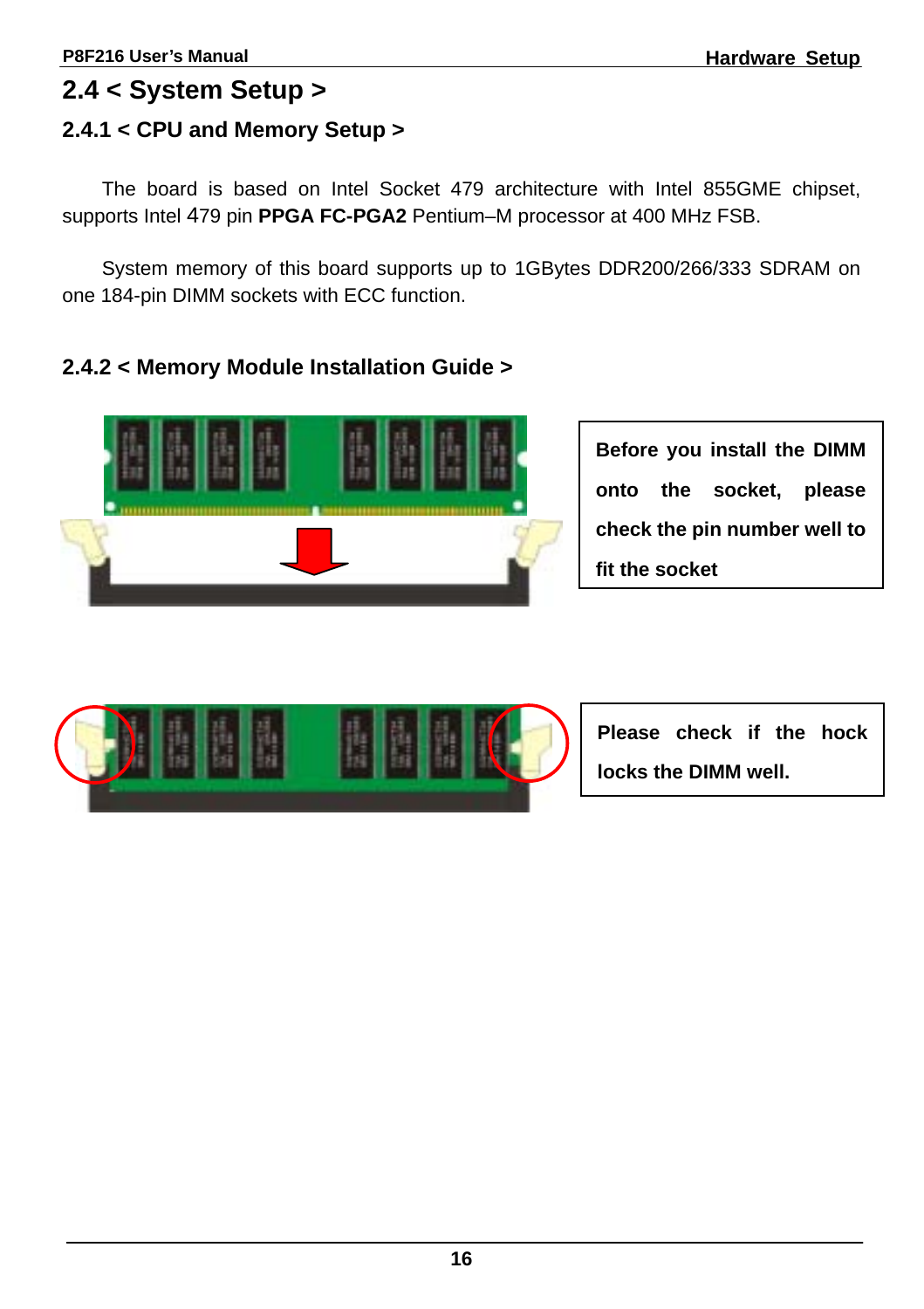### **2.4.3 < CPU Installation Guide >**

To install the Intel Pentium -M Mobile Processor properly, Please follow the steps blow.

- 1. Unlock the processor socket.
- 2. Install the processor onto the socket well.
- 3. Lock the processor socket.

#### **Unless you lock the processor well, the board will not work properly.**

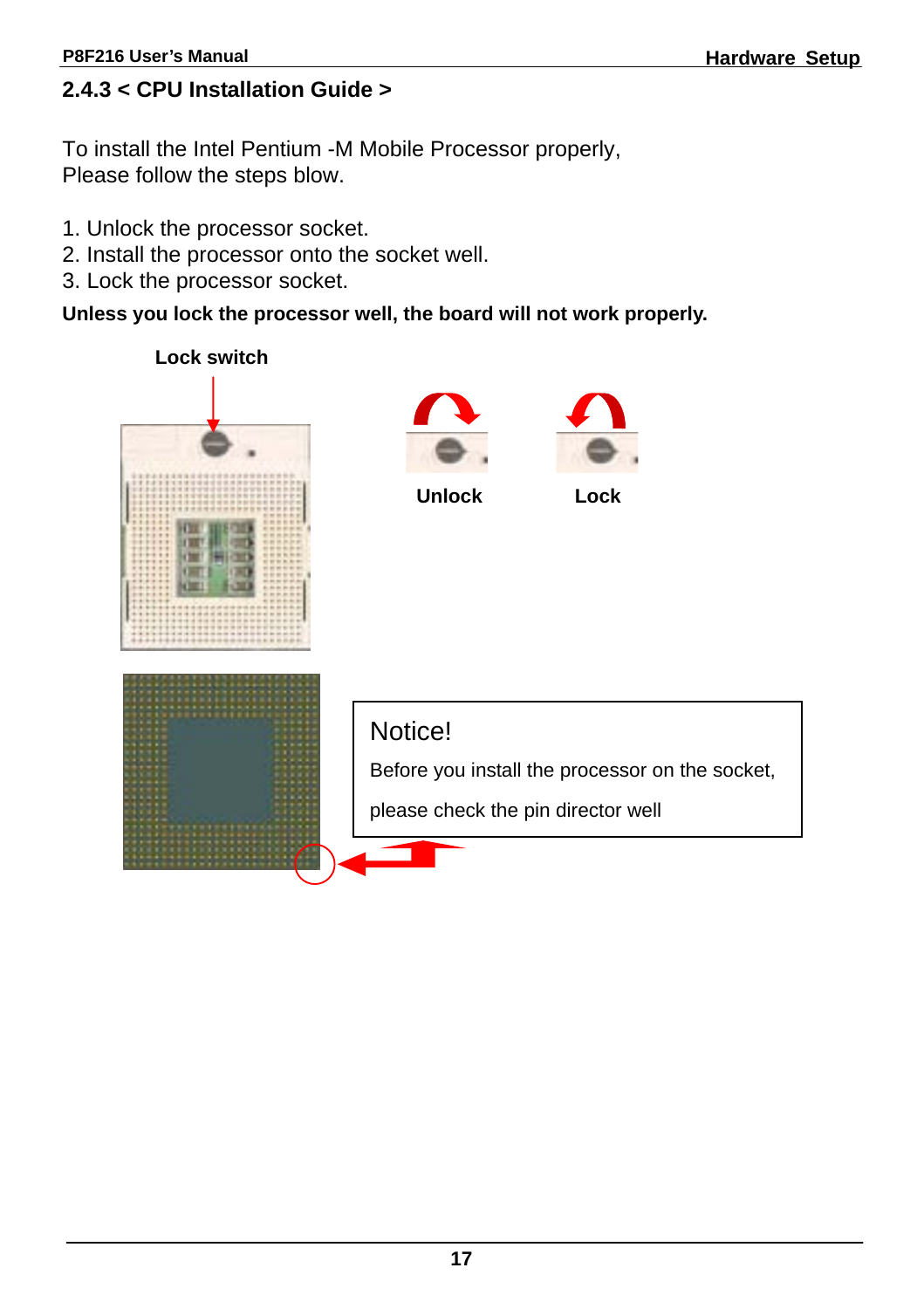### **2.4.4 < CPU Fan Installation Guide >**

To install the CPU cooler properly, please follow the steps below:

1. Remove the sticker on the cooler base.



2. Put the cooler base through the board and paste on.



3. Put the cooler on the processor and let the fixed pillar through the hole on the corner of the cooler.

4. Press the both sides of the cooler shield down and push it to move front.

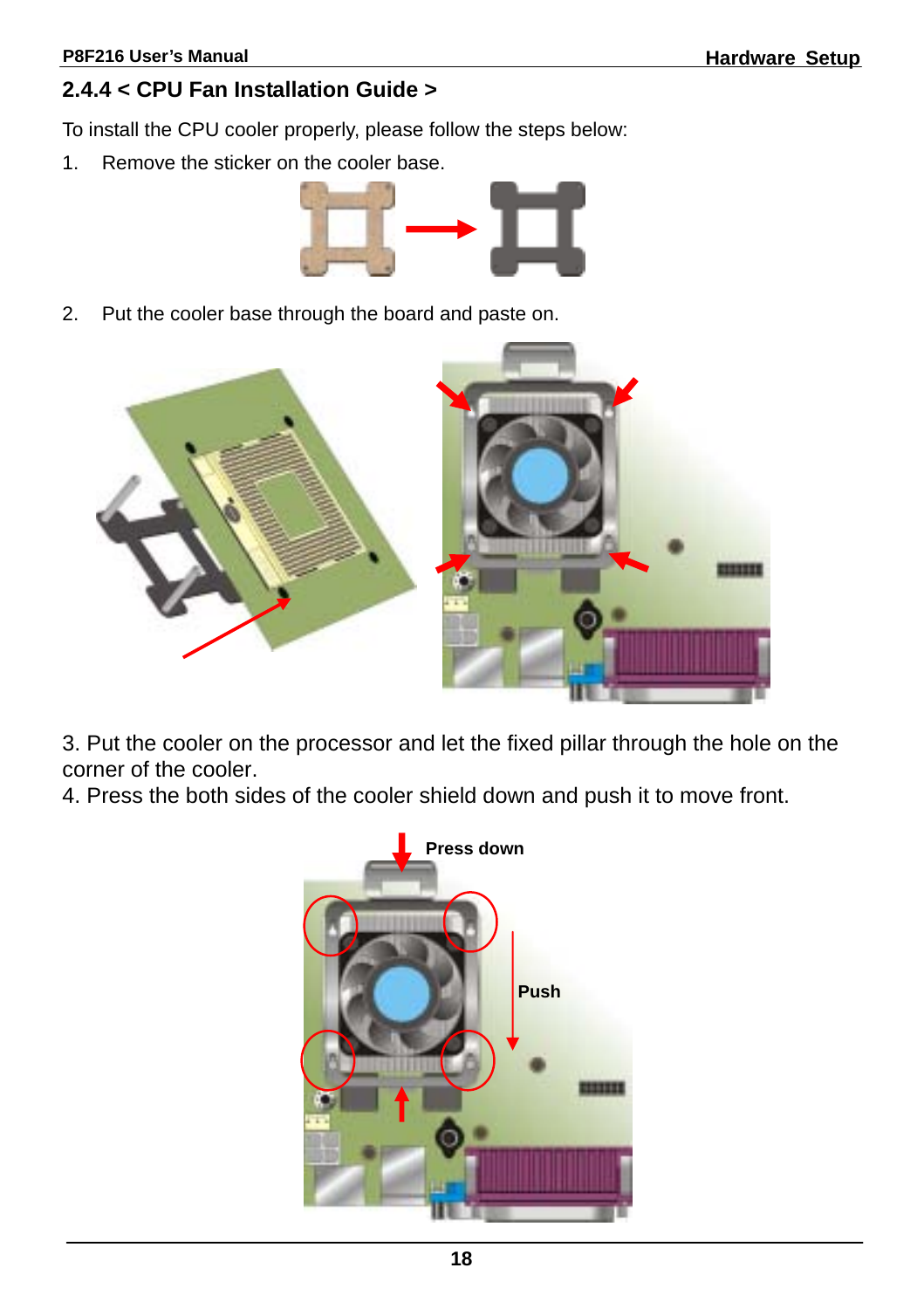# **2.5 < CMOS Setup >**

The board's data of CMOS can be setting in BIOS. If the board refuses to boot due to inappropriate CMOS settings, here is how to proceed to clear (reset) the CMOS to its default values.

Jumper: **JRTC** 

Type: Onboard 3-pin Header

| <b>JRTC</b>                   | Mode                    |
|-------------------------------|-------------------------|
| $1 - 2$                       | Clear CMOS              |
| $2 - 3$                       | <b>Normal Operation</b> |
| _ _ _<br>$\sim$ $\sim$ $\sim$ |                         |

Default setting

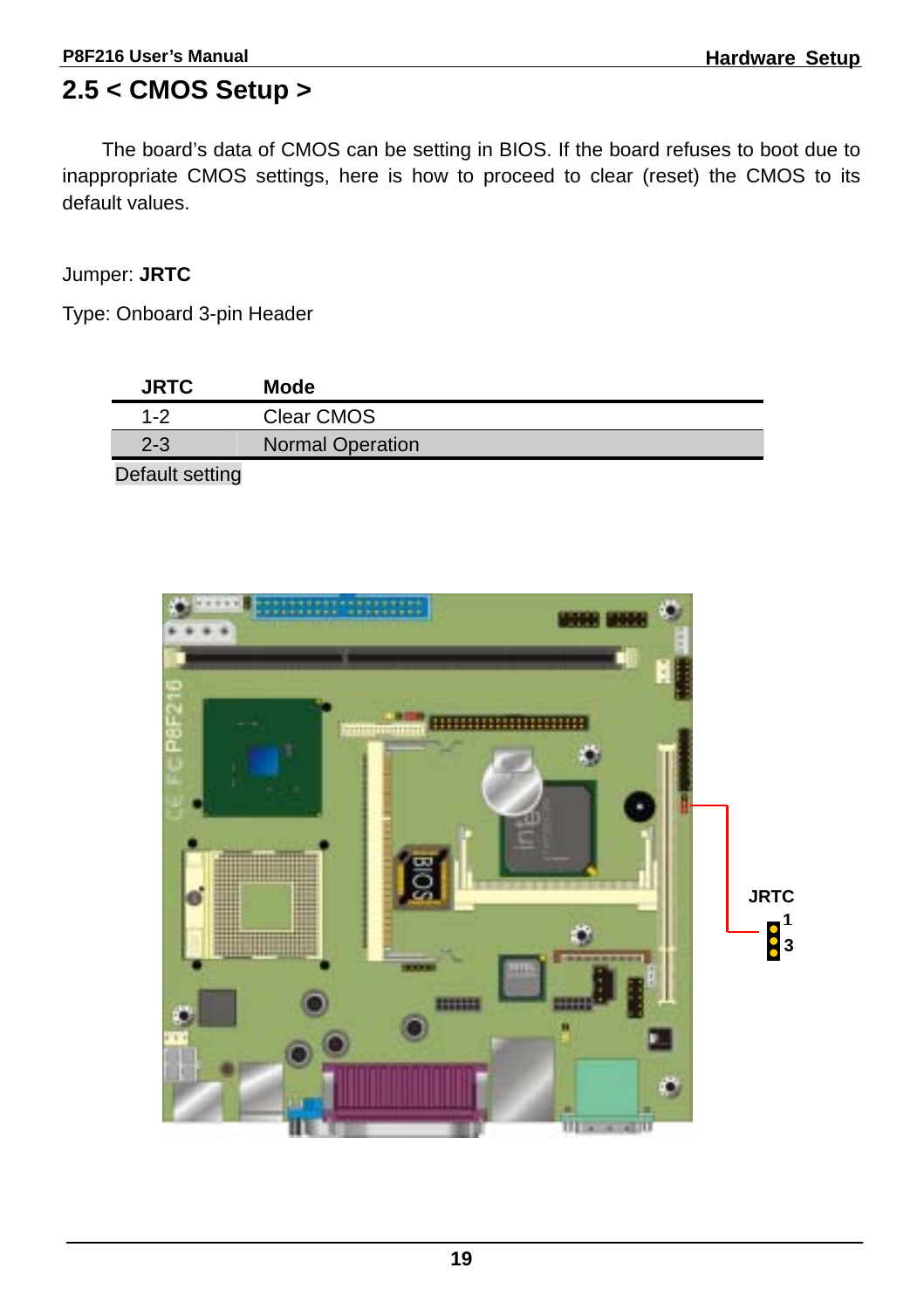# **2.6 < Watchdog Timer Setting >**

The watchdog timer makes the system auto-reset while it stops to work for a period. The integrated watchdog timer can be setup as system reset mode by program.

#### **Timeout Value Range**

- 1 to 255
- Second or Minute

#### **Program Sample**

Watchdog timer setup as system reset with 5 second of timeout

| 2E, 87             |                  |  |
|--------------------|------------------|--|
| 2E, 87             |                  |  |
| 2E, 07             |                  |  |
| 2F, 08             | Logical Device 8 |  |
| 2E, 30             | Activate         |  |
| 2F, 01             |                  |  |
| 2E, F <sub>5</sub> | Set as Second*   |  |
| 2F, 00             |                  |  |
| 2E, F6             | Set as 5         |  |
| 2F, 05             |                  |  |

 $*$  Minute: bit  $3 = 0$ : Second: bit  $3 = 1$ 

You can select Timer setting in the BIOS, after setting the time options, the system will reset according to the period of your selection.

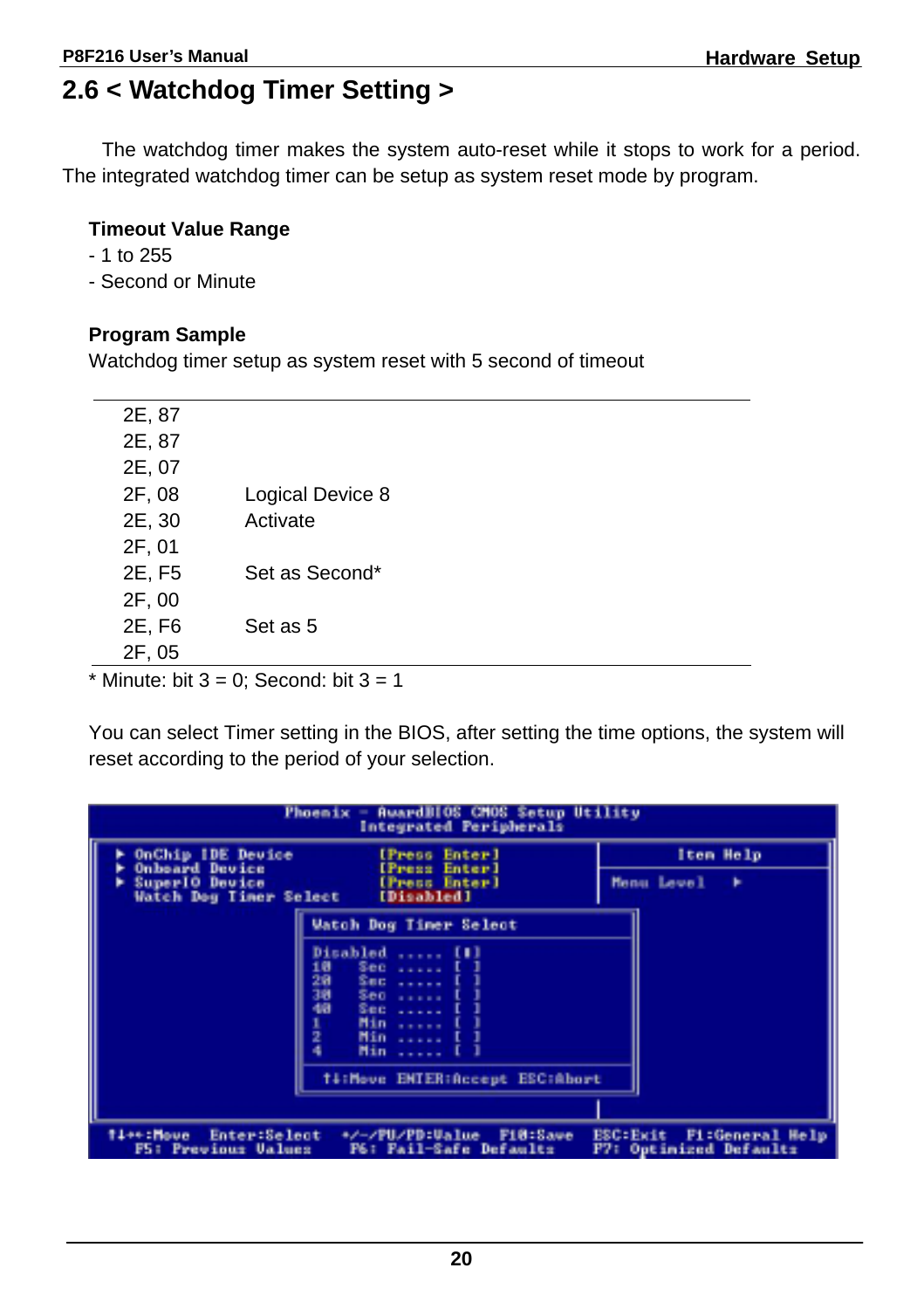## **2.7 < Embedded Solid State Disk >**

The **P8F216** supports the IDE-based, bootable and driver free DiskOnModule (DOM) embedded flash disk. The onboard 40-pin IDE1 and 44-pin IDE2 box header supports normal DOM (DiskOnModule) or M-systems DiskOnChip IDE Pro flash disk with or without the additional VCC power cable.

The **P8F216** also supports Compact Flash Card Type I/II interface. The jumper **JCFSEL** provides you to setup the CF card on master or slave mode.

#### Jumper: **JCFSEL**

Type: onboard 3-pin header

| <b>JCFSEL</b> | <b>Mode</b> |
|---------------|-------------|
| $1 - 2$       | Master      |
| $2 - 3$       | Slave       |
| _______       |             |

Default setting

#### Jumper: **JDOM**

Type: onboard 3-pin header

| <b>JDOM</b> | Mode                               |
|-------------|------------------------------------|
| OΝ          | IDE1 pin-20 5V power supply enable |
| OFF         | No 5V power supply on IDE1 pin-20  |
|             |                                    |

Default setting

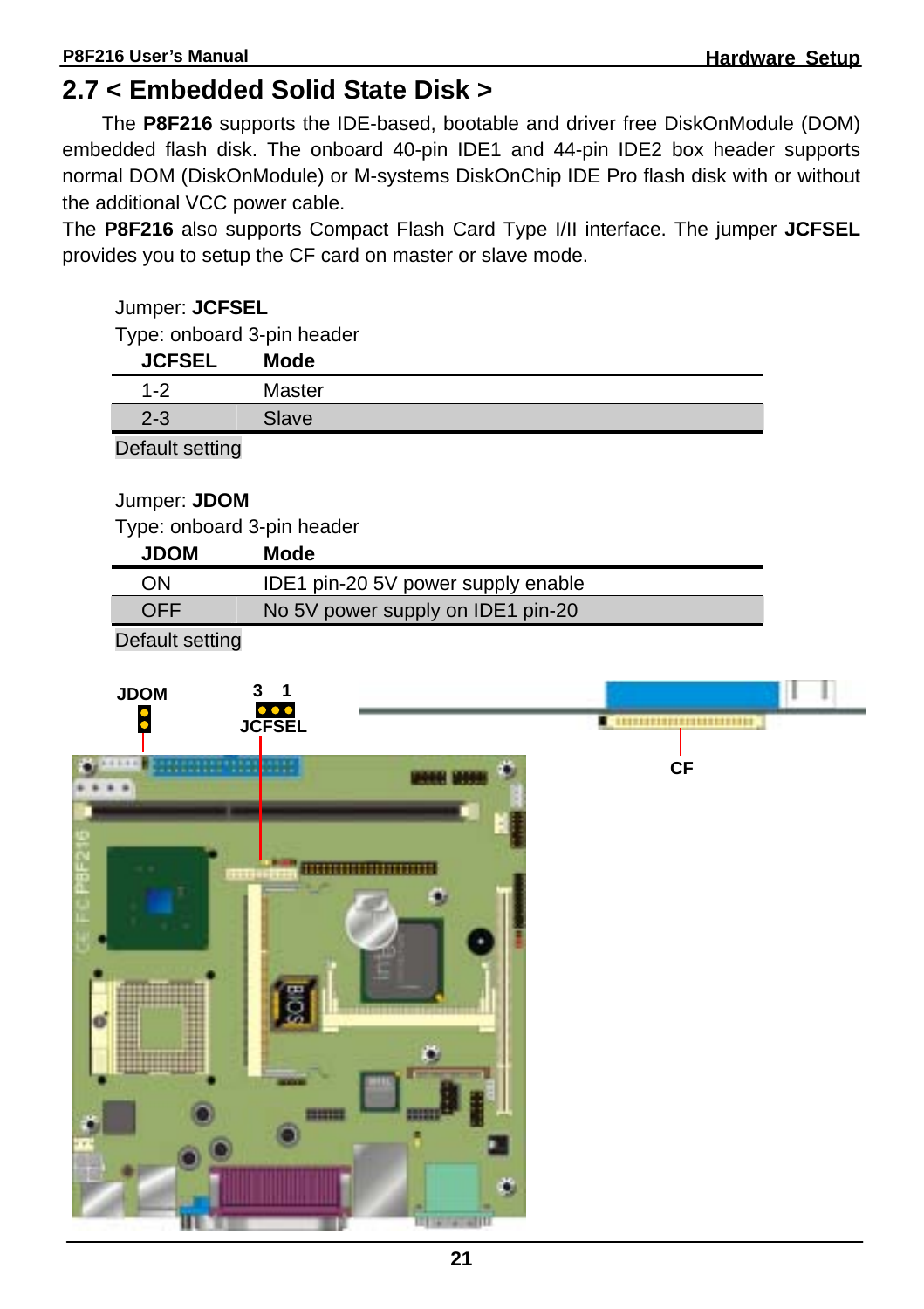# **2.8 < Power & Fan Connectors >**

The board provides one Mini-Din 4-pin Adapter jack for DC 19V/12V input, or one 4-pin

P4 use +12V power connector, you can choose one of them to power on the board.

|     | Connector: CN 12V                                   |     |             |
|-----|-----------------------------------------------------|-----|-------------|
|     | Type: 4-pin standard Pentium 4 +12V power connector |     |             |
| Pin | Description                                         | Pin | Description |
|     | $+12V$                                              | 2   | $+12V$      |
| з   | Ground                                              | Δ   | Ground      |
|     |                                                     |     |             |
|     | Connector: DC_IN                                    |     |             |
|     | Type: 4-pin DC power connector                      |     |             |
| Pin | Description                                         | Pin | Description |
|     | $+12V$                                              | 2   | Ground      |

3 +12V 4 Ground

#### Connector: **CPUFAN**, **SYSFAN**

Type: 3-pin fan wafer connector

| Pin Description | Pin | Description | Pin Description    |
|-----------------|-----|-------------|--------------------|
| <b>Ground</b>   |     | —⊥12V       | <b>Fan Control</b> |

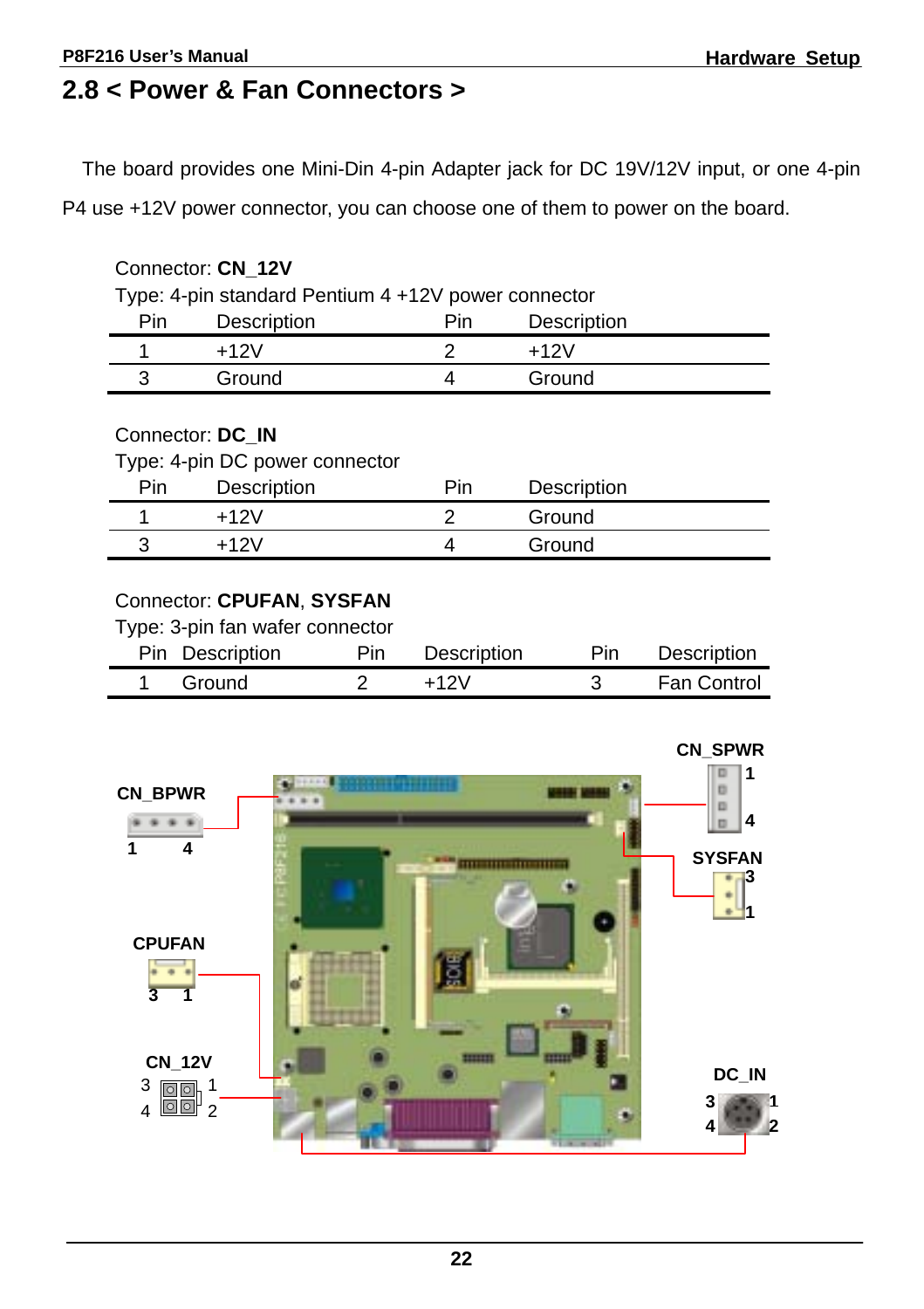This board also provides two +5V/+12V power output connectors for floppy, hard drive

or CD-ROM. Please use the 4-pin to 4-pin power cable to connect the device properly.

#### Connector: **CN\_BPWR**

Type: 4-pin P-type connector for +5V/+12V output

| Pin Description Pin Description Pin Description Pin Description |  |                          |  |
|-----------------------------------------------------------------|--|--------------------------|--|
| $+5V$                                                           |  | 2 Ground 3 Ground 4 +12V |  |

#### Connector: **CN\_SPWR**

Type: 4-pin connector for +5V/+12V output

| Pin Description Pin Description Pin Description Pin Description |                         |  |  |
|-----------------------------------------------------------------|-------------------------|--|--|
| $+12V$                                                          | 2 Ground 3 Ground 4 +5V |  |  |

### **Caution!!!**

**Do not** plug in the power connector from power supply into CN\_BPWR and CN SPWR, this may hurt the board.

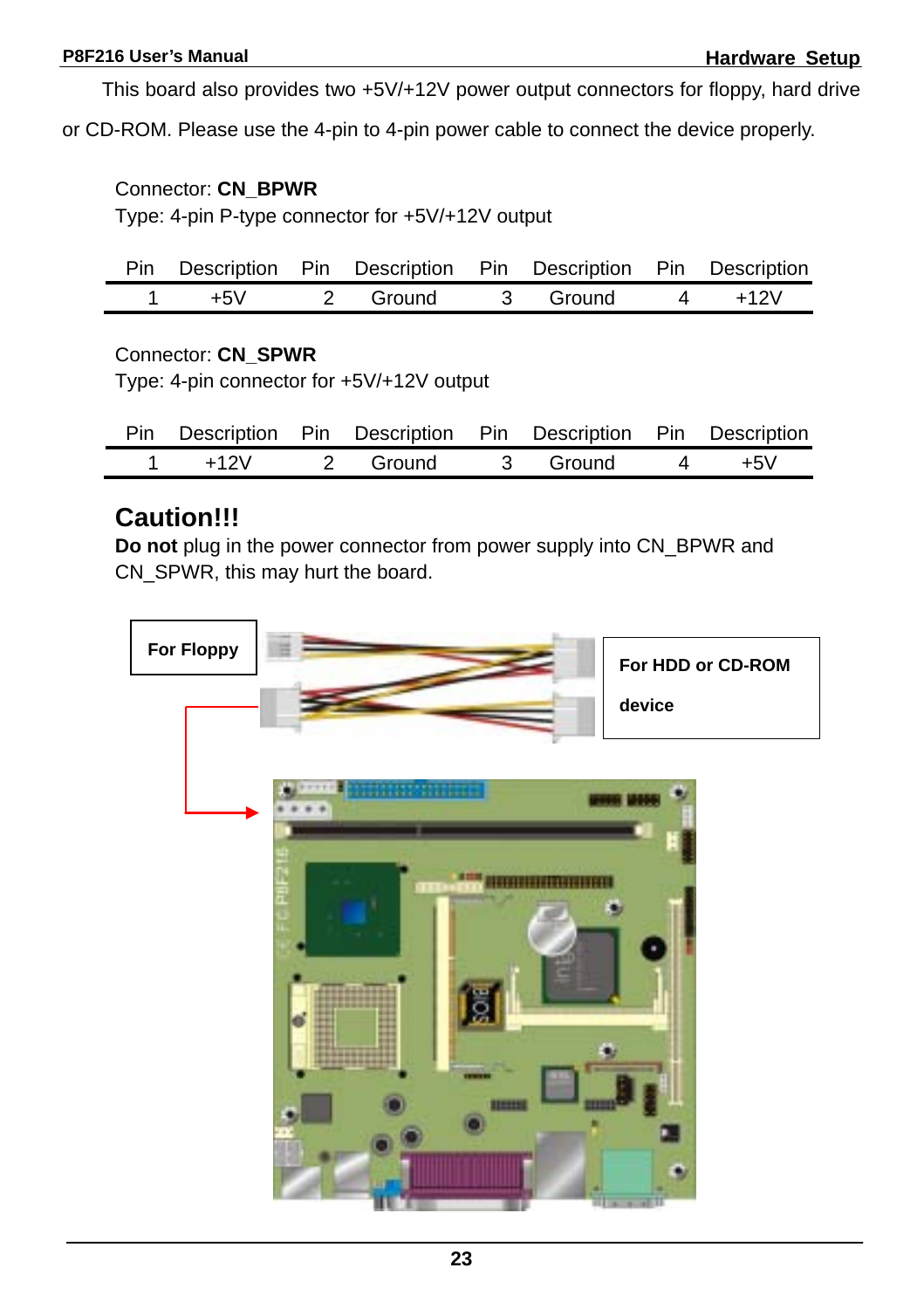# **2.9 < Display Interface >**

#### **2.91 < Analog VGA Interface >**

The board is integrated with Intel 855GM GMCH chipset built-in Intel Extreme Graphics 2 with 266 MHz VGA core, 256-bit 3D engine and Intel Dynamic Video Memory up to 64MBytes shared with system memory. The CRT / analog VGA interface includes one external DB15 female connector on bracket on board.



#### **2.92 < Digital VGA Interface >**

The board's digital video interface provides LVDS flat panel. The built-in 18/24-bit dual channel LVDS interface offers the economical solution for LVDS-based LCD display.

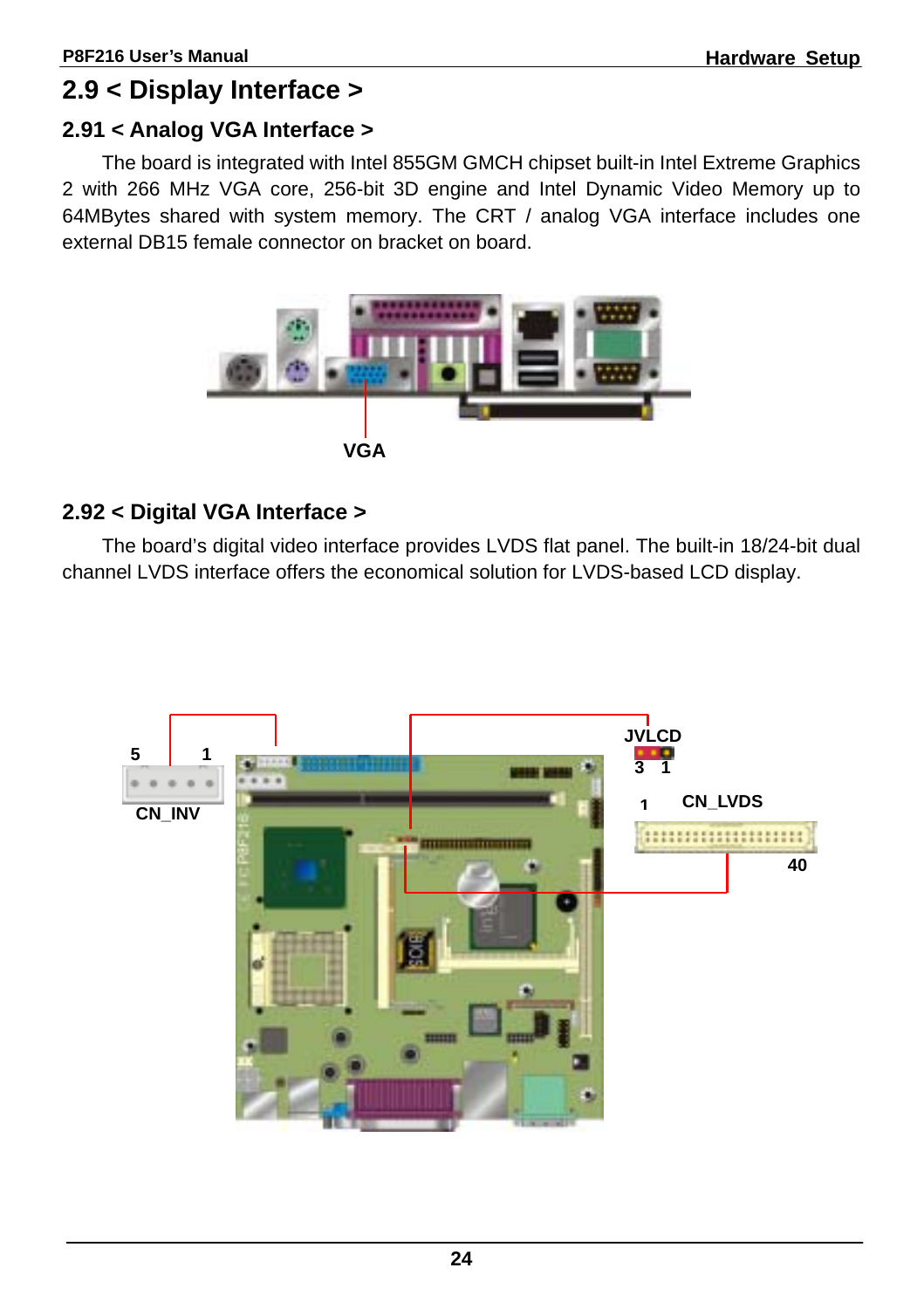#### **P8F216 User's Manual**

#### Connector: **CN\_INV** Connector: **JVLCD**

Type: 5-pin LVDS Power Header Type: 3-pin Power select Header

| Pin | Description   | Pin | Description      |
|-----|---------------|-----|------------------|
|     | $+12V$        |     | <b>VCC</b>       |
| 2   | <b>GND</b>    |     | <b>LCDVCC</b>    |
| 3   | GND           |     | VCC <sub>3</sub> |
|     | GND           |     |                  |
| 5   | <b>ENABKL</b> |     |                  |

#### Connector: **CN\_LVDS**

Type: onboard 40-pin connector for LVDS connector Connector model: **HIROSE DF13-40S**

| $\overline{2}$<br>1<br><b>LCDVCC</b><br><b>LCDVCC</b><br>3<br><b>GND</b><br>4<br><b>GND</b><br>BTX0-<br>5<br>6<br>ATX0-<br>$\overline{7}$<br>8<br>BTX0+<br>$ATX0+$<br>9<br>10<br><b>GND</b><br><b>GND</b><br>BTX1-<br>11<br>12<br>ATX1-<br>14<br>$BTX1+$<br>13<br>$ATX1+$<br>16<br><b>GND</b><br>15<br><b>GND</b><br>18<br>BTX2-<br>17<br>ATX2-<br>20<br>$BTX2+$<br>19<br>$ATX2+$<br>22<br><b>GND</b><br>21<br><b>GND</b><br>BTXCK-<br>ATX3-<br>24<br>23<br>BTXCK+<br>26<br>25<br>$ATX3+$<br>28<br><b>GND</b><br><b>GND</b><br>27<br>ATXCK-<br>BTX3-<br>30<br>29<br>ATXCK+<br>BTX3+<br>32<br>31<br>34<br><b>GND</b><br>33<br><b>GND</b><br><b>PANELCLK</b><br>N/C<br>36<br>35<br><b>PANELDATA</b><br>N/C<br>38<br>37 |    |     |    |     |  |
|----------------------------------------------------------------------------------------------------------------------------------------------------------------------------------------------------------------------------------------------------------------------------------------------------------------------------------------------------------------------------------------------------------------------------------------------------------------------------------------------------------------------------------------------------------------------------------------------------------------------------------------------------------------------------------------------------------------------|----|-----|----|-----|--|
|                                                                                                                                                                                                                                                                                                                                                                                                                                                                                                                                                                                                                                                                                                                      |    |     |    |     |  |
|                                                                                                                                                                                                                                                                                                                                                                                                                                                                                                                                                                                                                                                                                                                      |    |     |    |     |  |
|                                                                                                                                                                                                                                                                                                                                                                                                                                                                                                                                                                                                                                                                                                                      |    |     |    |     |  |
|                                                                                                                                                                                                                                                                                                                                                                                                                                                                                                                                                                                                                                                                                                                      |    |     |    |     |  |
|                                                                                                                                                                                                                                                                                                                                                                                                                                                                                                                                                                                                                                                                                                                      |    |     |    |     |  |
|                                                                                                                                                                                                                                                                                                                                                                                                                                                                                                                                                                                                                                                                                                                      |    |     |    |     |  |
|                                                                                                                                                                                                                                                                                                                                                                                                                                                                                                                                                                                                                                                                                                                      |    |     |    |     |  |
|                                                                                                                                                                                                                                                                                                                                                                                                                                                                                                                                                                                                                                                                                                                      |    |     |    |     |  |
|                                                                                                                                                                                                                                                                                                                                                                                                                                                                                                                                                                                                                                                                                                                      |    |     |    |     |  |
|                                                                                                                                                                                                                                                                                                                                                                                                                                                                                                                                                                                                                                                                                                                      |    |     |    |     |  |
|                                                                                                                                                                                                                                                                                                                                                                                                                                                                                                                                                                                                                                                                                                                      |    |     |    |     |  |
|                                                                                                                                                                                                                                                                                                                                                                                                                                                                                                                                                                                                                                                                                                                      |    |     |    |     |  |
|                                                                                                                                                                                                                                                                                                                                                                                                                                                                                                                                                                                                                                                                                                                      |    |     |    |     |  |
|                                                                                                                                                                                                                                                                                                                                                                                                                                                                                                                                                                                                                                                                                                                      |    |     |    |     |  |
|                                                                                                                                                                                                                                                                                                                                                                                                                                                                                                                                                                                                                                                                                                                      |    |     |    |     |  |
|                                                                                                                                                                                                                                                                                                                                                                                                                                                                                                                                                                                                                                                                                                                      |    |     |    |     |  |
|                                                                                                                                                                                                                                                                                                                                                                                                                                                                                                                                                                                                                                                                                                                      |    |     |    |     |  |
|                                                                                                                                                                                                                                                                                                                                                                                                                                                                                                                                                                                                                                                                                                                      |    |     |    |     |  |
|                                                                                                                                                                                                                                                                                                                                                                                                                                                                                                                                                                                                                                                                                                                      |    |     |    |     |  |
|                                                                                                                                                                                                                                                                                                                                                                                                                                                                                                                                                                                                                                                                                                                      | 40 | N/C | 39 | N/C |  |

To setup the LCD, you need the components below:

1. A panel (support up to 24-bit dual channel) with LVDS interfaces.

- 2. An inverter for panel's backlight power.
- 3. A LCD cable and an inverter cable.

For the cables, please follow the pin assignment of the connector to make a cable, because every panel has its own pin assignment, so we do not provide a standard cable; please find a local cable manufacture to make cables.

#### **Hardware Setup**

| Pin | Description |  |
|-----|-------------|--|
|     | VCC         |  |
| 2   | LCDVCC      |  |
| 2   | VCC3        |  |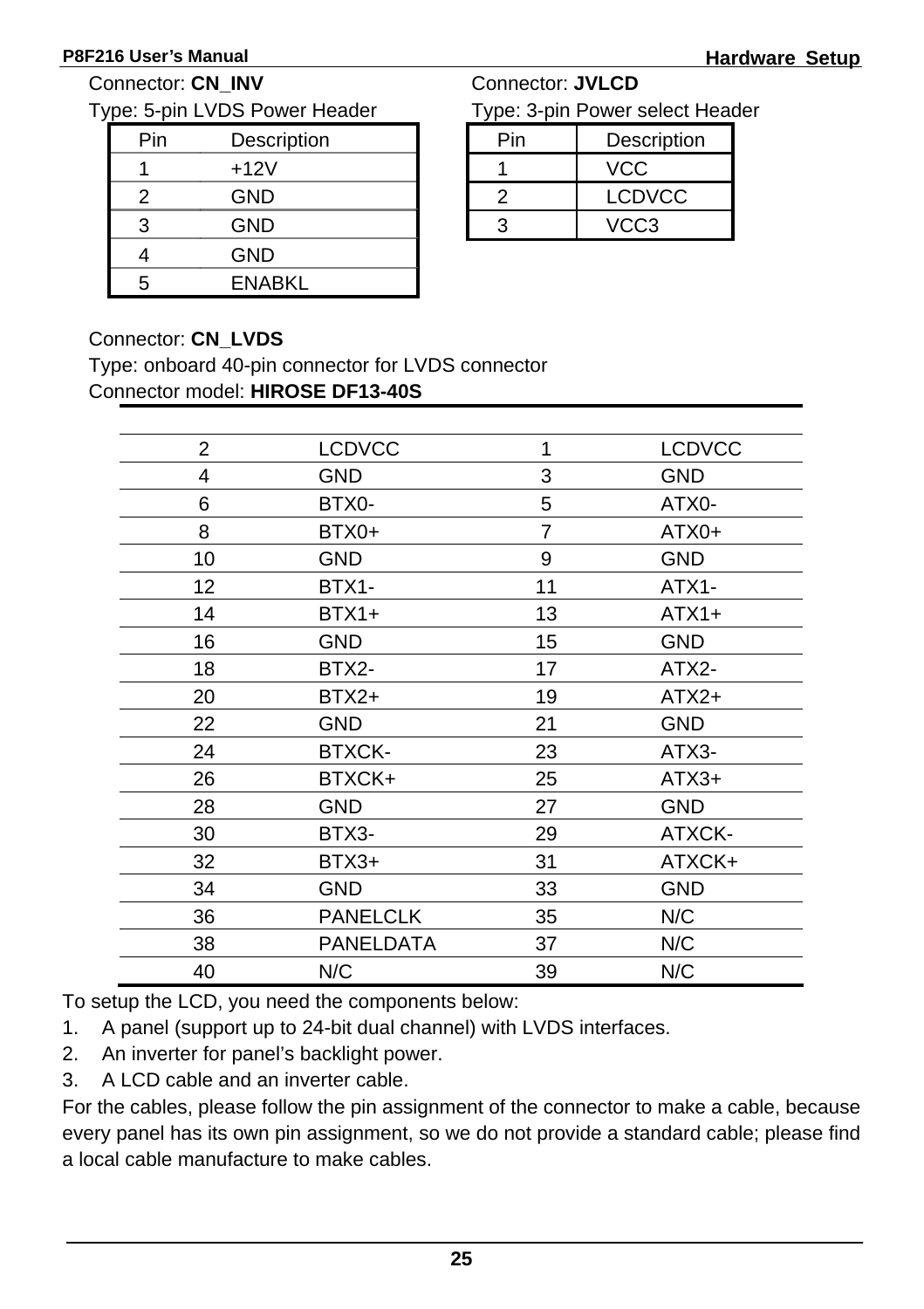#### **P8F216 User's Manual LCD installing guide:**



1. Prepare a panel, inverter and **P8F216**.





- 2. Please check the datasheet of the panel to see the voltage of the panel, and set the jumper **JVLCD** to +5V or +3.3V.
- 3. Prepare a LVDS type LCD cable



4. Connect all the devices well.

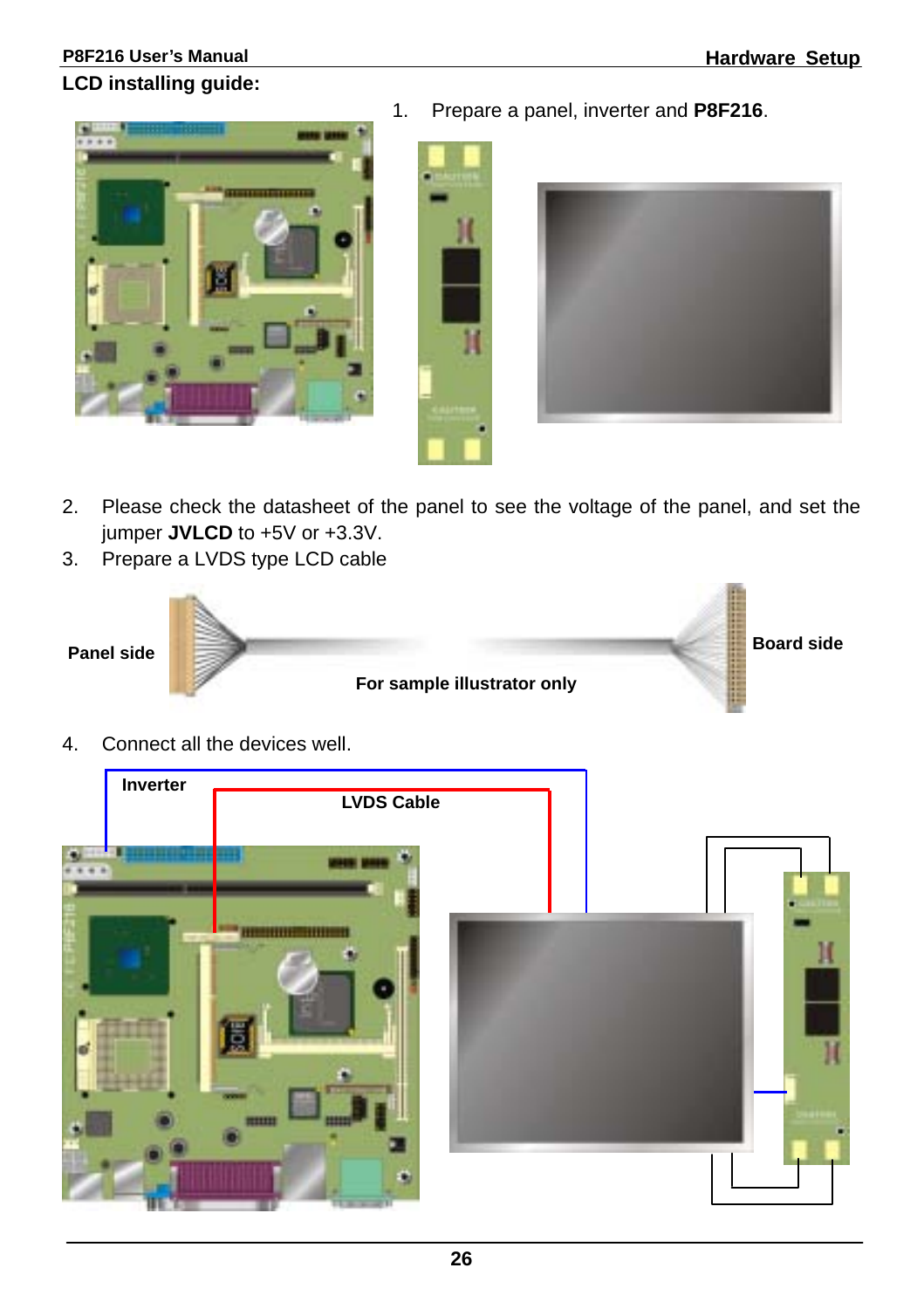#### **P8F216 User's Manual**

After setup the devices well, you need to select the LCD panel type in the BIOS.

| Phoenix - AwardBIOS CMOS Setup Utility<br><b>Advanced Chipset Features</b>                                                                                                                                                                                                                                                                                                                                                                                                                                                                                                                                                        |                                                    |  |  |  |  |  |  |
|-----------------------------------------------------------------------------------------------------------------------------------------------------------------------------------------------------------------------------------------------------------------------------------------------------------------------------------------------------------------------------------------------------------------------------------------------------------------------------------------------------------------------------------------------------------------------------------------------------------------------------------|----------------------------------------------------|--|--|--|--|--|--|
| DRAM Tining Selectable<br><b>IBu SPD1</b>                                                                                                                                                                                                                                                                                                                                                                                                                                                                                                                                                                                         | Item Help                                          |  |  |  |  |  |  |
| 12.51<br><b>CAS Latency Time</b><br>171<br>Active to Precharge Delay<br>$^{131}$<br>DRAM RAS# to CAS# Delay<br>131<br><b>DRAM RASH Precharge</b><br><b>TECC1</b><br>DRAM Data Integrity Mode<br>[Enabled]<br>System BIOS Cacheable<br><b>Wideo BIOS Cacheable</b><br>[Enabled]<br>Memory Hole At 15M-16M<br>[Disabled]<br>[Enabled]<br>Delayed Iransaction<br><b>I16 Min1</b><br>Delay Prior to Thermal<br>1641<br>AGP Aperture Size (MB)<br>** On-Chip UGA Setting **<br>[Enabled]<br>On-Chip UGA<br>On-Chip Frame Buffer Size [32MB]<br><b>LAUTO1</b><br><b>Boot Display</b><br>LCD Type<br>U 1<br><b>INTSC1</b><br>TV Standard | Henu Level                                         |  |  |  |  |  |  |
| +/-/PU/PD:Ualus F10:Save<br>†i→+:Move Enter:Select<br>F5: Previous Ualues<br>F6: Pail-Safe Defaults                                                                                                                                                                                                                                                                                                                                                                                                                                                                                                                               | ESCIExit FilGeneral Help<br>F7: Optimized Defaults |  |  |  |  |  |  |

he panel type mapping is list below:

| <b>BIOS panel type selection form</b> |                                   |                  |                          |  |
|---------------------------------------|-----------------------------------|------------------|--------------------------|--|
|                                       | <b>For 18-bit color</b>           | For 24-bit color |                          |  |
| NO.                                   | <b>Output format</b>              | NO.              | <b>Output format</b>     |  |
| 1                                     | 640 x 480                         | 8                | 1024 x 768               |  |
| 2                                     | 800 x 600                         | 9                | 1280 x 1024 Dual Channel |  |
| 3                                     | 1024 x 768                        | 10               | 1400 x 1050 Dual Channel |  |
| 4                                     | 1280 x 1024                       | 11               | 1600 x 1200 Dual Channel |  |
| 5                                     | 1400 x 1050 Dual Channel @ 108Mhz | 13               | 1024 x 768 Dual Channel  |  |
| 6                                     | 1400 x 1050 Dual Channel @ 122Mhz | 14               | 1920 x 1080 Dual Channel |  |
| 7                                     | 1600 x 1200 Dual Channel          | 15               | 1280 x 768               |  |
| 12                                    | 1024 x 768 Dual Channel           |                  |                          |  |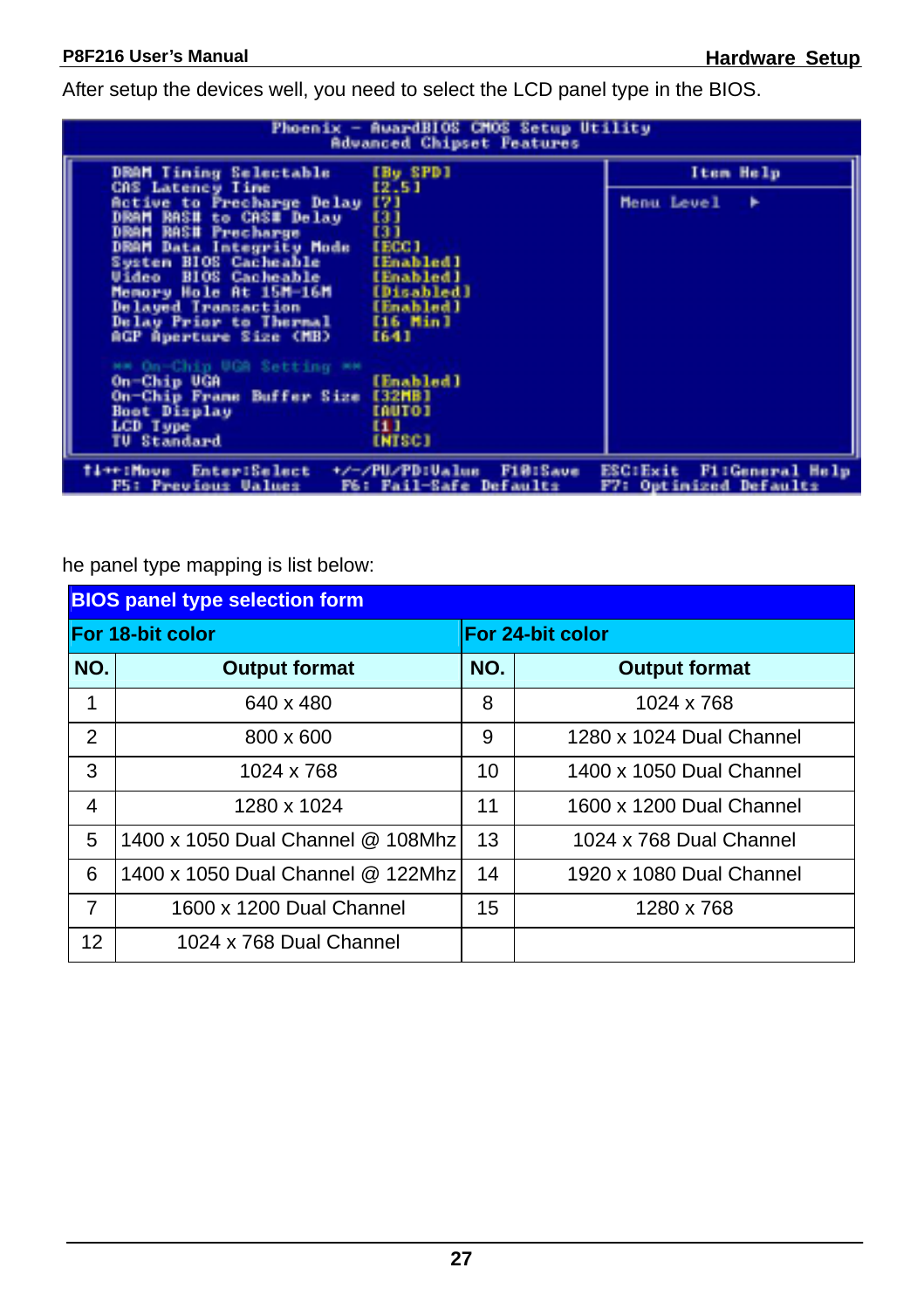### **2.10 < Ethernet Network Interface >**

The **P8F216** is integrated with Intel PRO/1000+ Gigabit Ethernet interface at the type of 10Base-T/100Base-TX/100Base-T auto-switching Ethernet with full duplex and IEEE 802.3U compliant. The **P8F216** LAN interface is controlled by the Intel 82540EM, and connect with the external RJ45 connector on rear I/O panel.

#### Connector: **CN\_WOL**

|  | Type: onboard 3-pin (1 x 3) wafer connector |  |
|--|---------------------------------------------|--|
|--|---------------------------------------------|--|

| Pin         |                 |        |             |
|-------------|-----------------|--------|-------------|
| Description | <b>WOL-Ctrl</b> | Ground | +5V Standby |

Jumper: **JLAN**

Type: onboard 3-pin header

| <b>JRTC</b> | Mode                           |  |
|-------------|--------------------------------|--|
| $1 - 2$     | Enable Onboard LAN controller  |  |
| $2 - 3$     | Disable Onboard LAN controller |  |

Default setting



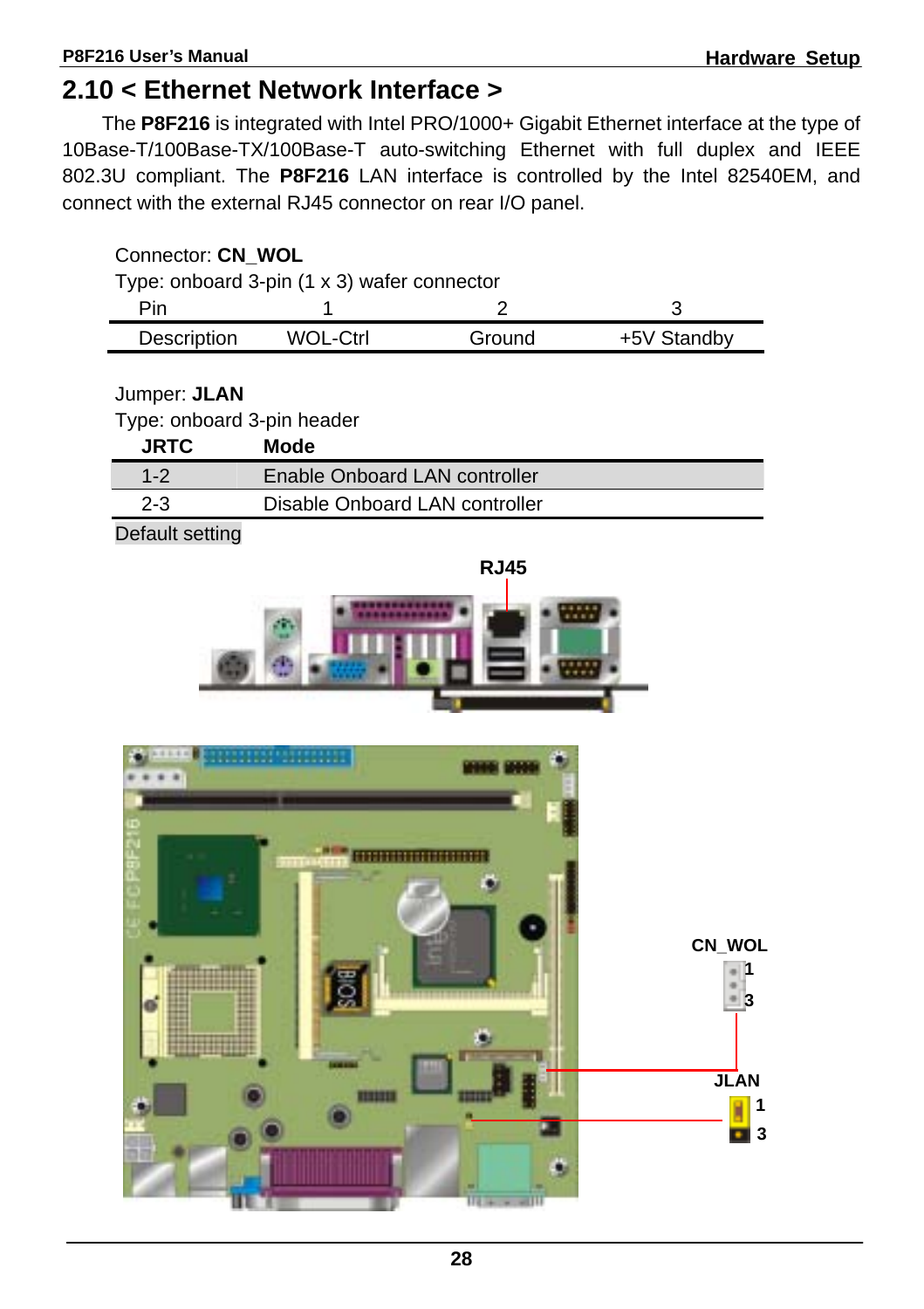### **2.11 < Audio Interface >**

The **P8F216** offers the AC97 3D audio with 5.1-channel and S/P DIF interface based on Intel ICH4 and Realtek ALC655 codec.

#### **Connector: CN\_AUDIO**

Type: 10-pin (2 x 5) 2.54-pitch header

| Pin | Description      | Pin | Description       |
|-----|------------------|-----|-------------------|
|     | $Line - Right$   |     | Ground            |
| 3   | $Line - Left$    |     | MIC.              |
| 5   | <b>MIC</b>       |     | Ground            |
|     | N/C              |     | Line Out $-$ Left |
|     | Line Out - Right | 10  | Ground            |

#### **Connector: CDIN**

| Type: 4-pin header |  |  |
|--------------------|--|--|
|--------------------|--|--|

| Pin | Description  |
|-----|--------------|
|     | $CD - Left$  |
|     | Ground       |
|     | Ground       |
|     | $CD - Right$ |

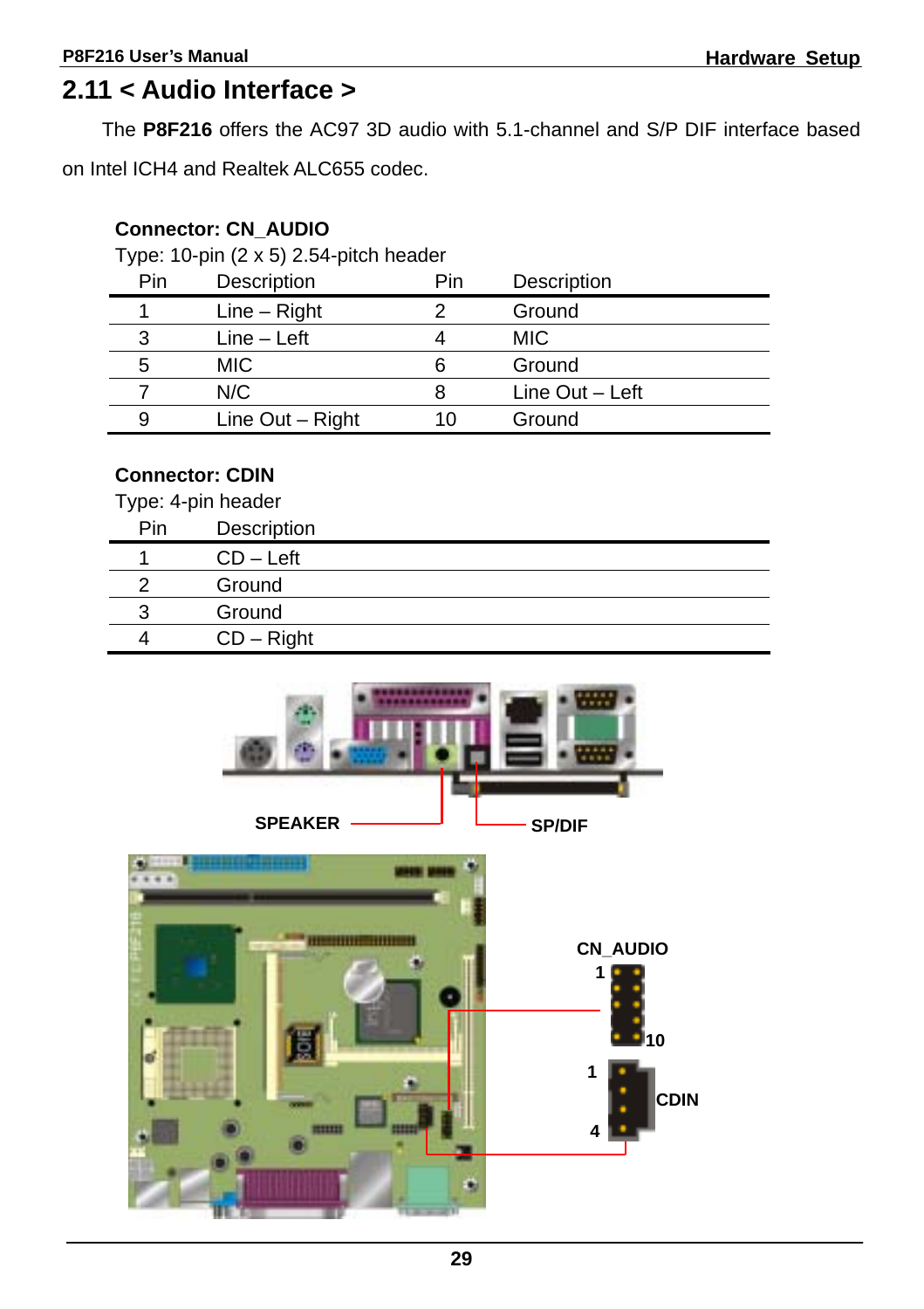The **CN\_AUDIO** provides you the extended audio output solution. You can obtain an optional audio cable with PCI shield for Line-in/Rear, Line-out/Front and MIC-in/Center.

The **SPDIF** interface provides you the digital sound output solution. You can use an optical cable to connect the audio amplifier, digital audio receiver or MD walkman.



Line-in/Rear MIC-in/Center Line-out/Front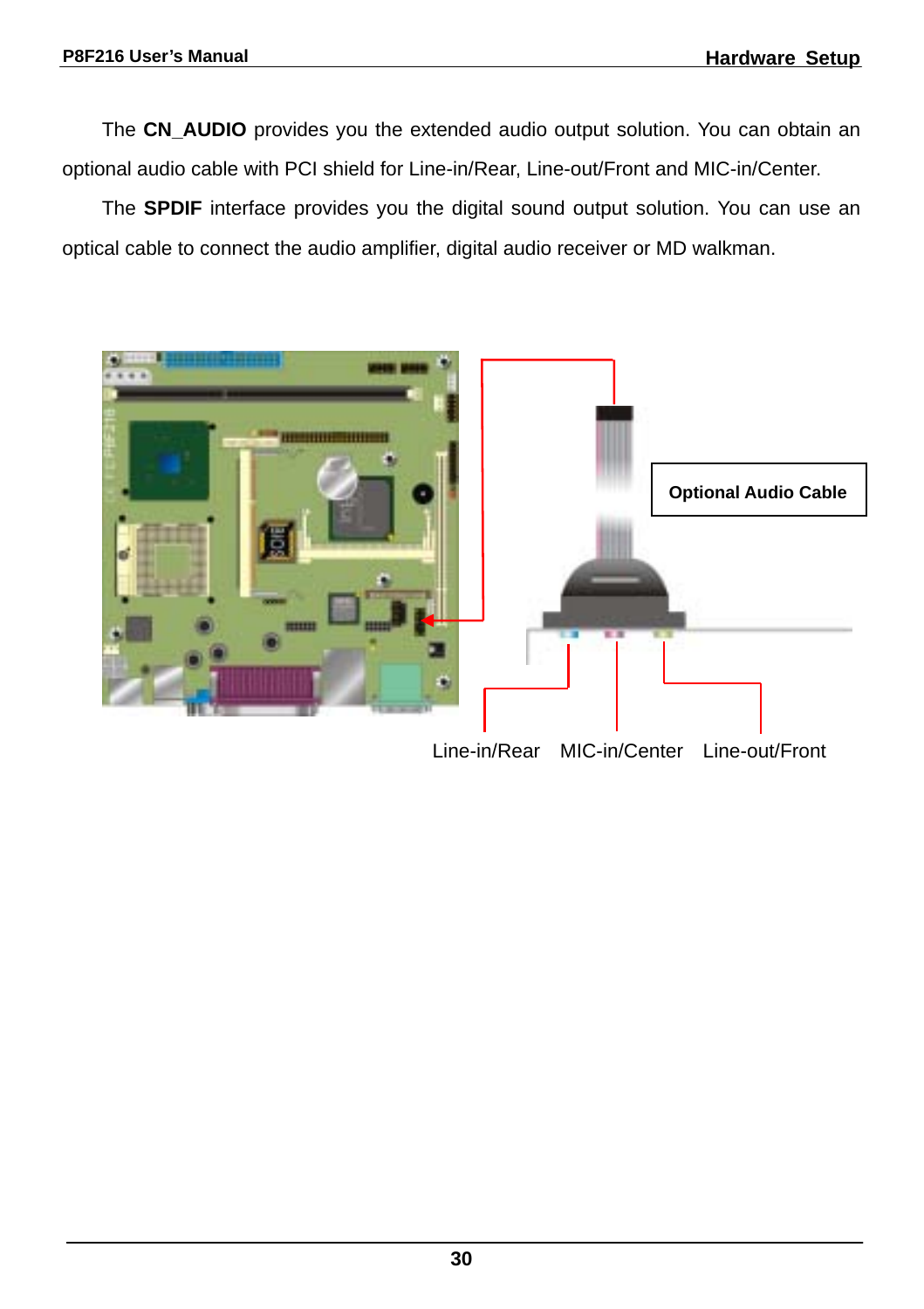### **2.12 < GPIO Interface >**

 The board offers 16-bit digital I/O to customize its configuration to your control needs. For example, you may configure the digital I/O to control the opening and closing of the cash drawer or to sense the warning signal from a tripped UPS. The following is a detailed description of how the digital I/O is controlled via software programming.

#### Connector: **CN\_DIO**

Type: 20-pin (10 x 2) header

| Pin | Description      | Pin | Description      |
|-----|------------------|-----|------------------|
|     | GP10             | 2   | GP20             |
| 3   | GP11             | 4   | GP21             |
| 5   | GP12             | 6   | GP22             |
|     | GP <sub>13</sub> | 8   | GP23             |
| 9   | Ground           | 10  | Ground           |
| 11  | GP <sub>14</sub> | 12  | GP <sub>24</sub> |
| 13  | GP15             | 14  | GP25             |
| 15  | GP <sub>16</sub> | 16  | GP <sub>26</sub> |
| 17  | GP17             | 18  | N/C              |
| 19  | 12VDU            | 20  | 5VDU             |
|     |                  |     |                  |

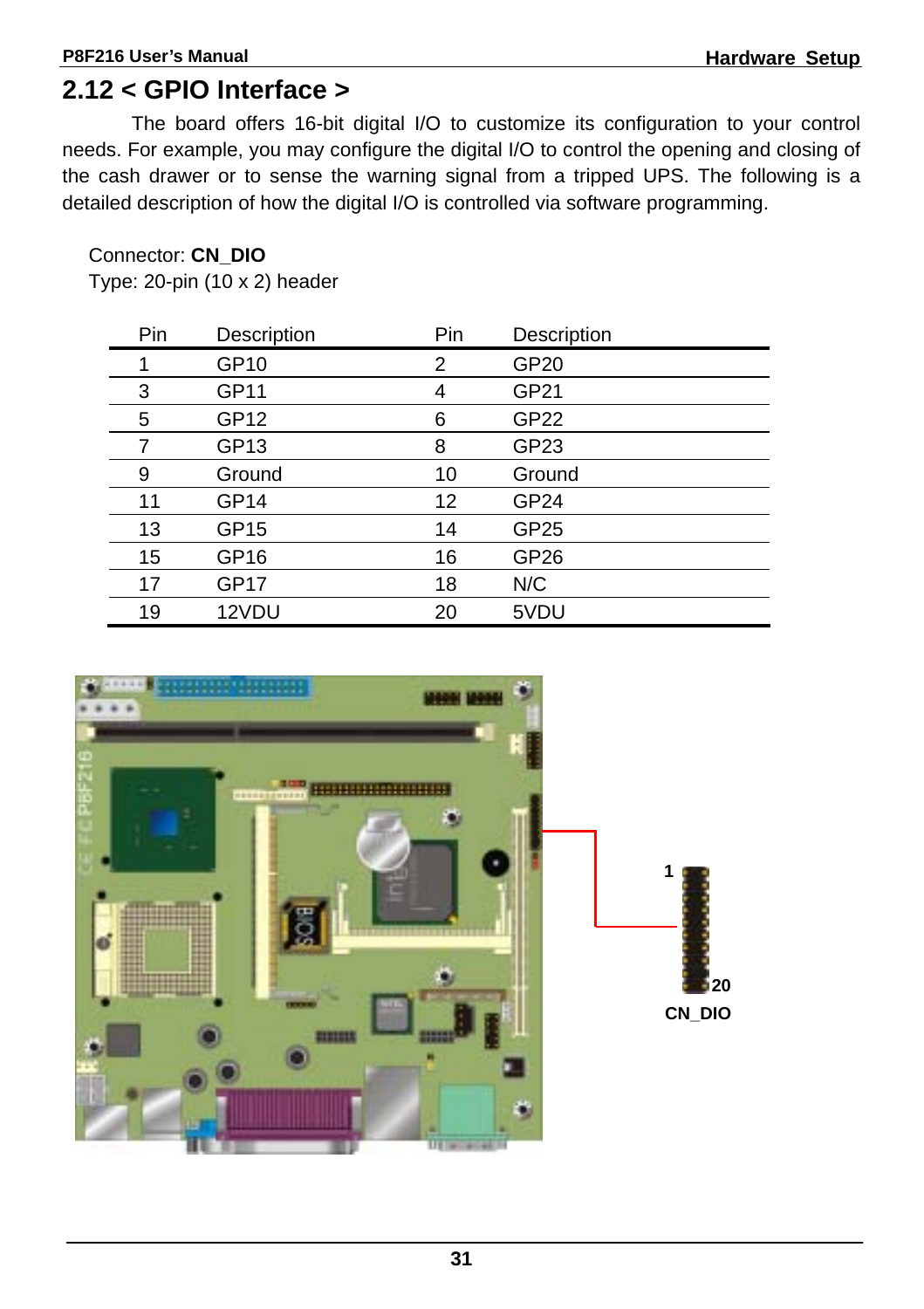### **2.13 < Expansive Slot >**

 The board supports one slim type PCI slot and one optional Mini-AGP or Mini-PCI interface. The slim PCI slot supports up to 2 PCI devices through an optional riser card. For Mini-PCI interface, you can obtain a wireless LAN card for potable system. For Mini-AGP interface, you can obtain an extended graphic card to improve the onboard graphics performance.



**Mini-AGP**



**Optional Mini-PCI Wireless LAN Card**



**Optional MA-ATI Mini-AGP Card**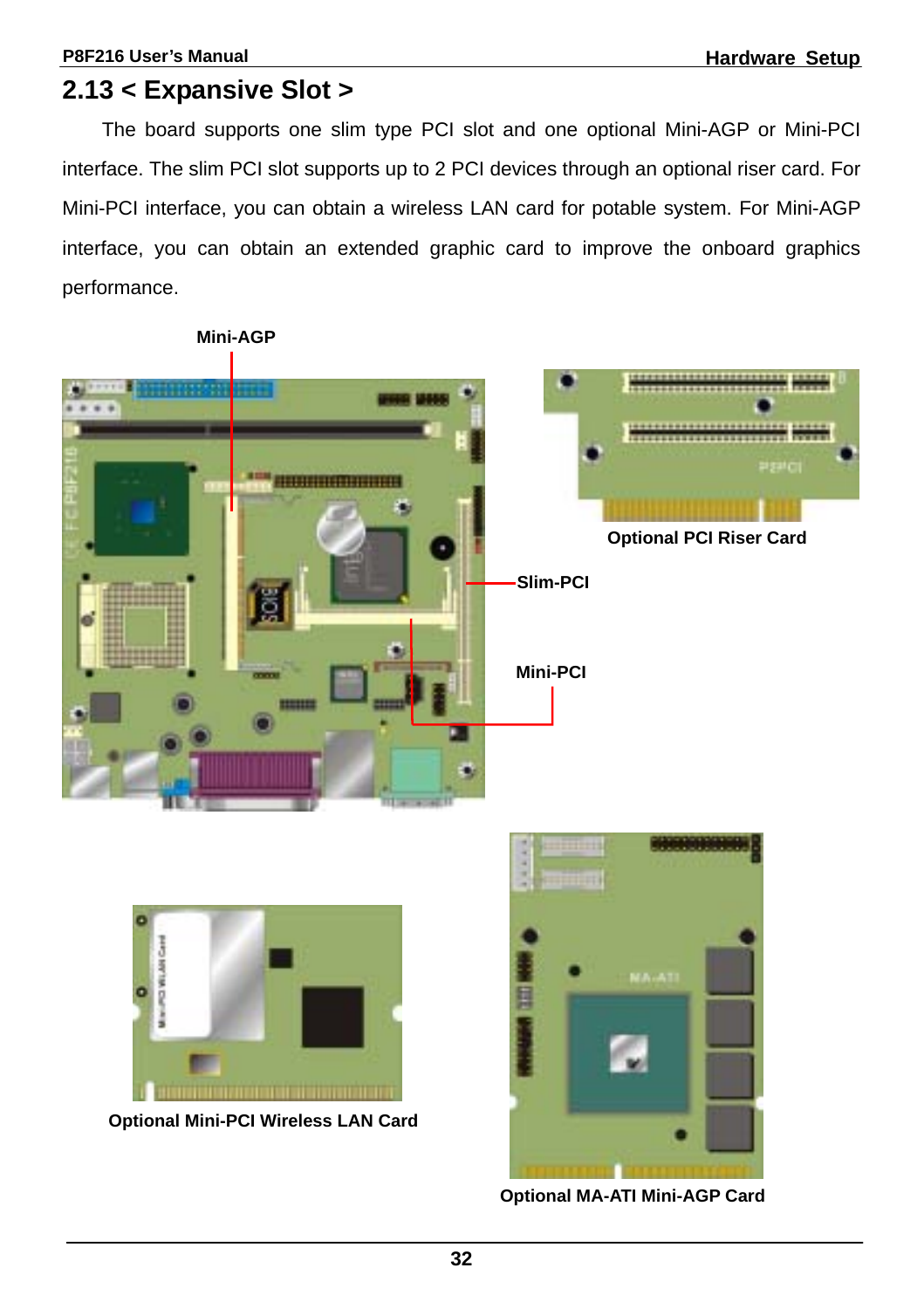# **2.14 < Switch and Indicator >**

### Connector: **JFRNT**

Type: onboard 14-pin (2 x 7) 2.54-pitch header

| <b>Function</b> | Signal       | PIN            |    | Signal       | <b>Function</b>     |
|-----------------|--------------|----------------|----|--------------|---------------------|
| <b>IDE LED</b>  | $Vcc (+)$    | 1              | 2  | $(+)$ Vcc    |                     |
|                 | Active       | 3              | 4  | N/C          | Power<br><b>LED</b> |
| Reset           | Reset        | 5              | 6  | <b>GND</b>   |                     |
|                 | <b>GND</b>   | $\overline{7}$ | 8  | <b>Vcc</b>   |                     |
|                 | N/C          | 9              | 10 | N/C          |                     |
| Power           | <b>PWRBT</b> | 11             | 12 | N/C          | <b>Speaker</b>      |
| <b>Button</b>   | <b>GND</b>   | 13             | 14 | <b>SPKIN</b> |                     |

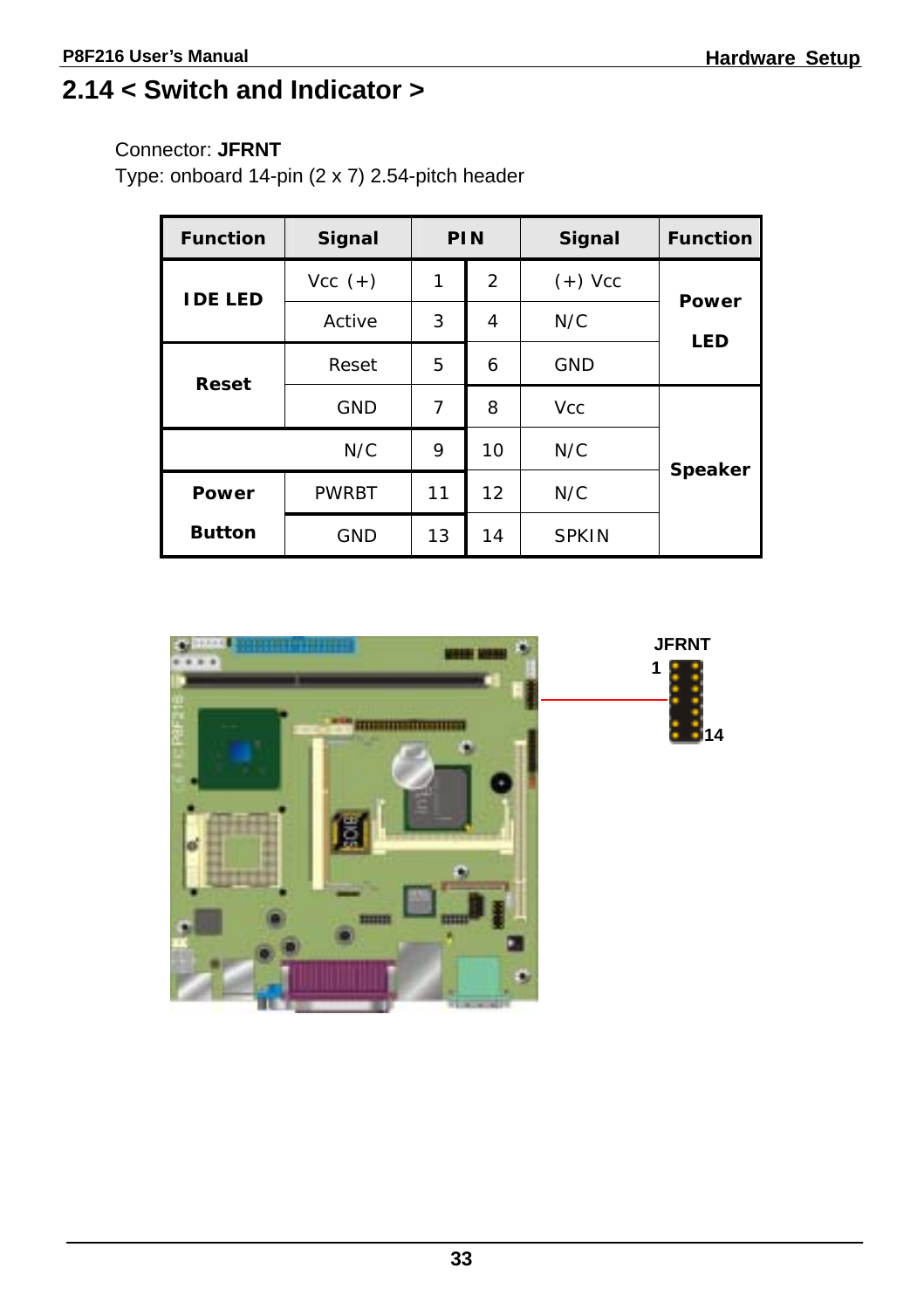# (This page is left for blank)

(This page is left for blank)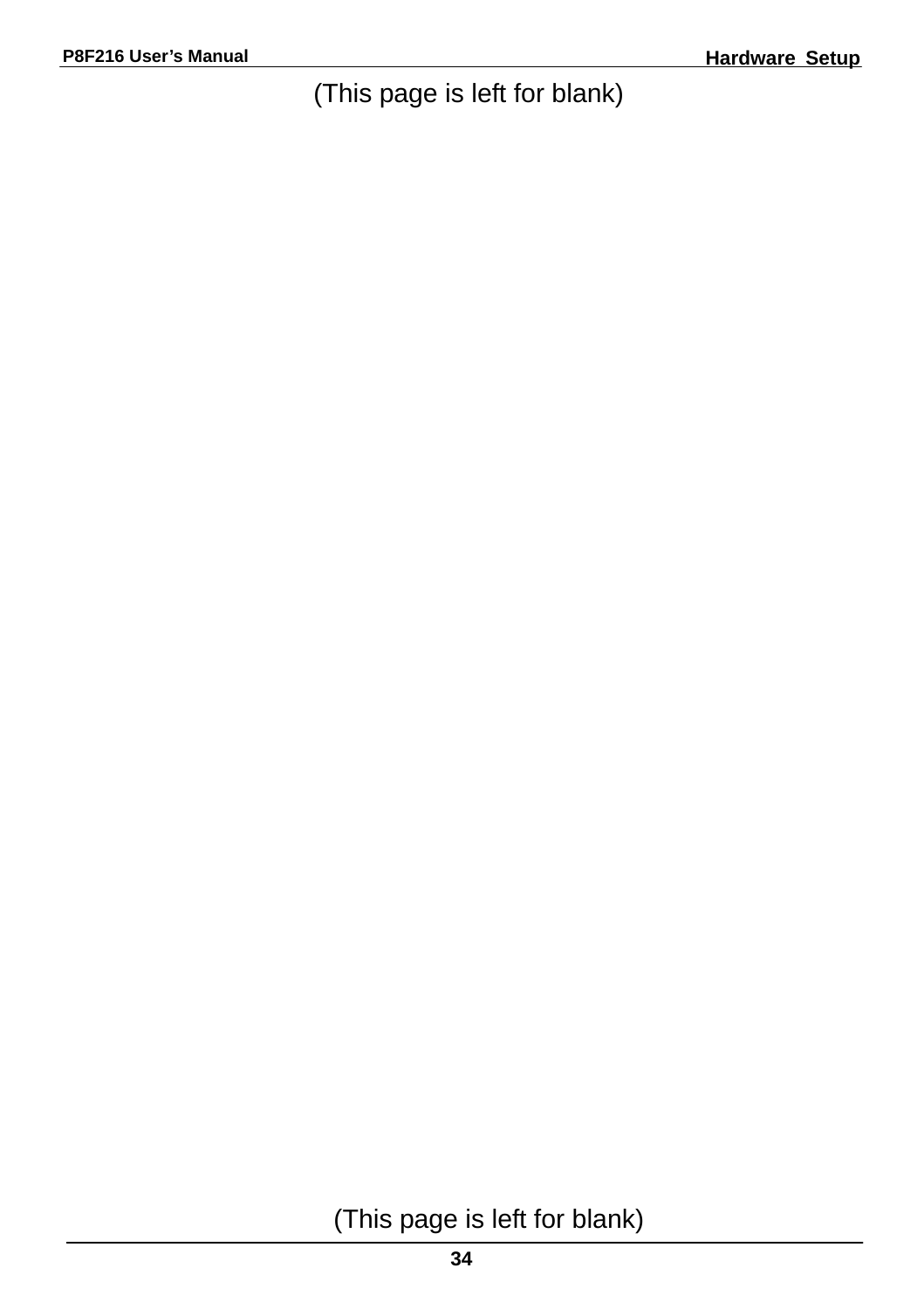# **Chapter 3 < 5.1 channel Audio Setting >**

This chapter shows how to setup the 5.1 channel audio under Windows OS.

Before you start to use, please install the driver properly and follow the steps below:

1. lunch the **Control Panel**



**2.** lunch the **Sound Effect Manager** 

| <b>ACRI Audio Configuration</b>                                                                                                                                                                                                                                                                                                                                                                                                                     | л                           |
|-----------------------------------------------------------------------------------------------------------------------------------------------------------------------------------------------------------------------------------------------------------------------------------------------------------------------------------------------------------------------------------------------------------------------------------------------------|-----------------------------|
| red Start   System   Deduction guarter   System but   2920-16   Sweet                                                                                                                                                                                                                                                                                                                                                                               |                             |
|                                                                                                                                                                                                                                                                                                                                                                                                                                                     |                             |
|                                                                                                                                                                                                                                                                                                                                                                                                                                                     | <b>College College</b><br>٠ |
| Eustu                                                                                                                                                                                                                                                                                                                                                                                                                                               | <b>Office</b>               |
| $\begin{tabular}{ c c c c } \hline \multicolumn{3}{ c }{\textbf{Vone-Cos}} & \multicolumn{3}{ c }{\textbf{Done-to-2}}\\ \hline \multicolumn{3}{ c }{\textbf{Pone-to-2}} & \multicolumn{3}{ c }{\textbf{Done-to-2}}\\ \hline \multicolumn{3}{ c }{\textbf{Done-to-2}} & \multicolumn{3}{ c }{\textbf{Done-to-2}}\\ \hline \multicolumn{3}{ c }{\textbf{Done-to-2}} & \multicolumn{3}{ c }{\textbf{Done-to-2}}\\ \hline \multicolumn{3}{ c }{\textbf$ |                             |
|                                                                                                                                                                                                                                                                                                                                                                                                                                                     | T. Anto Oula Coutof.        |
| 1,367                                                                                                                                                                                                                                                                                                                                                                                                                                               |                             |
| <b>Bant</b><br>$+1$ $-\frac{1}{4}$                                                                                                                                                                                                                                                                                                                                                                                                                  | Typics                      |
|                                                                                                                                                                                                                                                                                                                                                                                                                                                     |                             |
|                                                                                                                                                                                                                                                                                                                                                                                                                                                     |                             |
|                                                                                                                                                                                                                                                                                                                                                                                                                                                     |                             |

3. Select **Speaker Configuration** and choose **6-channel mode for 5.1 speaker output** 

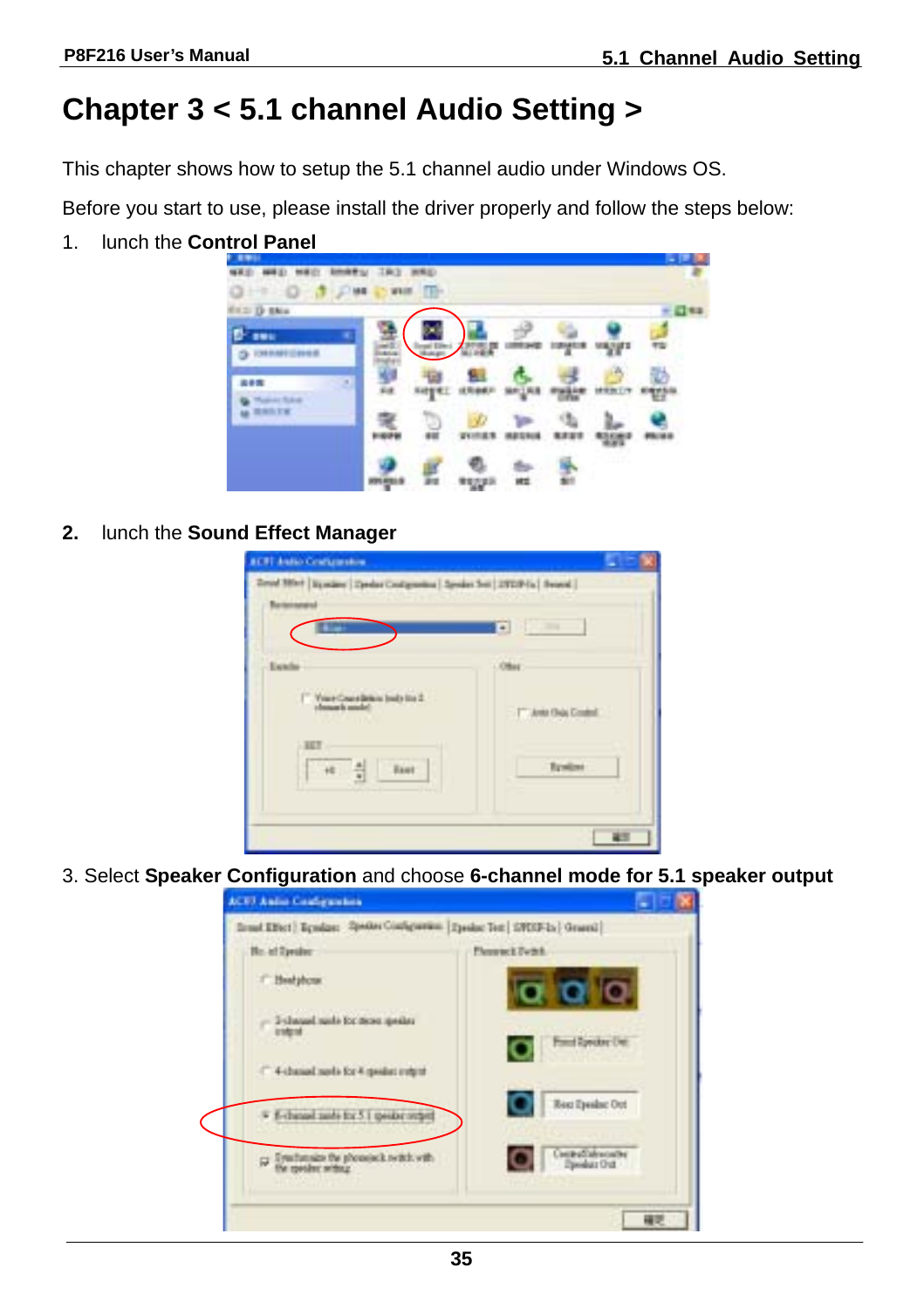# (This page is left for blank)

(This page is left for blank)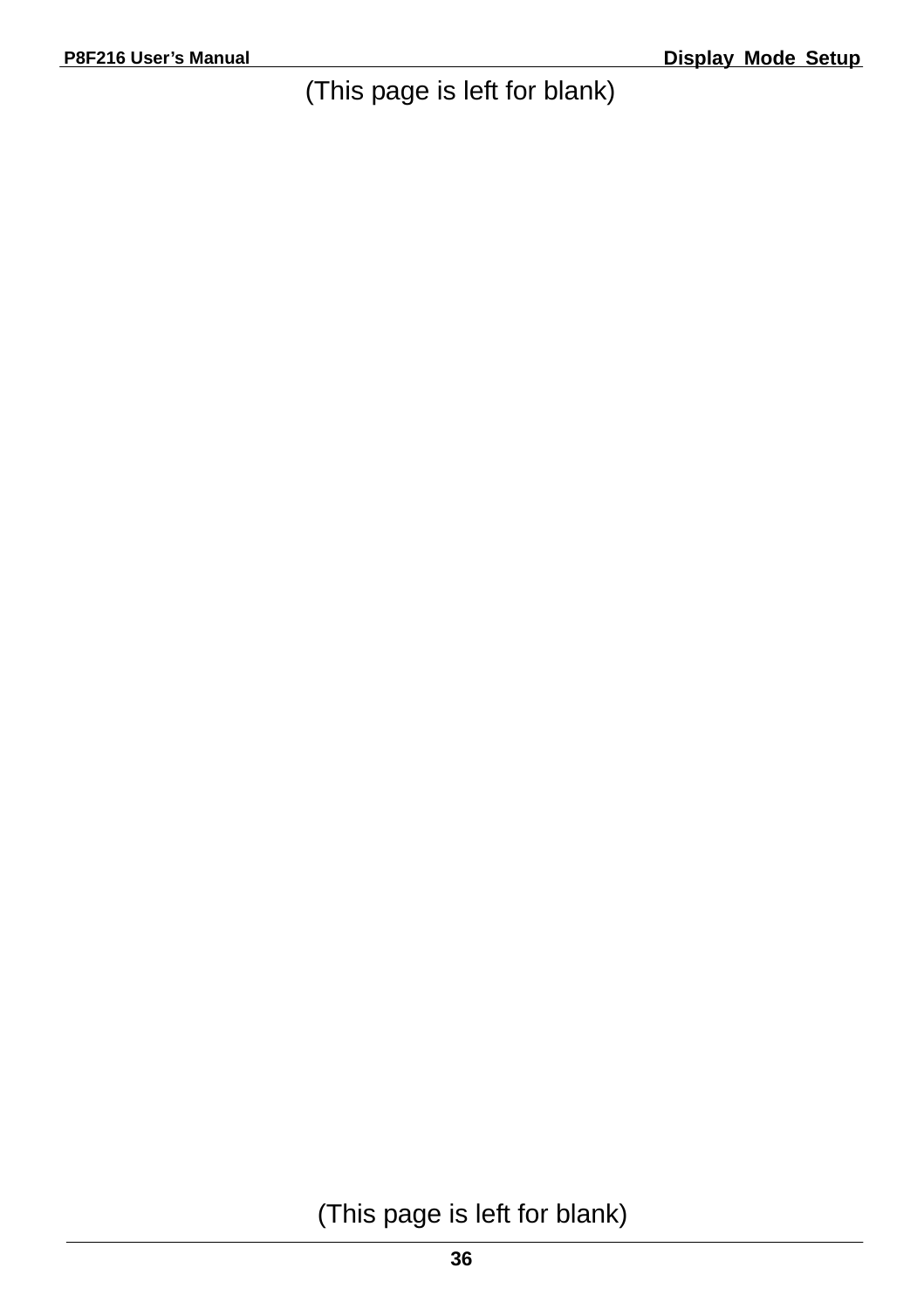# **Chapter 4 < Display Mode Setup >**

This chapter shows you how to setup the display device under Windows OS.

#### **Before you using your display device:**

1. Check your software

Before you can use the display device properly, please install the VGA driver.

2. Check your hardware

Please setup the display device properly before you boot up the system.

#### **For configure your Display device, please follow the instructions below:**

1. Please lunch Display Properties.

| <b>Display Properties</b><br>71 <sub>x</sub>                                                 |  |  |  |
|----------------------------------------------------------------------------------------------|--|--|--|
| Background Screen Saver Appearance Web Elfects Settings                                      |  |  |  |
| Drag the monitor icons to match the physical anangement of your monitors.                    |  |  |  |
|                                                                                              |  |  |  |
| Display:                                                                                     |  |  |  |
| 1. Multiple Monitors) on IntellP() 82852/82855 GM/GME Graphics Con<br>Colore<br>Screen area  |  |  |  |
| Moss<br>Lezz<br>True Color (32 bit)                                                          |  |  |  |
| .<br>800 by 600 pixels                                                                       |  |  |  |
| R. Has the device as the primacy recruits.<br>E Extending Windows desktop anto this monitor. |  |  |  |
| Advanced<br>Troubleshoot<br>Identify                                                         |  |  |  |
| Cancel<br>OK.<br>Apple                                                                       |  |  |  |

You would see two Graphics Controllers. If you connect two display devices, you would be able to setup each device for color bit and resolution.

 $\blacktriangleright$  Use this device as the primary monitor.

This item can let you configure which device would be the primary if you connect two display devices.

Extend my Windows desktop onto this monitor.

This item can let you extend your Windows Desktop to second display device.

If you click the identify button, the screen will pop up the number sequence of your device.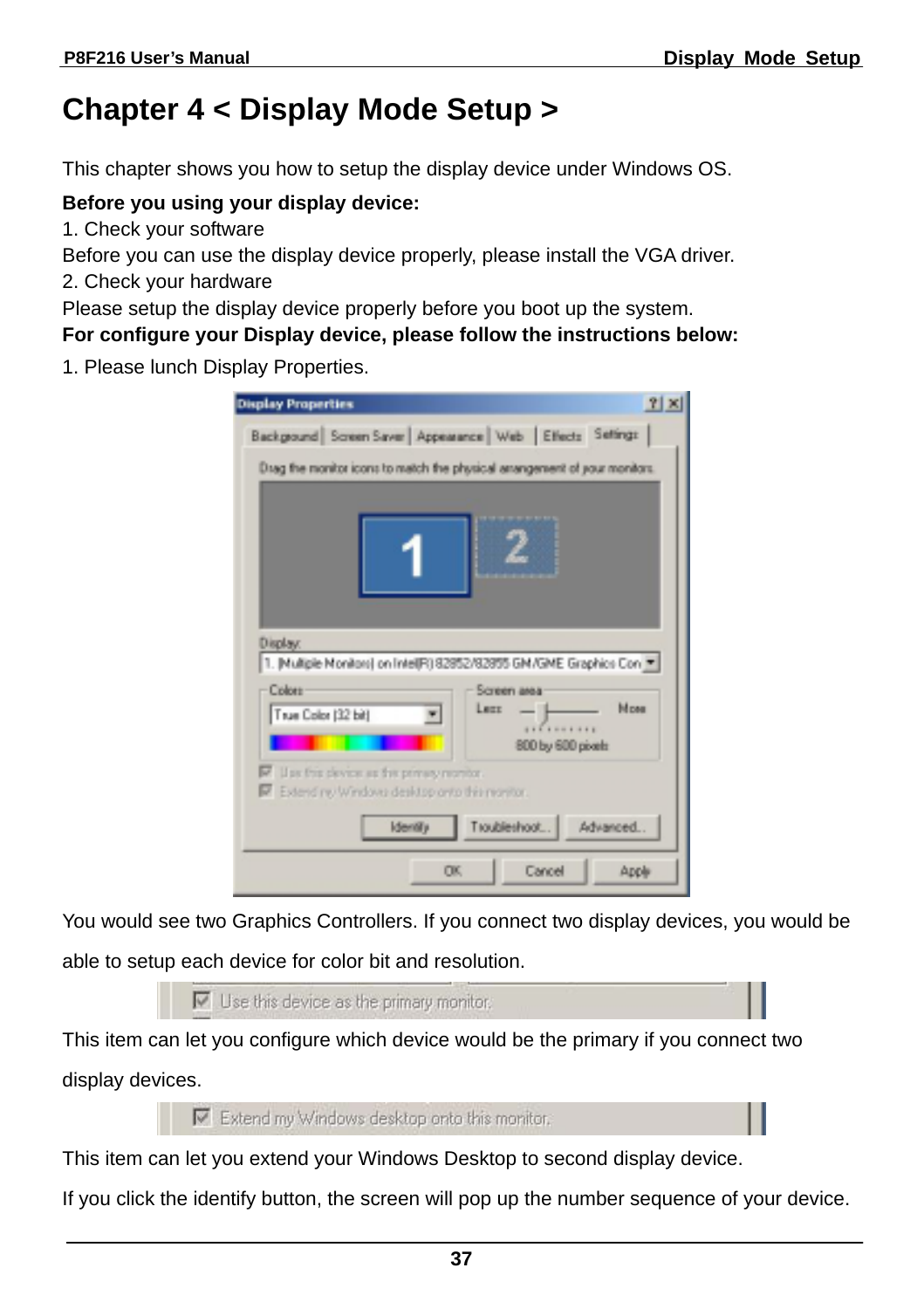| ۵<br><b>BAR KO</b><br><br>w | 加料<br><b>Contactor</b>                                                                                                |                      |
|-----------------------------|-----------------------------------------------------------------------------------------------------------------------|----------------------|
| Ciricular<br><b>Cinc</b>    | Badgmadi Scott Care   Jonanove   New   State 1940  <br>Dougline pointing some for match the player<br>of your monkets |                      |
| $\frac{1}{2}$               |                                                                                                                       |                      |
| É                           |                                                                                                                       |                      |
| <b>Augusts</b><br>鶝         | <b>Top Age</b><br><b>Implex Card</b><br>1.94 Auto Museum or lead 12 NASA<br>Hm<br>Total Color (STOR)<br>츼             |                      |
| <b>Delu bit</b><br>в        | 1314<br>-<br><b>Contract Contract</b>                                                                                 |                      |
| ---<br>क                    | <b>Adversed</b>                                                                                                       |                      |
| <b>JAWEAC</b>               | <b>OK</b><br><b>Hall</b>                                                                                              |                      |
| Blief (2) # 51 8010ec-Fair  |                                                                                                                       | にも置き<br><b>SALME</b> |

For advanced display settings, please click Advanced… button and choose Intel(R) Extreme Graphics.

> (Multiple Monitors) and Intel(R) 82852, 82855 (24)  $2|x|$ General: Adapter -Mikabole 1h Ericer Conditional DiscOS **OF IntelFILE atserve Graphics** Color Management IntelPit@2852/82855 GM/GME Graphics Controller 61310.7510 Visit Intells Corporate Web Site **bttp://www.intel.com** Download the Latest Intel Software and Drivers http://support.intel.com/support/go/downloads Access the Latest Support Help and Information Max //support interferom/ **P** Show Trayloon **Graphici Properties Intel** Extreme Graphics OK: Cancel

Please click Graphics Properties button to enter the advanced setup.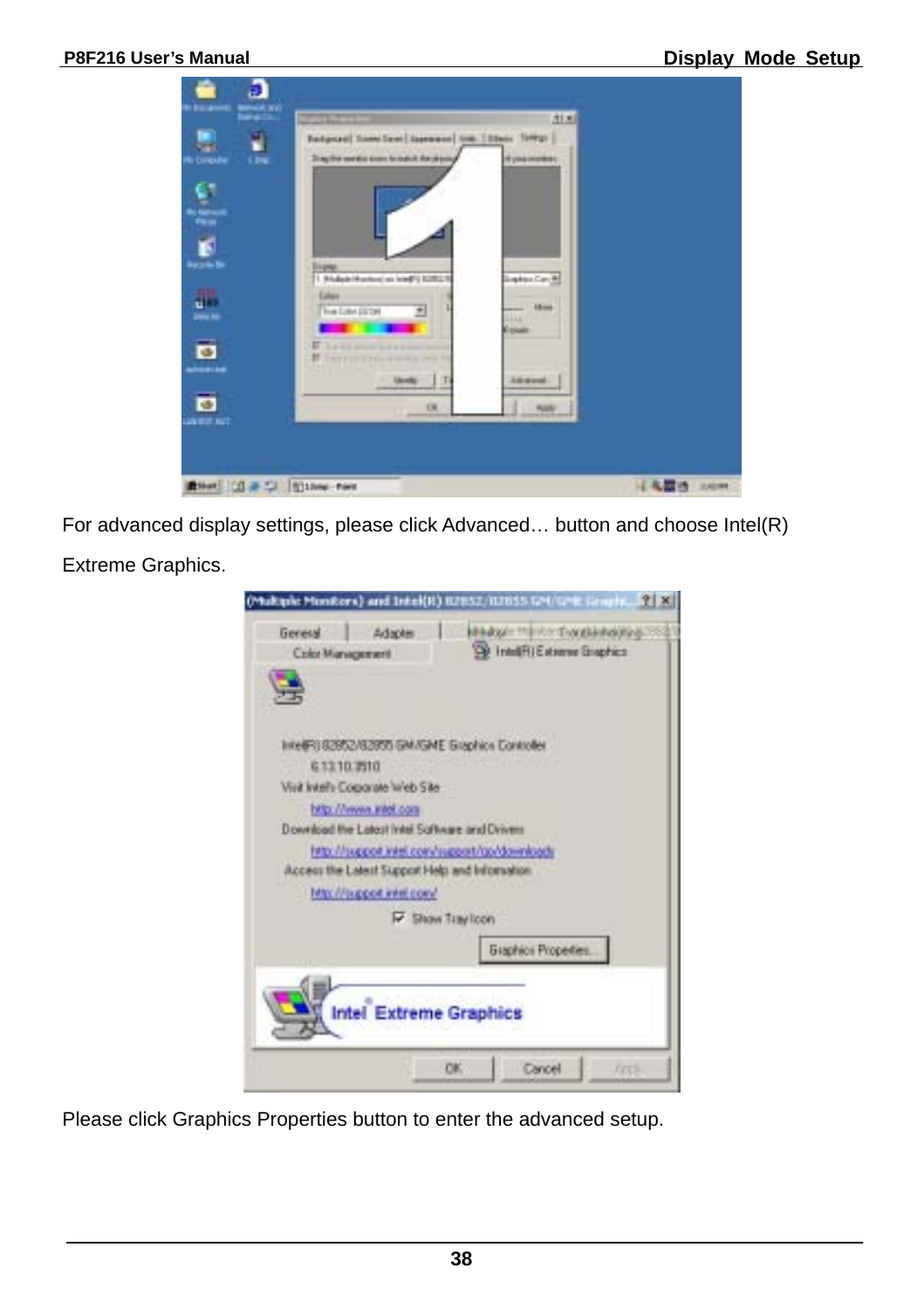While you entering the Graphics Properties, you will see the options below:

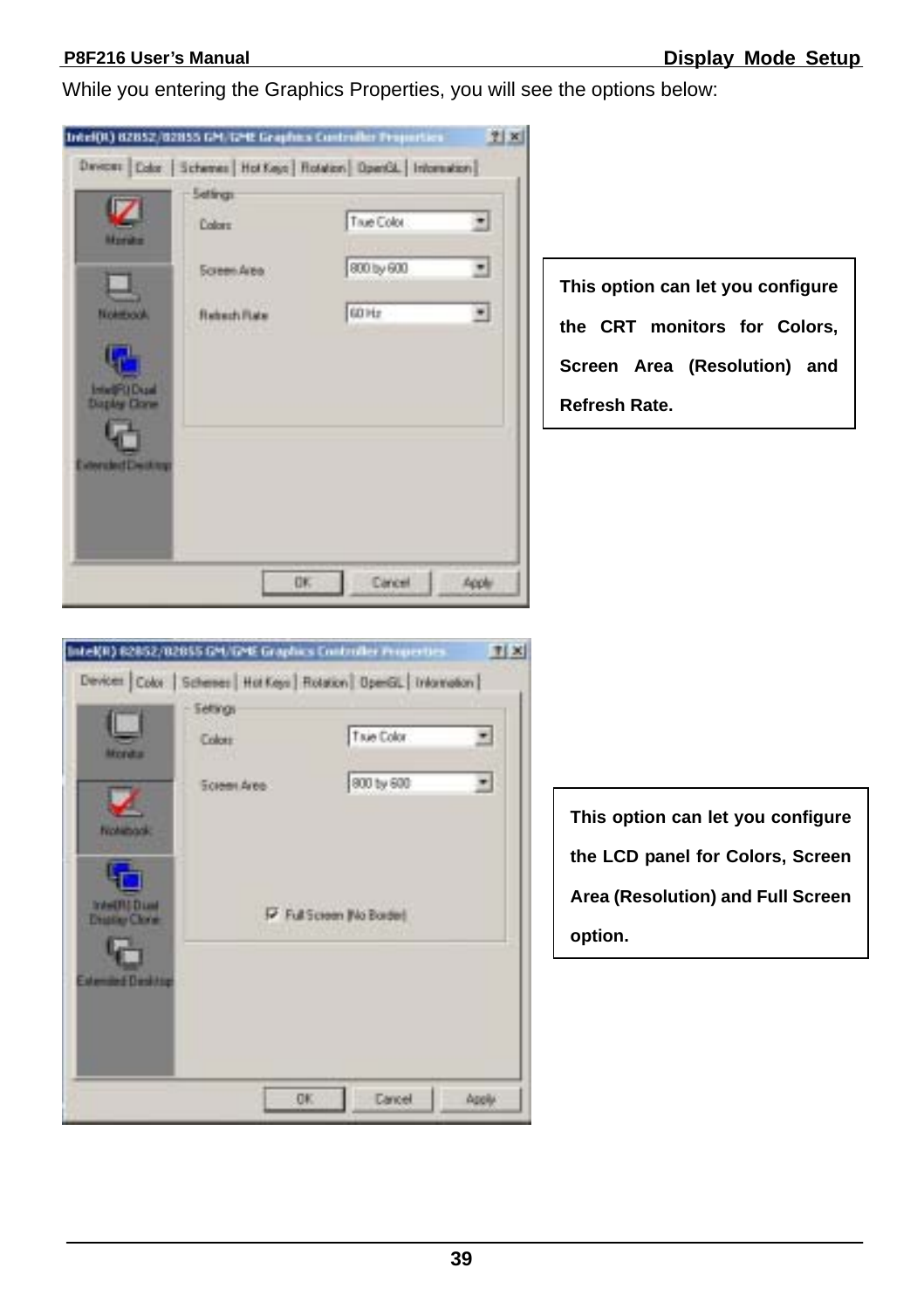

| Notebook.                              | Pimary Davice    | Manitor         |       |
|----------------------------------------|------------------|-----------------|-------|
|                                        | Secondary Device | Notebook.       |       |
| Intellit) Dual<br><b>Display Clone</b> |                  |                 |       |
| Extended Decktop                       |                  |                 |       |
|                                        |                  |                 |       |
|                                        |                  | Device Settings |       |
|                                        | OK.              | Cancel          | Apply |

| This option can let you configure |              |  |  |                               |  |  |
|-----------------------------------|--------------|--|--|-------------------------------|--|--|
|                                   |              |  |  | the Dual Display for Extended |  |  |
|                                   | Desktop mode |  |  |                               |  |  |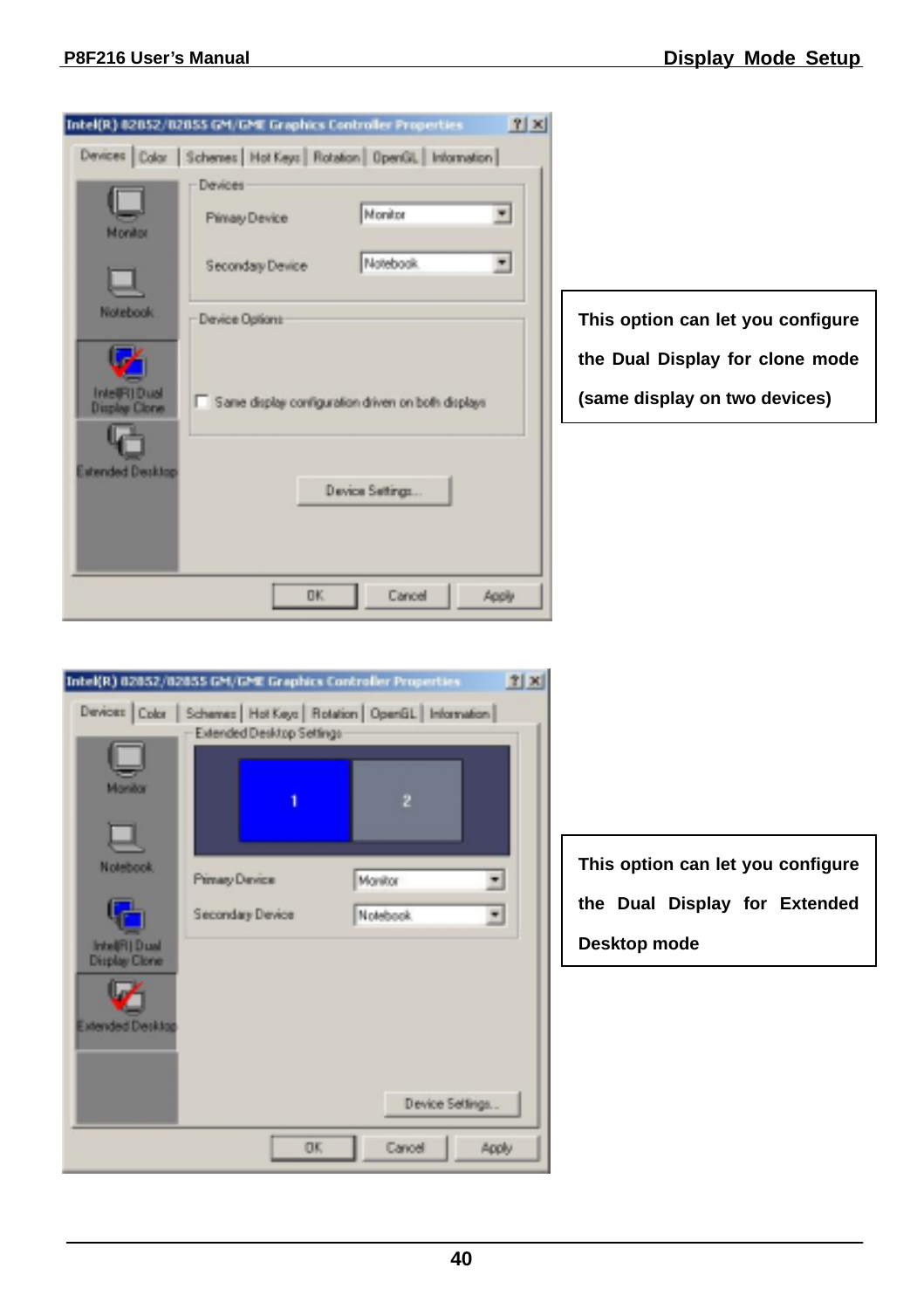# **Chapter 5 < BIOS Setup >**

The single board computer uses the Award BIOS for the system configuration. The Award BIOS in the single board computer is a customized version of the industrial standard BIOS for IBM PC AT-compatible computers. It supports Intel x86 and compatible CPU architecture based processors and computers. The BIOS provides critical low-level support for the system central processing, memory and I/O sub-systems.

The BIOS setup program of the single board computer let the customers modify the basic configuration setting. The settings are stored in a dedicated battery-backed memory, NVRAM, retains the information when the power is turned off. If the battery runs out of the power, then the settings of BIOS will come back to the default setting.

The BIOS section of the manual is subject to change without notice and is provided here for reference purpose only. The settings and configurations of the BIOS are current at the time of print, and therefore they may not be exactly the same as that displayed on your screen.

To activate CMOS Setup program, press DEL key immediately after you turn on the system. The following message "Press DEL to enter SETUP" should appear in the lower left hand corner of your screen. When you enter the CMOS Setup Utility, the Main Menu will be displayed as **Figure 5-1**. You can use arrow keys to select your function, press Enter key to accept the selection and enter the sub-menu.

| F Standard CMOS Features                                | Prequency/Voltage Control  |
|---------------------------------------------------------|----------------------------|
| h Advanced BIOS Features                                | Load Fail-Safe Defaults    |
| <b>F</b> Advanced Chipset Features                      | Load Optimized Defaults    |
| <b>E</b> Integrated Peripherals                         | Set Supervisor Password    |
| F Power Management Setup                                | <b>Set User Password</b>   |
| PnP/PCI Configurations                                  | Save & Exit Setup          |
| F PC Health Status                                      | <b>Exit Without Saving</b> |
| Esc : Quit P9 : Menu in BIOS<br>F10 : Save & Exit Setup | 1.4.4<br>: Select Item     |
|                                                         | Time, Date, Hard Disk Type |

#### **Figure 5-1** CMOS Setup Utility Main Screen

**BusielRIOR CMOR Resear Heilits**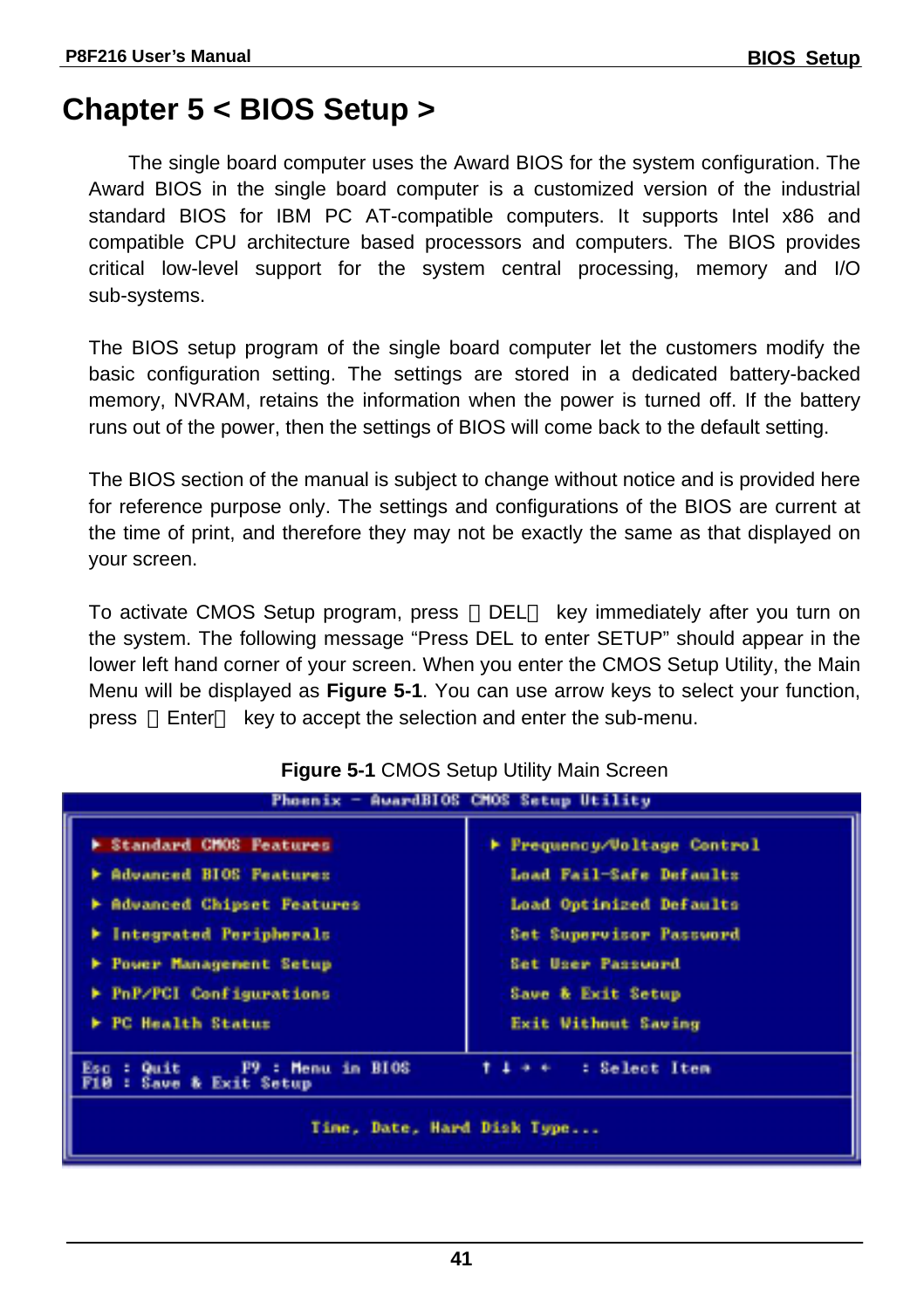# (This page is left for blank)

(This page is left for blank)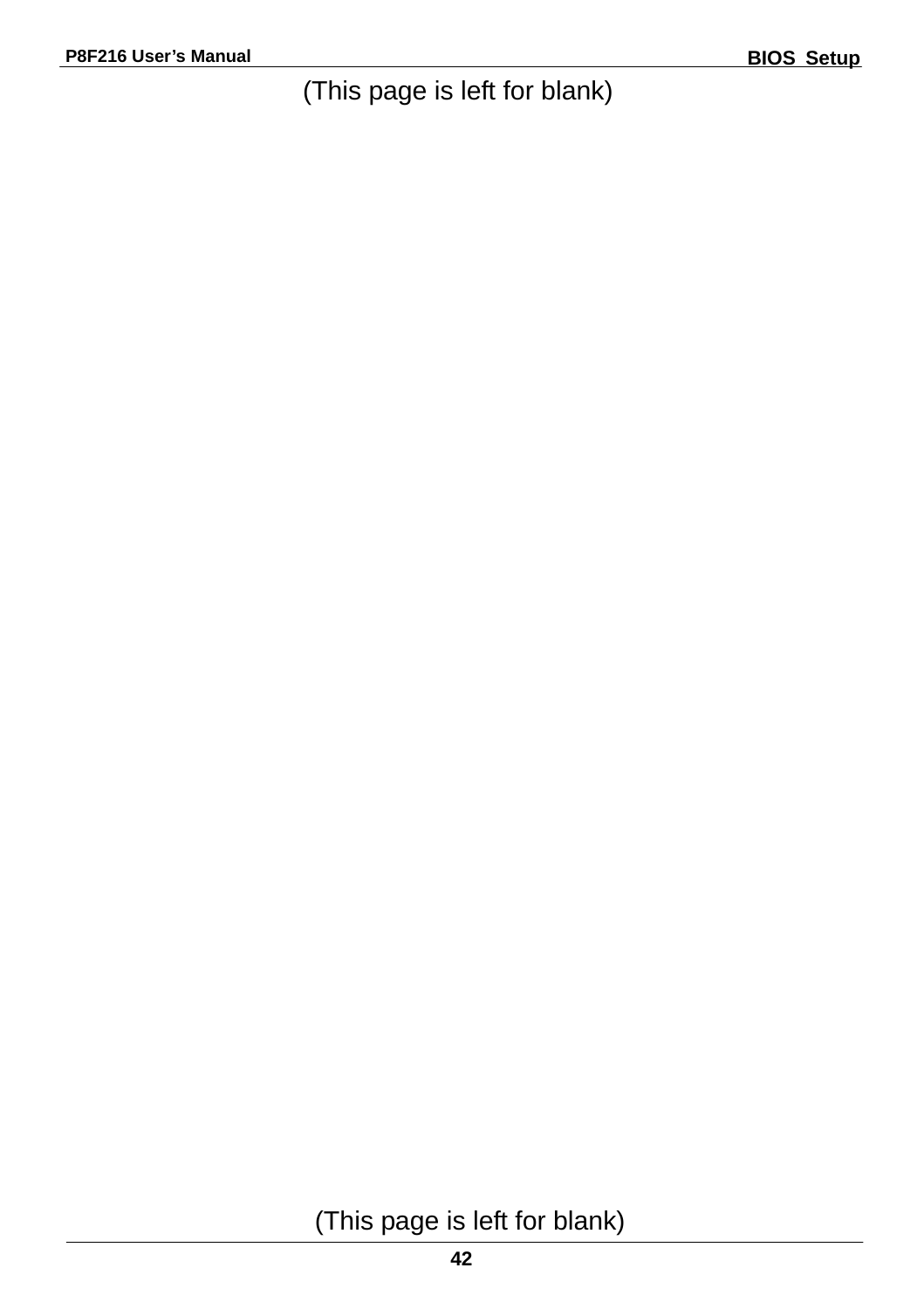# **Appendix A < I/O Port Pin Assignment >**

### **A.1 < IDE Port >**

Connector: **IDE1**

Type: 40-pin (20 x 2) box header

| Pin | Description          | Pin | Description     |
|-----|----------------------|-----|-----------------|
| 1   | Reset                | 2   | Ground          |
| 3   | D7                   | 4   | D <sub>8</sub>  |
| 5   | D <sub>6</sub>       | 6   | D <sub>9</sub>  |
| 7   | D <sub>5</sub>       | 8   | D <sub>10</sub> |
| 9   | D <sub>4</sub>       | 10  | D <sub>11</sub> |
| 11  | D <sub>3</sub>       | 12  | D <sub>12</sub> |
| 13  | D <sub>2</sub>       | 14  | D <sub>13</sub> |
| 15  | D <sub>1</sub>       | 16  | D14             |
| 17  | D <sub>0</sub>       | 18  | D <sub>15</sub> |
| 19  | Ground               | 20  | <b>VCC</b>      |
| 21  | <b>REQ</b>           | 22  | Ground          |
| 23  | <b>IOW-/STOP</b>     | 24  | Ground          |
| 25  | IOR-/HDMARDY         | 26  | Ground          |
| 27  | <b>IORDY/DDMARDY</b> | 28  | <b>IDESEL</b>   |
| 29  | DACK-                | 30  | Ground          |
| 31  | <b>IRQ</b>           | 32  | N/C             |
| 33  | A <sub>1</sub>       | 34  | <b>CBLID</b>    |
| 35  | A0                   | 36  | A2              |
| 37  | CS0 (MASTER CS)      | 38  | CS1 (SLAVE CS)  |
| 39  | <b>LED ACT-</b>      | 40  | Ground          |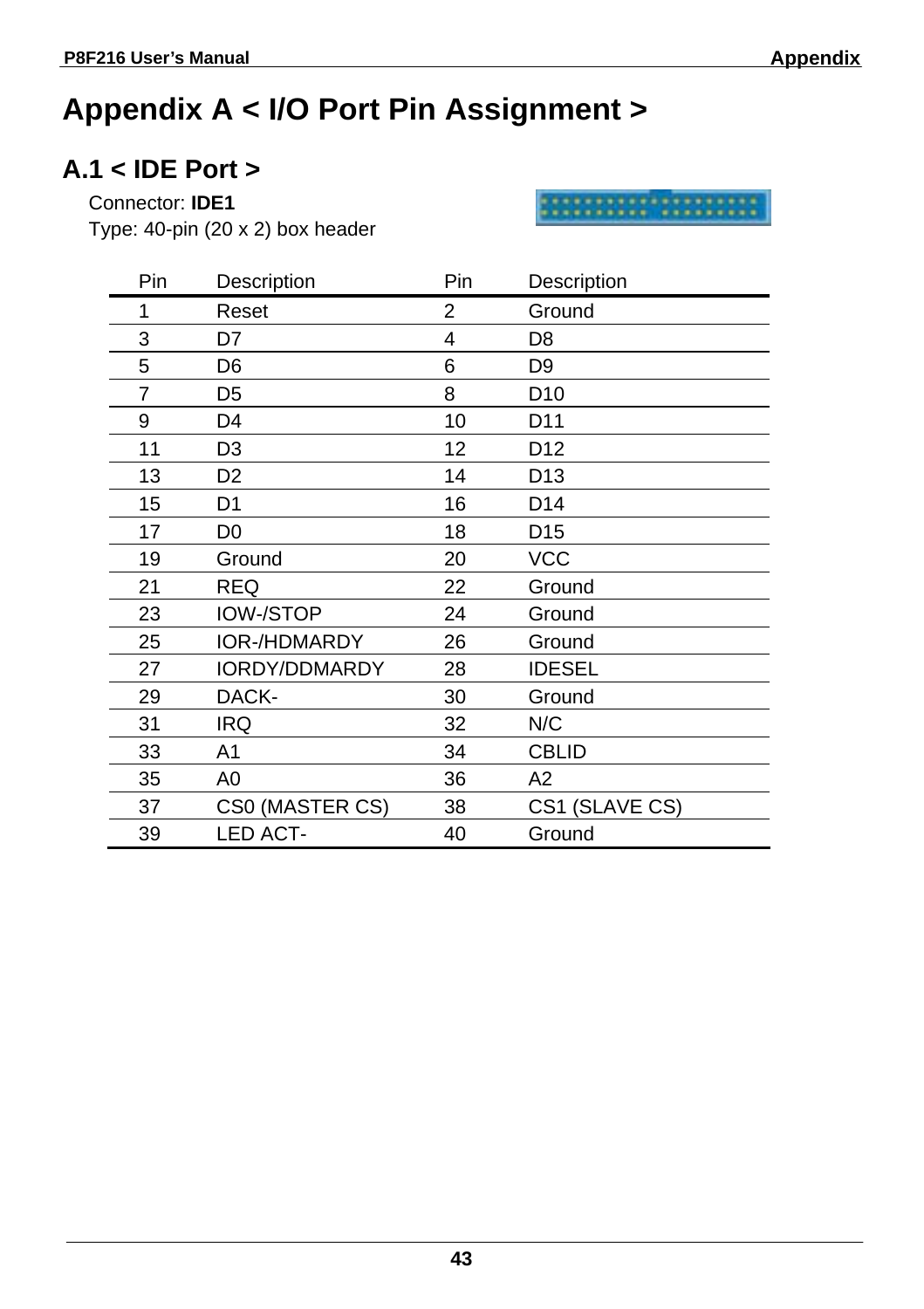#### **P8F216 User's Manual**

#### **Appendix**

#### Connector: **IDE2**

Type: 44-pin (22 x 2) box header

# *BUBBBBBBBBBBB*

| Pin            | Description     | Pin            | Description     |
|----------------|-----------------|----------------|-----------------|
| 1              | Reset           | $\overline{2}$ | Ground          |
| 3              | D7              | $\overline{4}$ | D8              |
| 5              | D <sub>6</sub>  | 6              | D9              |
| $\overline{7}$ | D <sub>5</sub>  | 8              | D <sub>10</sub> |
| 9              | D <sub>4</sub>  | 10             | D11             |
| 11             | D3              | 12             | D <sub>12</sub> |
| 13             | D <sub>2</sub>  | 14             | D <sub>13</sub> |
| 15             | D1              | 16             | D <sub>14</sub> |
| 17             | D <sub>0</sub>  | 18             | D <sub>15</sub> |
| 19             | Ground          | 20             | N/C             |
| 21             | <b>REQ</b>      | 22             | Ground          |
| 23             | IOW-/STOP       | 24             | Ground          |
| 25             | IOR-/HDMARDY    | 26             | Ground          |
| 27             | IORDY/DDMARDY   | 28             | Ground          |
| 29             | DACK-           | 30             | Ground          |
| 31             | <b>IRQ</b>      | 32             | N/C             |
| 33             | A <sub>1</sub>  | 34             | SD              |
| 35             | A0              | 36             | A <sub>2</sub>  |
| 37             | CS <sub>1</sub> | 38             | CS <sub>3</sub> |
| 39             | ASP1            | 40             | Ground          |
| 41             | Vcc             | 42             | Vcc             |
| 43             | Ground          | 44             | Ground          |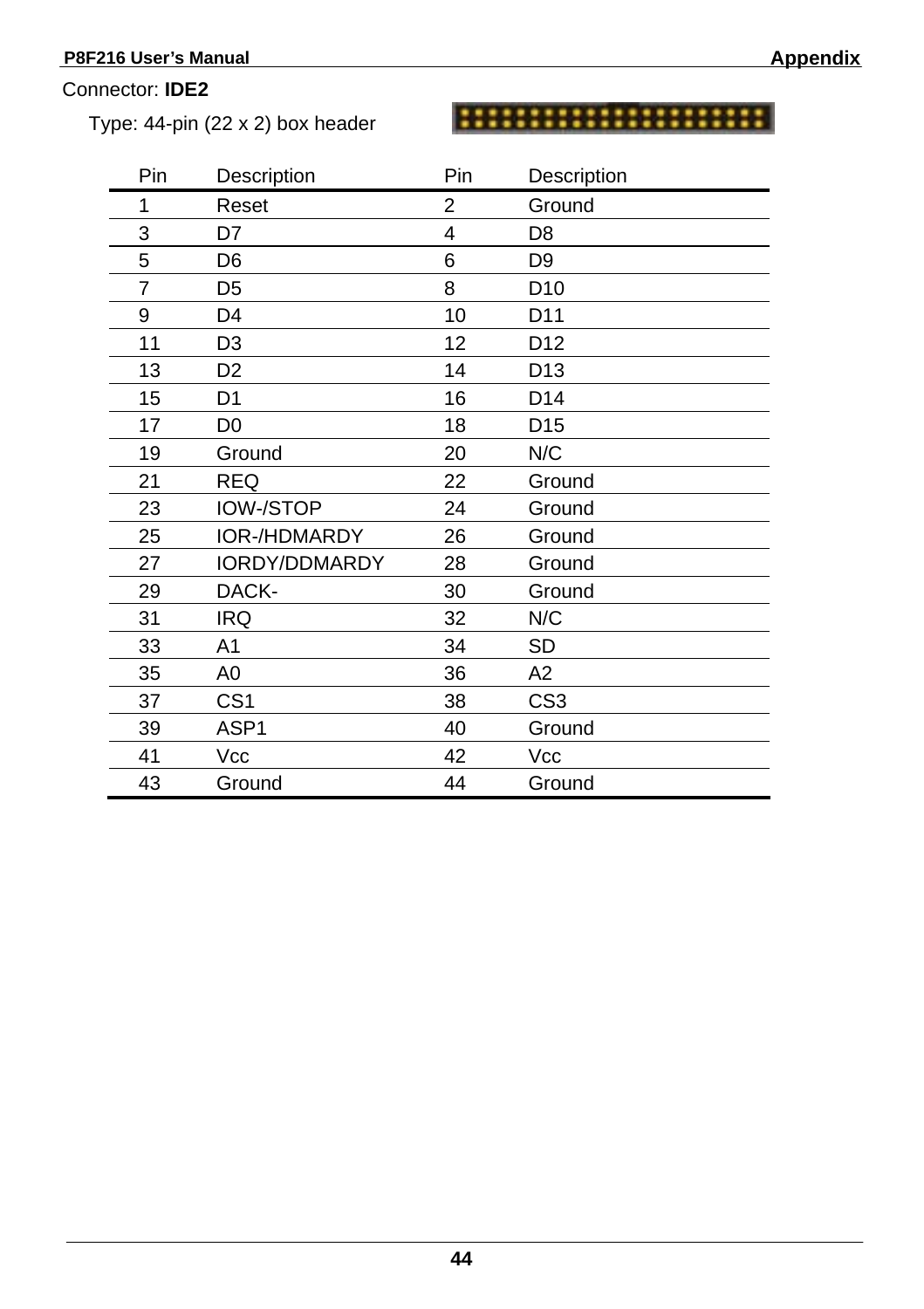**Appendix** 

# **A.2 < Floppy Connector >**

Connector: **FDD**

Type: 26-pin connector

**FIRE RESIDENCE (2009)** 

| Pin | Description      | Pin | Description        |
|-----|------------------|-----|--------------------|
| 1   | <b>VCC</b>       | 2   | <b>INDEX</b>       |
| 3   | <b>VCC</b>       | 4   | DRV <sub>0</sub>   |
| 5   | <b>VCC</b>       | 6   | <b>DSKCHG</b>      |
| 7   | DRV <sub>1</sub> | 8   | N/C                |
| 9   | MTR <sub>1</sub> | 10  | MTR0               |
| 11  | <b>RPM</b>       | 12  | <b>DIR</b>         |
| 13  | N/C              | 14  | <b>STEP</b>        |
| 15  | Ground           | 16  | <b>WRITE DATA</b>  |
| 17  | Ground           | 18  | <b>WRITE GATE</b>  |
| 19  | N/C              | 20  | TRACK <sub>0</sub> |
| 21  | N/C              | 22  | <b>WRPTR</b>       |
| 23  | Ground           | 24  | RDATA-             |
| 25  | Ground           | 26  | <b>SEL</b>         |

## **A.3 < USB Interface >**

Connector: **CN\_USB1**, **CN\_USB2** Type: 10-pin (5 x 2) header for dual USB Ports



| Pin | Description | Pin | Description |  |
|-----|-------------|-----|-------------|--|
|     | VCC         |     | <b>VCC</b>  |  |
| 3   | Data0-      |     | Data1-      |  |
| 5   | Data0+      |     | Data $1+$   |  |
|     | Ground      |     | Ground      |  |
| 9   | N/C         | 10  | N/C         |  |

PS. You can obtain an optional USB cable on bracket to support up to 4 USB ports.

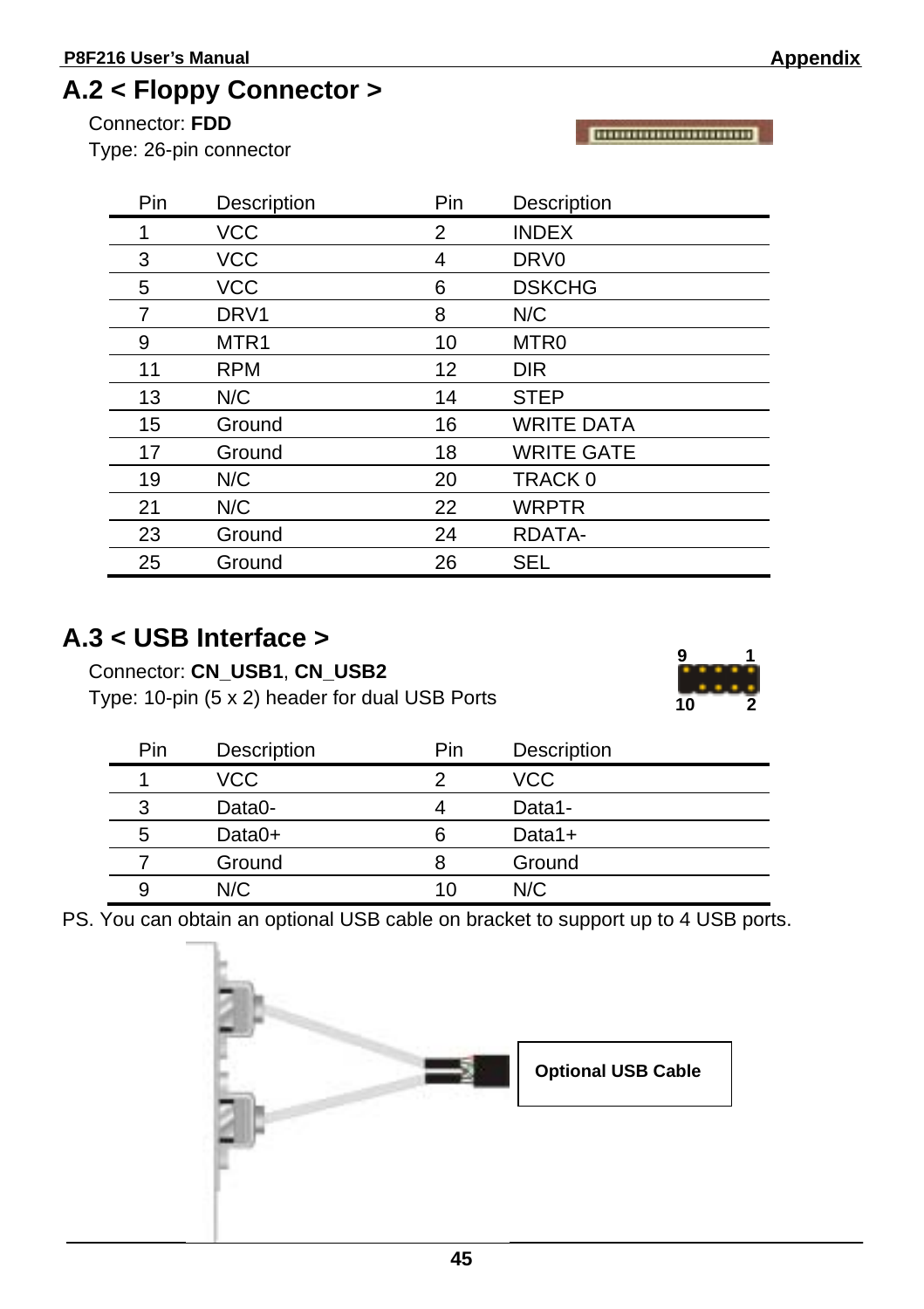### **A.4 < IrDA Port >**

| Connector: CN_IR<br>Type: 5-pin header for SIR Ports |     |             | 5 |
|------------------------------------------------------|-----|-------------|---|
|                                                      | Pin | Description |   |
|                                                      |     | Vcc         |   |
|                                                      | 2   | N/C         |   |
|                                                      | 3   | <b>IRRX</b> |   |
|                                                      |     | Ground      |   |
|                                                      |     | <b>IRTX</b> |   |

**A.5 < VGA Port >** 

Connector: **VGA**

Type: 15-pin D-sub female connector on bracket

| Pin | Description  | Pin | Description | Pin | Description  |
|-----|--------------|-----|-------------|-----|--------------|
|     | <b>RED</b>   | 6   | Ground      | 11  | N/C          |
|     | <b>GREEN</b> |     | Ground      | 12  | 5VCDA        |
| 3   | <b>BLUE</b>  | 8   | Ground      | 13  | <b>HSYNC</b> |
| 4   | N/C          | 9   | LVGA5V      | 14  | <b>VSYNC</b> |
| 5   | Ground       | 10  | Ground      | 15  | 5VCLK        |

## **A.6 < LAN Port >**

#### Connector: **RJ45**

Type: RJ45 connector with LED on bracket



6

10

| Pin                                    |   | 3 | ٠h  |
|----------------------------------------|---|---|-----|
| Description TRD0+ TRD0- TRD1+ TRD1-    |   |   | NC. |
| Pin                                    | 6 | 8 | 10  |
| Description NC TRD2+ TRD2- TRD3+ TRD3- |   |   |     |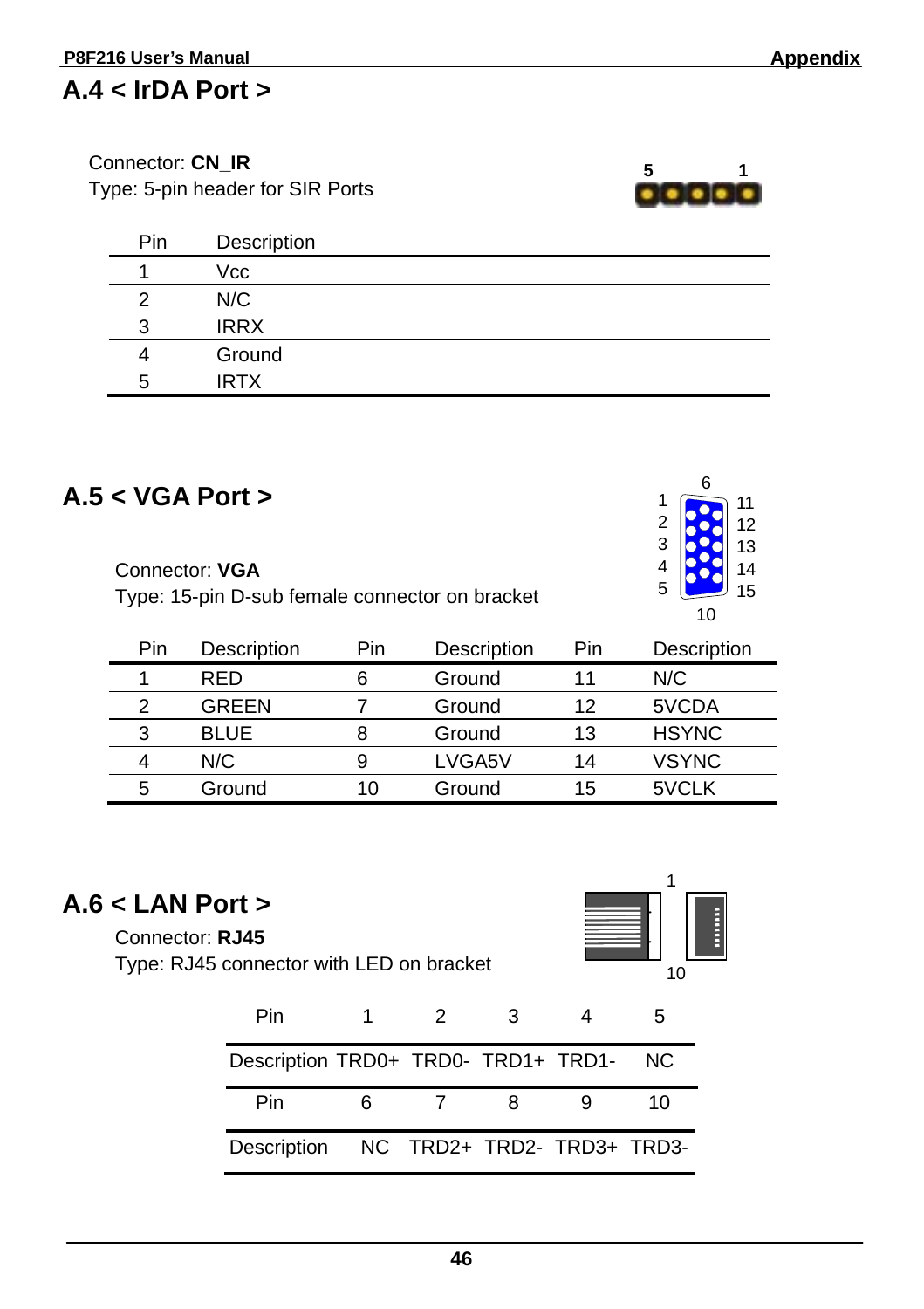# **A.7 < Serial Port >**

Connector: **COM1**

Type: 9-pin D-sub male connector on bracket



| Pin | Description         | Pin | Description |
|-----|---------------------|-----|-------------|
|     | MDCD1-              | 6   | MDSR1-      |
|     | MSIN <sub>1</sub> - |     | MRTS1-      |
| 3   | MSO <sub>1</sub> -  | 8   | MCTS1-      |
|     | MDTR <sub>1</sub> - | 9   | MRI1-       |
| 5   | Ground              |     |             |

#### Connector: **COM2**

Type: 9-pin D-sub male connector on bracket



| Pin | Description        | Pin | Description |  |
|-----|--------------------|-----|-------------|--|
|     | MDCD2-             | 6   | MDSR2-      |  |
|     | MSIN2-             |     | MRTS2-      |  |
| 3   | MSO <sub>2</sub> - | 8   | MCTS2-      |  |
| 4   | MDTR2-             | 9   | MRI2-       |  |
| 5   | Ground             |     |             |  |

**Appendix**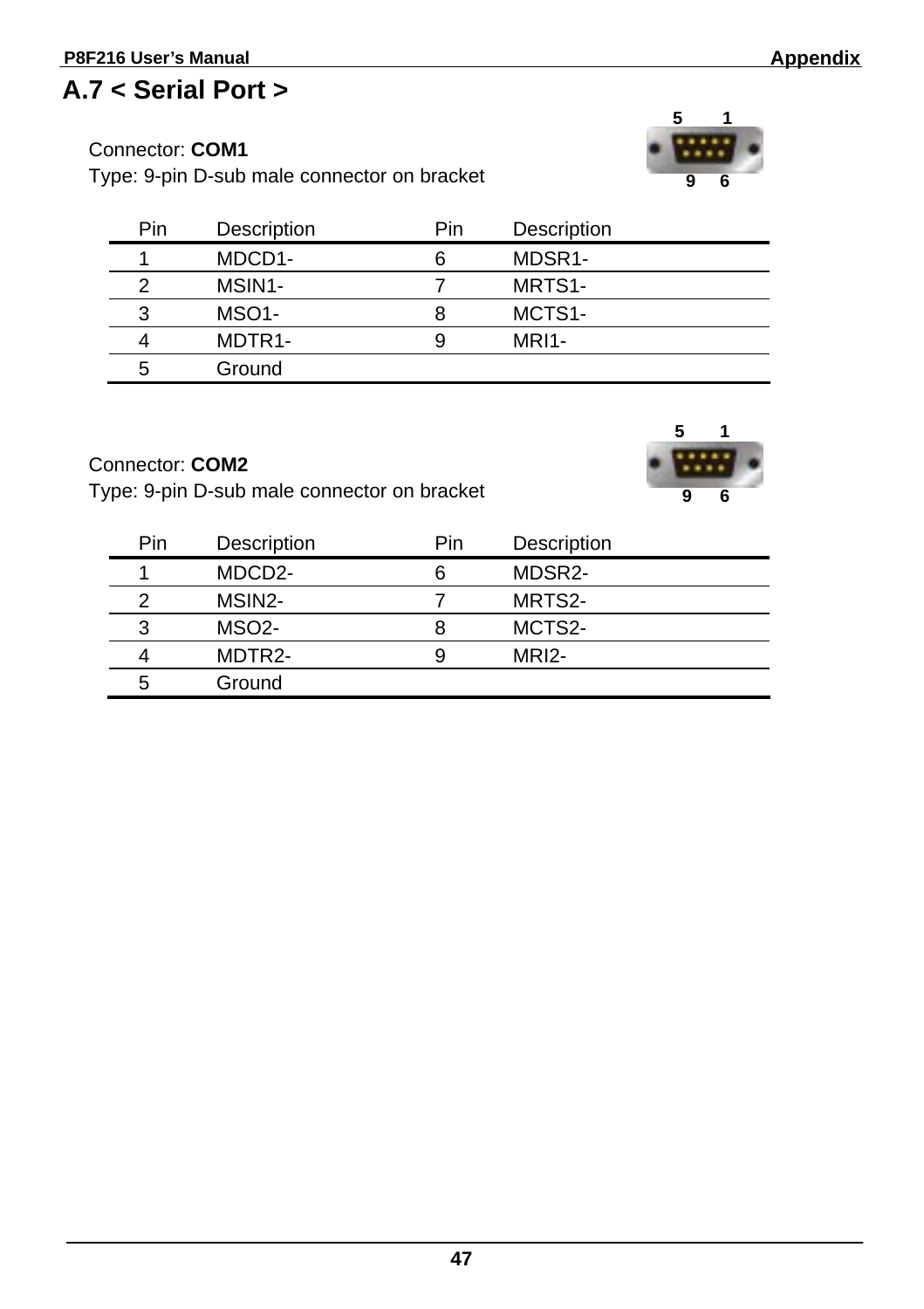# (This page is left for blank)

(This page is left for blank)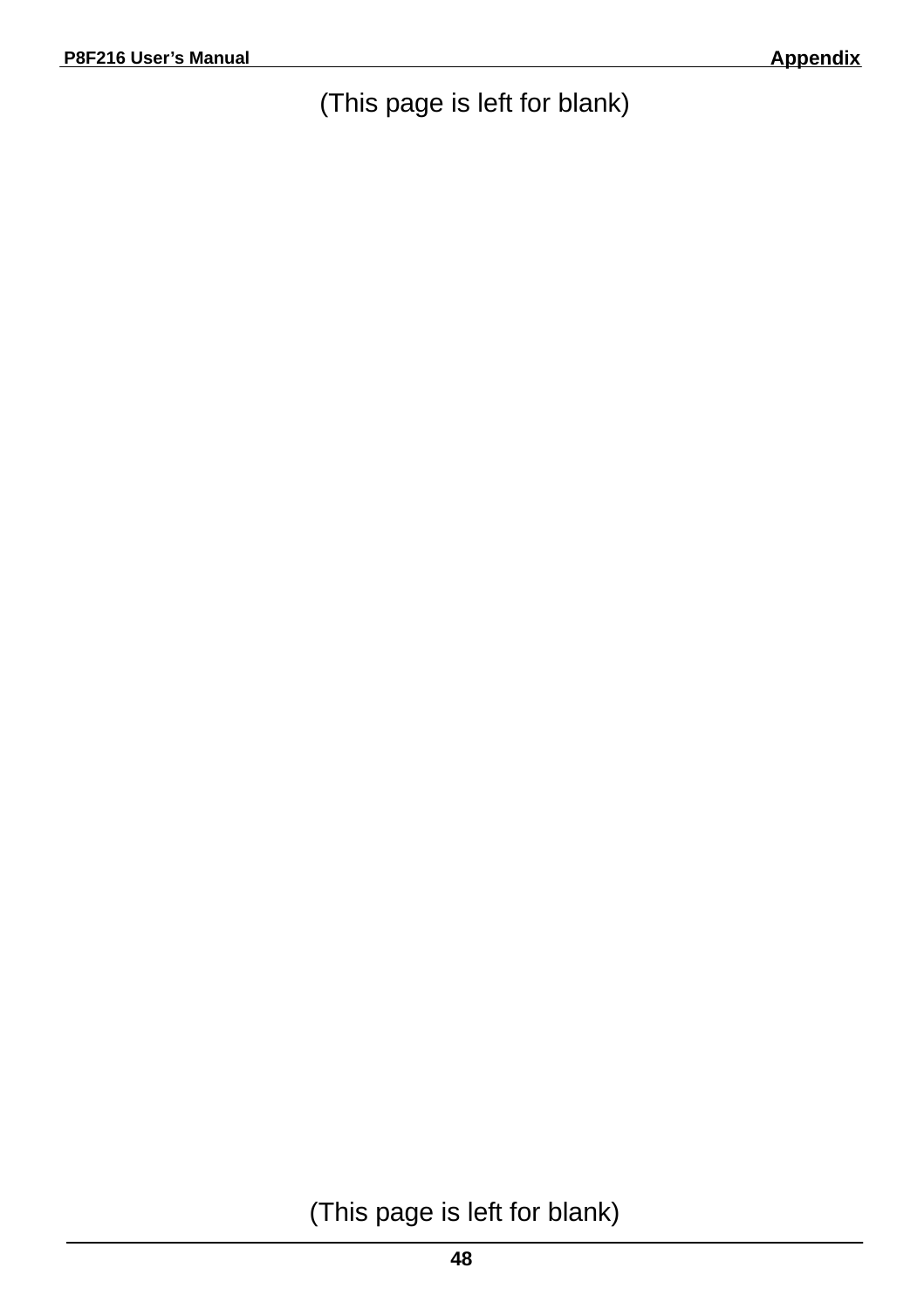# **Appendix B < Flash the BIOS >**

### **B.1 < BIOS Auto Flash Tool >**

The board is based on Award BIOS and can be updated easily by the BIOS auto flash tool. You can download the tool online at the address below:

#### http://www.freetech.com

File name of the tool is "awdflash.exe", it's the utility that can write the data into the BIOS flash ship and update the BIOS.

### **B.2 < Flash Guide >**

- 1. Get the ".bin" file including the image of new BIOS you want to update.
- 2. Power on the system and flash the BIOS.
- 3. Re-star the system.

Any question about the BIOS re-flash please contact your distributors or visit our website at below:

http://www.freetech.com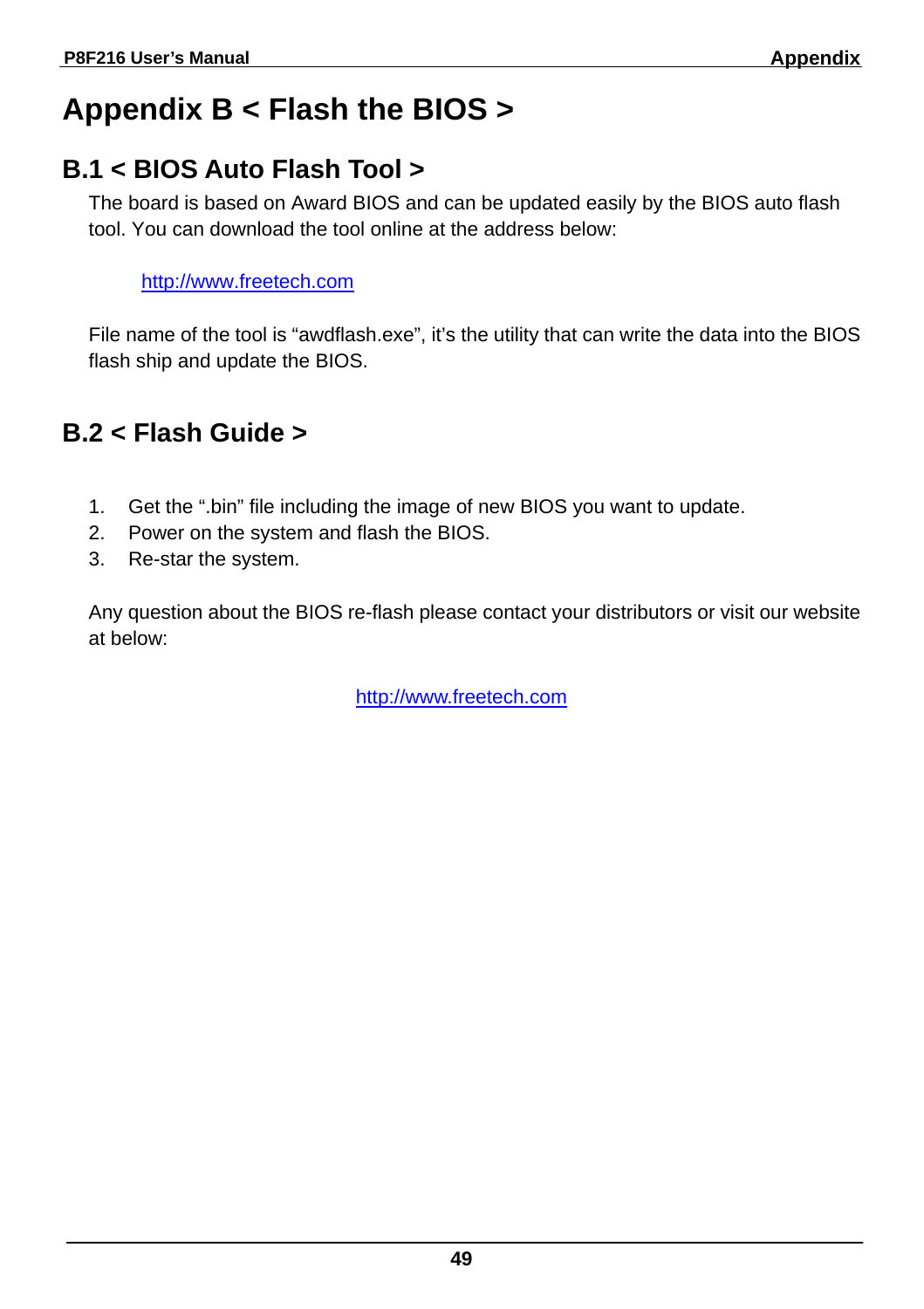(This page is left for blank)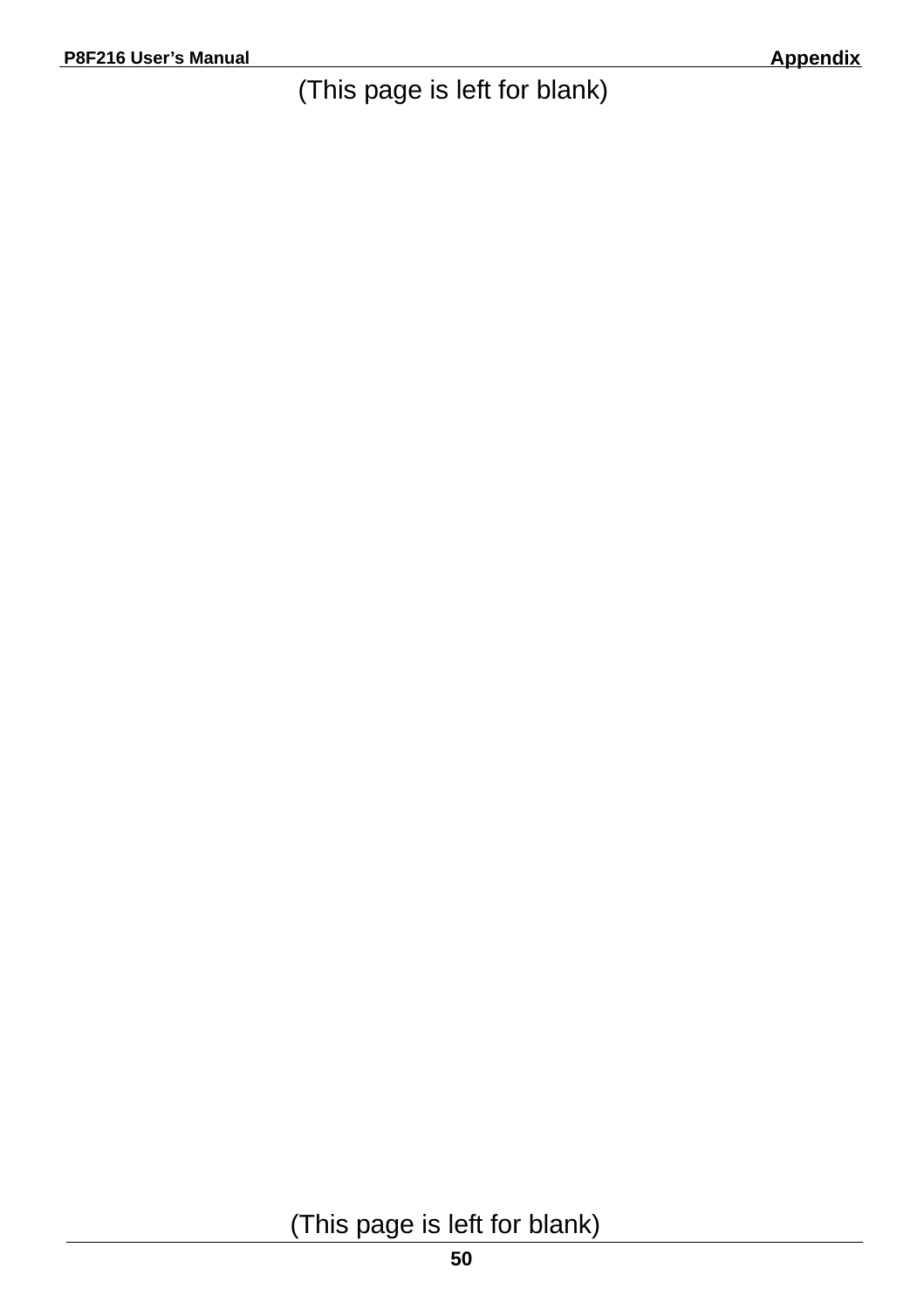# **Appendix C < System Resources >**

### **C.1 < I/O Port Address Map >**

| <b>Address Range</b> | <b>Device</b>                                        |
|----------------------|------------------------------------------------------|
| x0000 - x000F        | Direct Memory Access Controller                      |
| x0010 - x001F        | <b>Motherboard Resource</b>                          |
| x0020 - x0021        | Programmable Interrupt Controller                    |
| x0022 - x003F        | <b>Motherboard Resource</b>                          |
| x0040 - x0043        | <b>System Clock</b>                                  |
| x0044 - x005F        | <b>Motherboard Resource</b>                          |
| x0060 - x0060        | Standard 101/102-Key or Microsoft Natural Keyboard   |
| x0061 - x0061        | System Speaker                                       |
| x0062 - x0063        | <b>Motherboard Resource</b>                          |
| x0064 - x0064        | Standard 101/102-Key or Microsoft Natural Keyboard   |
| x0065 - x006F        | Motherboard Resource                                 |
| x0070 - x0073        | System CMOS/ Real Time Clock                         |
| x0074 - x007F        | <b>Motherboard Resource</b>                          |
| x0080 - x0090        | <b>Direct Memory Access Controller</b>               |
| x0091 - x0093        | Motherboard Resource                                 |
| x0094 - x009F        | <b>Direct Memory Access Controller</b>               |
| x00A0 - x00A1        | Programmable Interrupt Controller                    |
| x00A2 - x00BF        | <b>Motherboard Resource</b>                          |
| x00C0 - x00DF        | Direct Memory Access Controller                      |
| x00E0 - x00EF        | <b>Motherboard Resource</b>                          |
| x00F0 - x00FF        | Numeric Data Processor                               |
| x0170 - x0177        | Intel(R) 82801DB Ultra ATA Storage Controller - 24CB |
| x0170 - x0177        | Secondary IDE controller (dual fifo)                 |
| x01F0 - x01F7        | Intel(R) 82801DB Ultra ATA Storage Controller - 24CB |
| x01F0 - x01F7        | Primary IDE controller (dual fifo)                   |
| x0294 - x0297        | <b>Motherboard Resource</b>                          |
| x02F8 - x02FF        | Communication Port (COM2)                            |
| x0376 - x0376        | Intel(R) 82801DB Ultra ATA Storage Controller - 24CB |
| x0376 - x0376        | Secondary IDE controller (dual fifo)                 |
| x0378 - x037F        | Printer Port (LPT1)                                  |
| x03B0 - x03BB        | Intel(R) 82852/82855 GM/GME Graphics Controller      |
| x03C0 - x03DF        | Intel(R) 82852/82855 GM/GME Graphics Controller      |
| x03F0 - x03F5        | <b>Standard Floppy Controller</b>                    |
| x03F6 - x03F6        | Intel(R) 82801DB Ultra ATA Storage Controller - 24CB |
| x03F6 - x03F6        | Primary IDE controller (dual fifo)                   |
| x03F7 - x03F7        | <b>Standard Floppy Controller</b>                    |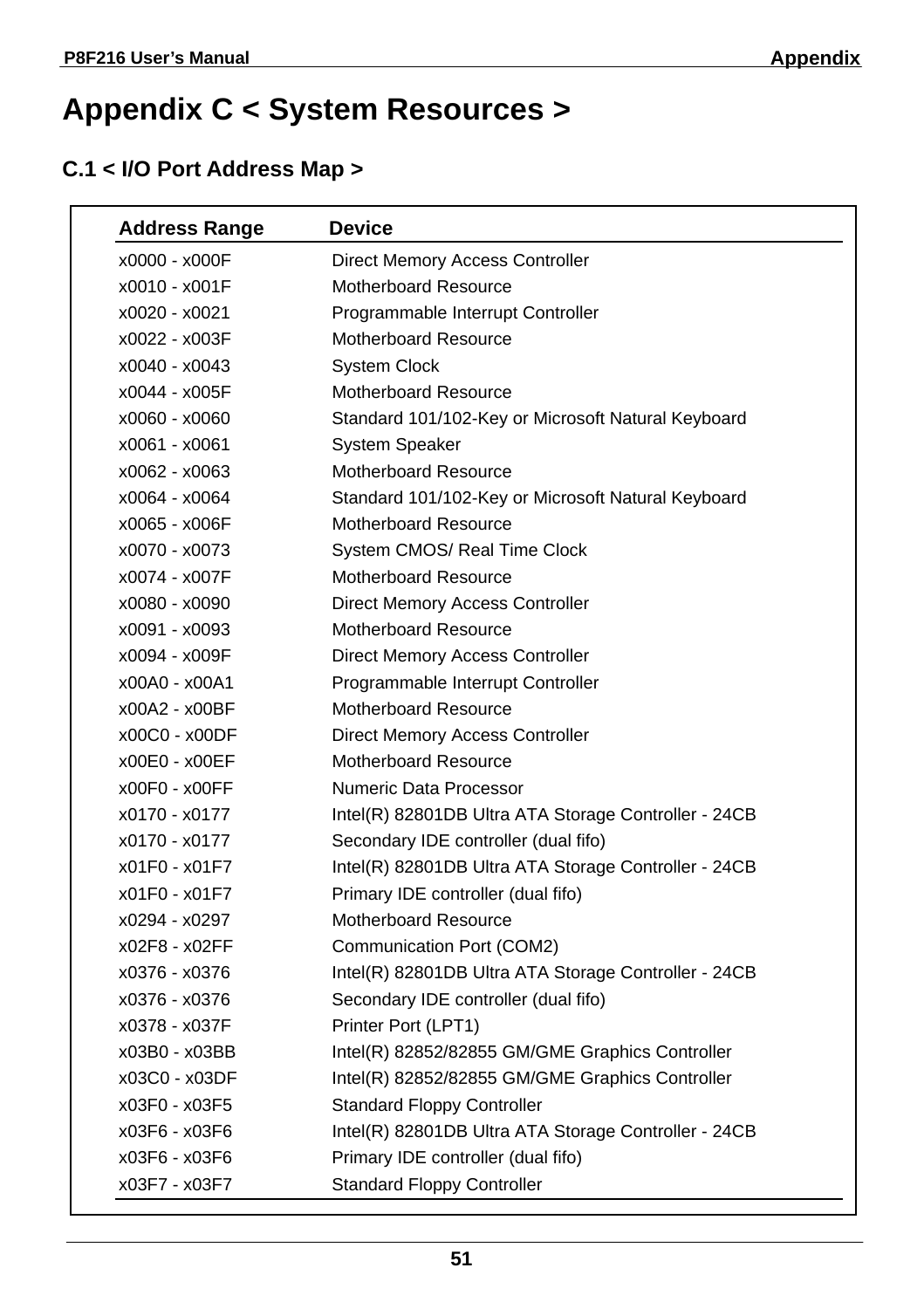| x03F8 - x03FF   | Communication Port (COM1)                            |
|-----------------|------------------------------------------------------|
| x0400 - x04BF   | Motherboard Resource                                 |
| x04D0 - x04D1   | <b>Motherboard Resource</b>                          |
| x0500 - x051F   | Intel(R) 82801DB/DBM SMBus Controller - 24C3         |
| x0778 - x077B   | Printer Port (LPT1)                                  |
| x0A78 - x0A7B   | Motherboard Resource                                 |
| x0B78 - x0B7B   | Motherboard Resource                                 |
| x0BBC - x0BBF   | Motherboard Resource                                 |
| $x0CF8 - x0CFF$ | <b>PCI Bus</b>                                       |
| x0E78 - x0E7B   | Motherboard Resource                                 |
| x0F78 - x0F7B   | Motherboard Resource                                 |
| x0FBC - x0FBF   | Motherboard Resource                                 |
| $xA000 - xBFFF$ | Intel(R) $82801DB$ PCI Bridge - $244E$               |
| xB000 - xB03F   | Intel(R) PRO/1000 MT Network Connection              |
| xC000 - xC01F   | Intel(R) 82801DB/DBM USB Universal Host Controller   |
| xC400 - xC41F   | Intel(R) 82801DB/DBM USB Universal Host Controller   |
| xC800 - xC81F   | Intel(R) 82801DB/DBM USB Universal Host Controller   |
| xCC00 - xCC07   | Intel(R) 82852/82855 GM/GME Graphics Controller      |
| $xD400 - xD4FF$ | Realtek AC'97 Audio                                  |
| xD800 - xD83F   | Realtek AC'97 Audio                                  |
| xF000 - xF007   | Primary IDE controller (dual fifo)                   |
| xF000 - xF00F   | Intel(R) 82801DB Ultra ATA Storage Controller - 24CB |
| xF008 - xF00F   | Secondary IDE controller (dual fifo)                 |
|                 |                                                      |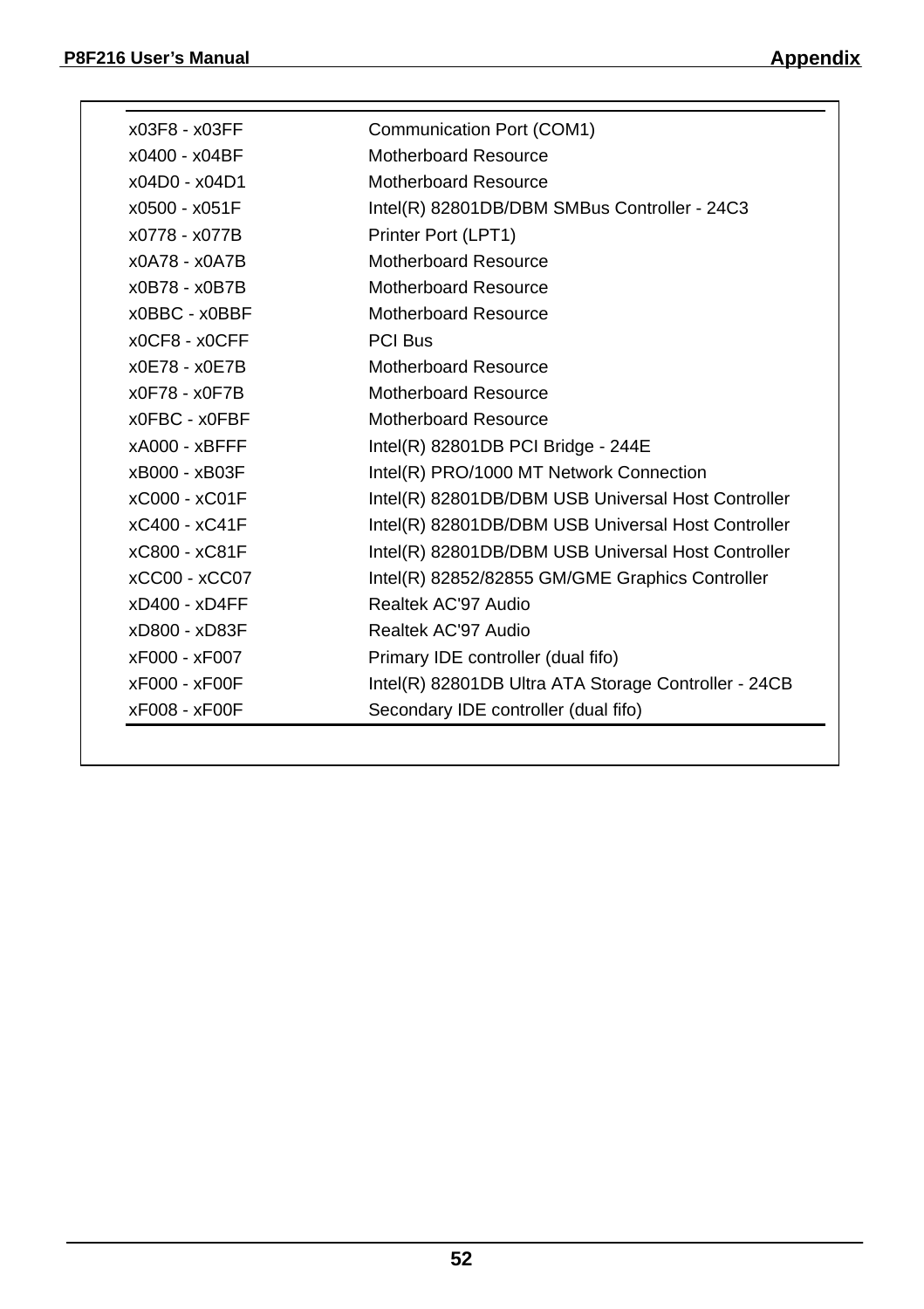### **C.2 < Memory Address Map >**

| Range                  | <b>Device</b>                                   |
|------------------------|-------------------------------------------------|
| x00000000 - x0009FFFF  | System board extension for ACPI BIOS            |
| x000A0000 - x000AFFFF  | Intel(R) 82852/82855 GM/GME Graphics Controller |
| x000B0000 - x000BFFFF  | Intel(R) 82852/82855 GM/GME Graphics Controller |
| x000C0000 - x000CC7FF  | Intel(R) 82852/82855 GM/GME Graphics Controller |
| x000CC800 - x000CFFFF  | System board extension for ACPI BIOS            |
| x000E0000 - x000EFFFF  | System board extension for ACPI BIOS            |
| x000F0000 - x000F7FFF  | System board extension for ACPI BIOS            |
| x000F8000 - x000FBFFF  | System board extension for ACPI BIOS            |
| x000FC000 - x000FFFFF  | System board extension for ACPI BIOS            |
| x00100000 - x1DFEFFFF  | System board extension for ACPI BIOS            |
| x1DFF0000 - x1DFFFFFF  | System board extension for ACPI BIOS            |
| xD0000000 - xD7FFFFFF  | Intel(R) 82852/82855 GM/GME Graphics Controller |
| xD8000000 - xDFFFFFFF  | Intel(R) 82852/82855 GM/GME Graphics Controller |
| xE0000000 - xE0000FFF  | Ricoh RL5C475 CardBus Controller                |
| xE0000000 - xE1FFFFFF  | Intel(R) $82801DB$ PCI Bridge - $244E$          |
| xE1000000 - xE101FFFF  | Intel(R) PRO/1000 MT Network Connection         |
| xE1020000 - xE102FFFF  | Intel(R) PRO/1000 MT Network Connection         |
| xE2000000 - xE207FFFF  | Intel(R) 82852/82855 GM/GME Graphics Controller |
| xE2080000 - xE20FFFFF  | Intel(R) 82852/82855 GM/GME Graphics Controller |
| xE2100000 - xE21003FF  | Intel USB 2.0 Enhanced Host Controller          |
| xE2101000 - xE21011FF  | Realtek AC'97 Audio                             |
| xE2102000 - xE21020FF  | Realtek AC'97 Audio                             |
| xFEC00000 - xFECFFFFF  | System board extension for ACPI BIOS            |
| xFEE00000 - xFEEFFFFF  | System board extension for ACPI BIOS            |
| xFFB00000 - xFFB7FFFF  | System board extension for ACPI BIOS            |
| xFFB80000 - xFFBFFFFF  | Intel(r) 82802 Firmware Hub Device              |
| xFFF00000 - xFFFFFFFFF | System board extension for ACPI BIOS            |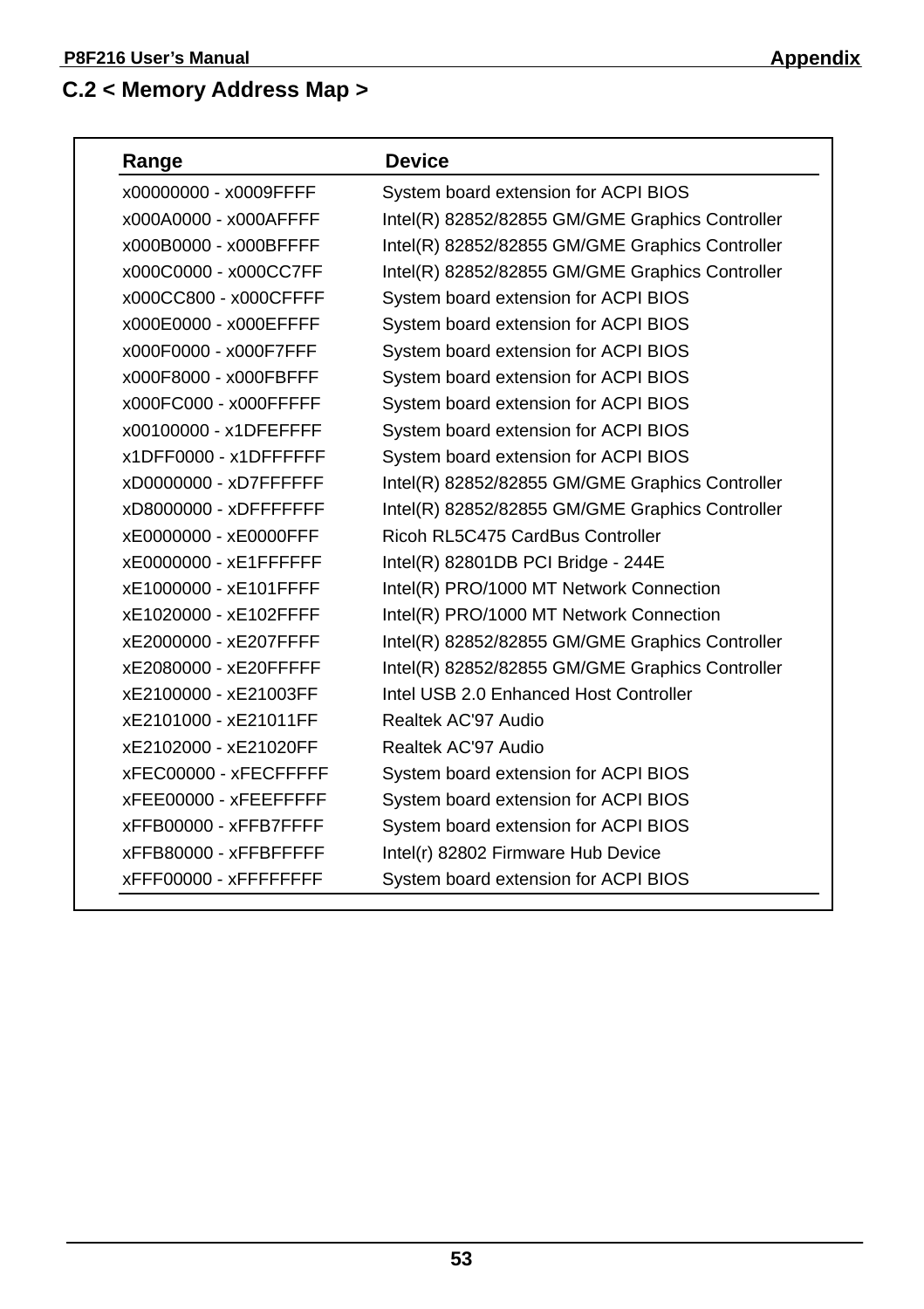### **C.3 < System IRQ and DMA Resource >**

|             | <b>C3.1 IRQ</b>                    |                                                           |  |
|-------------|------------------------------------|-----------------------------------------------------------|--|
|             | <b>IRQ Number</b><br><b>Device</b> |                                                           |  |
| $\mathbf 0$ |                                    | <b>System Clock</b>                                       |  |
| 1           |                                    | Standard 101/102-Key or Microsoft Natural Keyboard        |  |
| 2           |                                    | Programmable Interrupt Controller                         |  |
| 3           |                                    | Communication Port (COM2)                                 |  |
| 4           |                                    | Communication Port (COM1)                                 |  |
| 5           |                                    | Realtek AC'97 Audio                                       |  |
| 5           |                                    | Intel(R) 82801DB/DBM SMBus Controller - 24C3              |  |
| 5           |                                    | ACPI IRQ Holder for PCI IRQ Steering                      |  |
| 6           |                                    | <b>Standard Floppy Controller</b>                         |  |
| 7           |                                    | Printer Port (LPT1)                                       |  |
| 8           |                                    | System CMOS/ Real Time Clock                              |  |
| 9           |                                    | Ricoh RL5C475 CardBus Controller                          |  |
| 9           |                                    | ACPI IRQ Holder for PCI IRQ Steering                      |  |
| 9           |                                    | SCI IRQ used by ACPI bus                                  |  |
|             | 10                                 | Intel(R) 82801DB/DBM USB Universal Host Controller - 24C7 |  |
|             | 10                                 | Intel(R) 82801DB/DBM USB Universal Host Controller - 24C2 |  |
|             | 10                                 | Intel(R) 82852/82855 GM/GME Graphics Controller           |  |
|             | 10                                 | ACPI IRQ Holder for PCI IRQ Steering                      |  |
|             | 10                                 | ACPI IRQ Holder for PCI IRQ Steering                      |  |
|             | 11                                 | Intel(R) PRO/1000 MT Network Connection                   |  |
|             | 11                                 | Intel USB 2.0 Enhanced Host Controller                    |  |
|             | 11                                 | Intel(R) 82801DB/DBM USB Universal Host Controller - 24C4 |  |
|             | 11                                 | ACPI IRQ Holder for PCI IRQ Steering                      |  |
|             | 11                                 | ACPI IRQ Holder for PCI IRQ Steering                      |  |
|             | 12                                 | PS/2 Compatible Mouse Port                                |  |
|             | 13                                 | Numeric Data Processor                                    |  |
|             | 14                                 | Primary IDE controller (dual fifo)                        |  |
|             | 14                                 | Intel(R) 82801DB Ultra ATA Storage Controller - 24CB      |  |
|             | 15                                 | Secondary IDE controller (dual fifo)                      |  |
|             | 15                                 | Intel(R) 82801DB Ultra ATA Storage Controller - 24CB      |  |
|             |                                    |                                                           |  |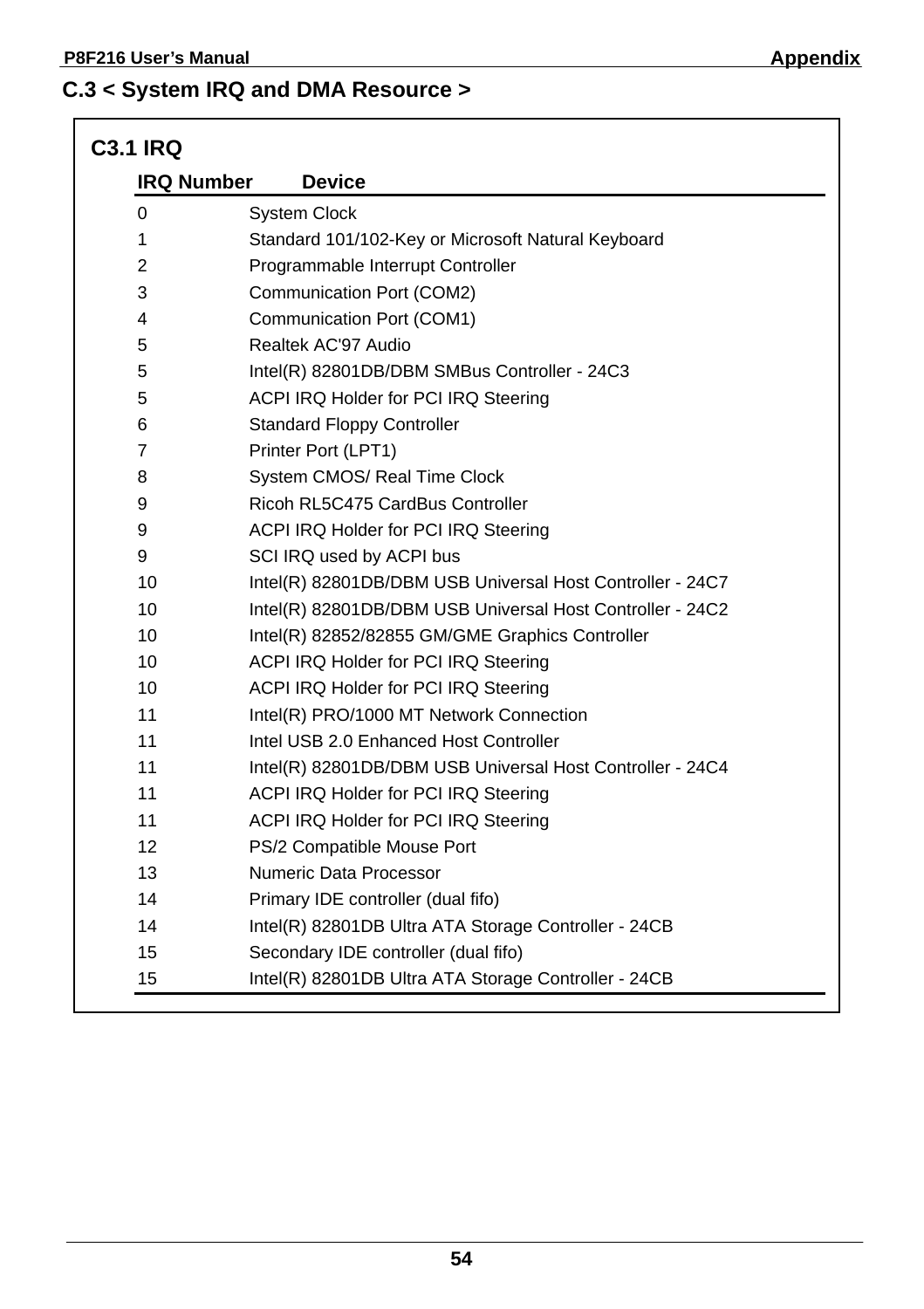| <b>C3.2 DMA</b><br><b>Channel</b> | <b>Device</b>                          |
|-----------------------------------|----------------------------------------|
| 0                                 | (free)                                 |
|                                   | (free)                                 |
| 2                                 | <b>Standard Floppy Disk Controller</b> |
| 3                                 | (free)                                 |
| 4                                 | <b>Direct Memory Access Controller</b> |
| 5                                 | (free)                                 |
| 6                                 | (free)                                 |
|                                   | (free)                                 |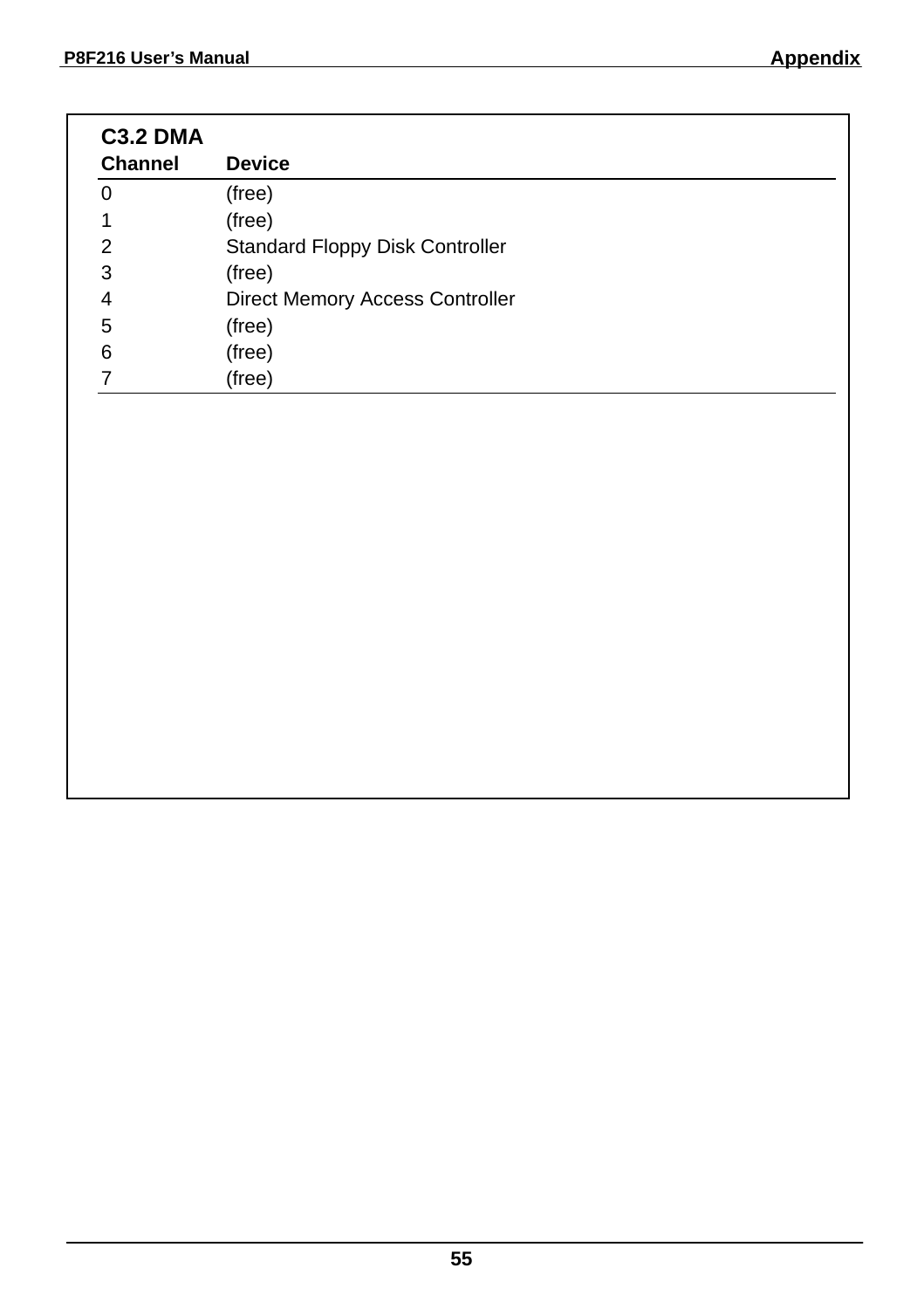# (This page is left for blank)

(This page is left for blank)